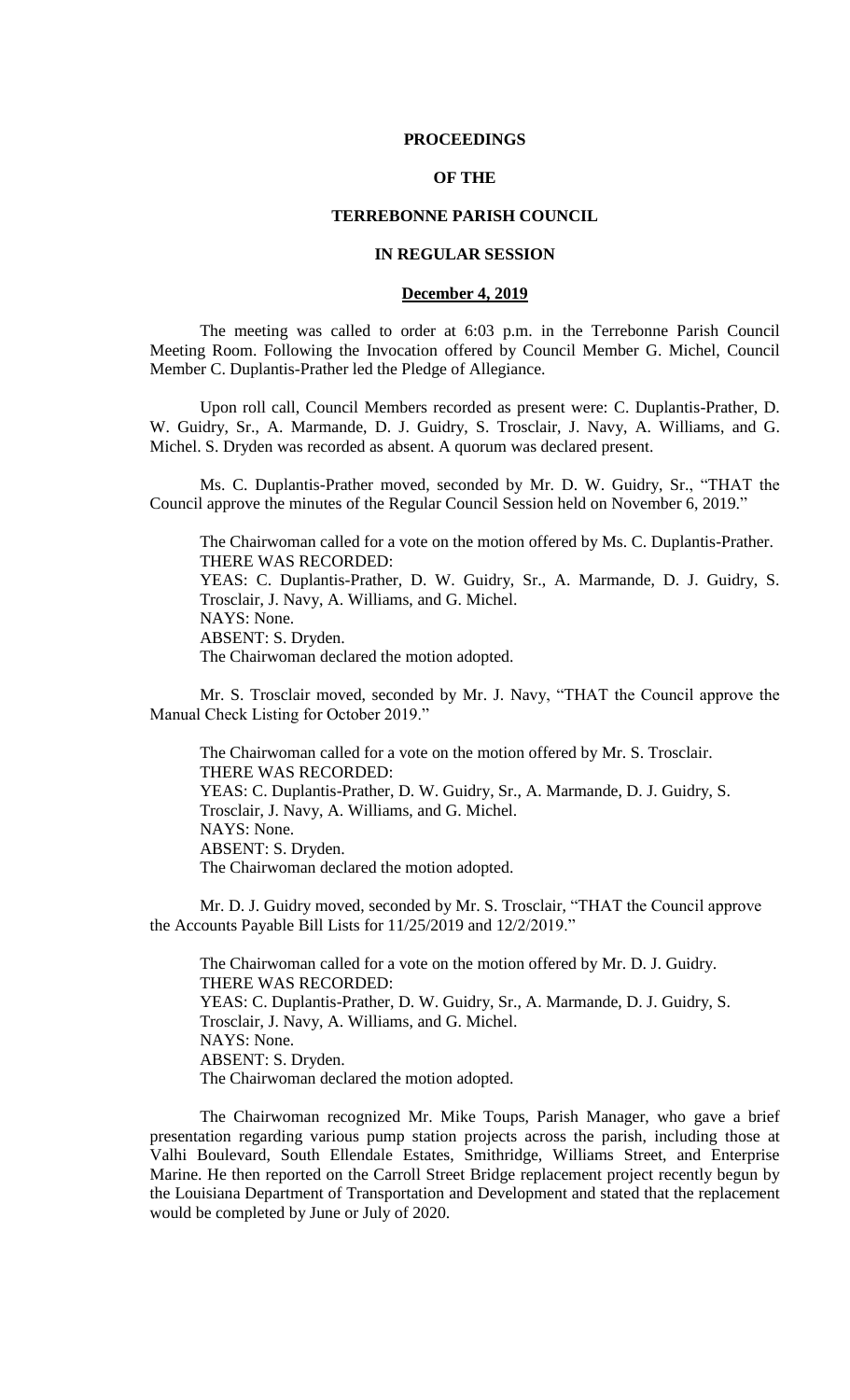RESOLUTION: Authorizing and ratifying the Parish President's execution of a Partner Participation Agreement and Grant of License on behalf of the TPCG with GREATERGOOD.ORG to maintain TPCG's relationship with GREATERGOOD.ORG for the receipt of Grant Funding for the Animal Shelter.

Ms. C. Duplantis-Prather moved, seconded by Mr. D. J. Guidry. The resolution was adopted.

The Chairwoman recognized Mr. Lawrence DeHart, Executive Director of the Terrebonne Churches United Food Bank, who thanked the employees of Terrebonne Parish Consolidated Government for their participation in a recent food drive effort. He then gave a report on the increasing demand for Food Bank services and some of the new services and programs offered by the Food Bank. Mr. DeHart then asked for an update regarding assistance in obtaining a box truck to be used for collecting and transporting fresh produce safely for the Food Bank.

Council Member J. Navy commended Mr. DeHart for his efforts in addressing the growing needs of Terrebonne Parish through the Food Bank and new localized programs then asked that Administration investigate potential options available for assisting the Food Bank in their search for a new vehicle capable of safely transporting fresh produce.

Mr. DeHart then shared his concerns for a growing number of homeless people in Terrebonne Parish that are also using the Food Bank's services and the challenges being faced in attempting to provide for them.

The Chairwoman recognized Ms. Lucretia McBride, Burkwall Drive resident, who shared several of her concerns regarding the proposed recommended appointment of a Public Safety Director then suggested that the ratification be deferred so that the decision could be made by the next sitting Council in January. She then expressed her concern regarding a lack of public contact or discussion for the position then suggested that the position could have been advertised for potential applicants in order to determine the most qualified candidate for the position.

Council Member G. Michel clarified that the Council had not yet approved the budget amendment that would provide the salary for the proposed position. He then shared his opposition to the position and suggested that the recommendation of the appointment be held over for two weeks so that an executive session could be held to discuss the proposed appointee and his qualifications to serve as a Public Safety Director.

Mr. G. Michel moved, "THAT the Council hold over, until January 2020, the vote to accept the recommendation of Mr. Steven J. Ponville as Public Safety Director by Parish President Dove."

The motion failed due to lack of a second.

Mr. G. Michel moved "THAT the acceptance the recommendation of the appointment of Mr. Steven J. Ponville as Public Safety Director by Parish President Dove be held over for two weeks and that an executive session be scheduled to discuss the proposed appointee and his qualifications to serve as such."

The motion failed due to lack of a second.

Council Member D. W. Guidry, Sr. clarified that the recommendation would be held over for two weeks already as per the Parish Code requirements for appointments. He then clarified that the proposed appointee is a current employee of Terrebonne Parish who would move into the position of Public Safety Director and that their previous position would be eliminated.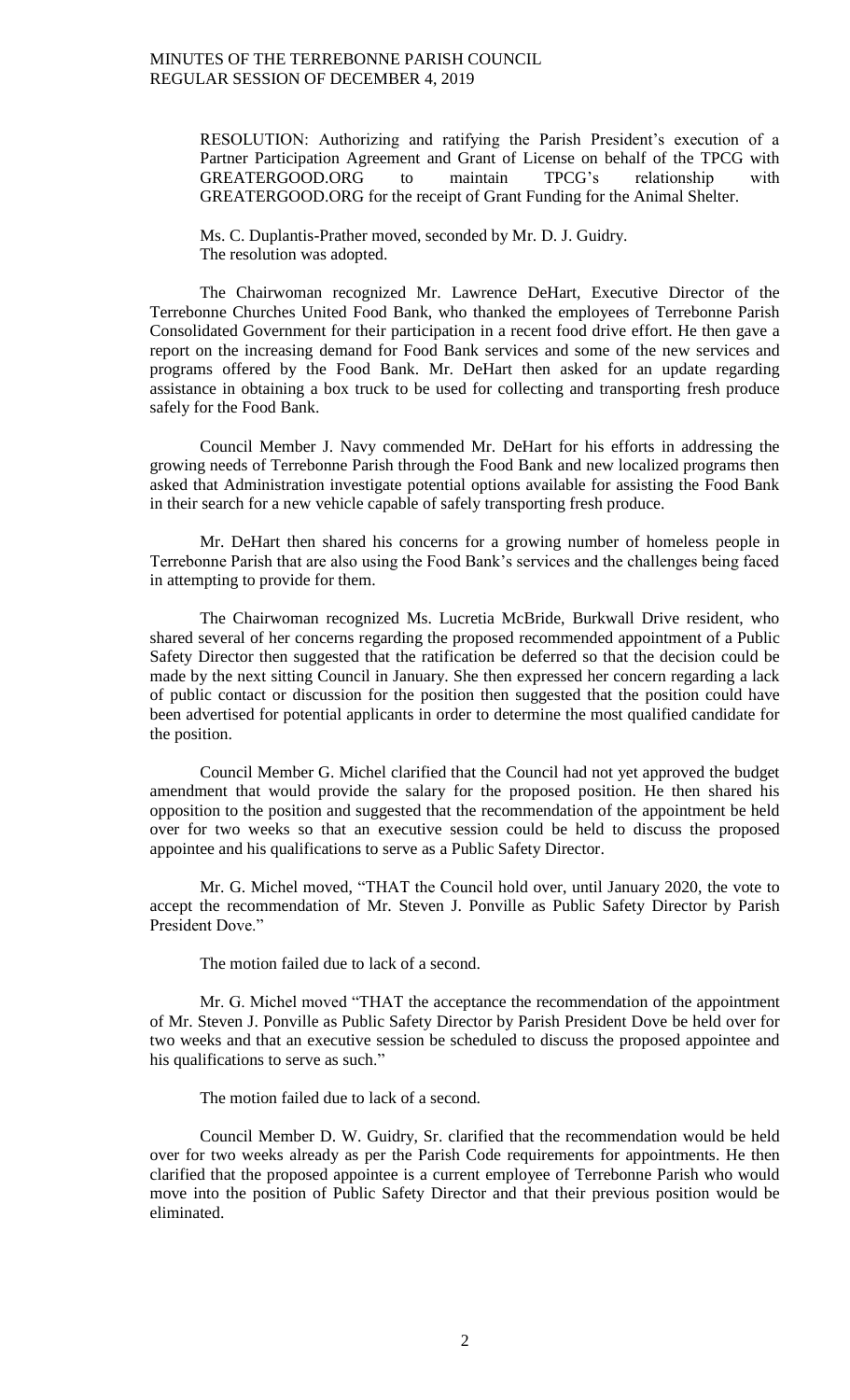Council Member G. Michel shared his concerns regarding the difference in responsibilities and salaries between the proposed appointee's current position and the Public Safety Director position.

The Chairwoman shared her support for the position of Public Safety Director and clarified that public discussion would be held in two weeks regarding the position and the proposed appointee.

Council Member D. W. Guidry, Sr. clarified that the upcoming Council, once sworn in, would also have to ratify the appointment of the Public Safety Director along with other appointments at the beginning of the upcoming year.

Council Member C. Duplantis-Prather stated that the Council could hold a special session enter into an executive session to discuss the proposed appointee prior to ratifying the appointment and then shared her support for the motion to accept recommendation of appointment at this time and hold over for two weeks.

Mr. D. J. Guidry moved, seconded by Mr. S. Trosclair, "THAT the Council accept the recommendation of Mr. Steven J. Ponville as Public Safety Director by Parish President Dove and that the appointment be held over until December 18, 2019 in conformance with the requirements of the Parish Code."

The Chairwoman called for a vote on the motion offered by Mr. D. J. Guidry. THERE WAS RECORDED: YEAS: C. Duplantis-Prather, D. W. Guidry, Sr., A. Marmande, D. J. Guidry, S. Trosclair, J. Navy, A. Williams, and G. Michel. NAYS: None. ABSENT: S. Dryden. The Chairwoman declared the motion adopted.

Mr. J. Navy moved, seconded by Ms. C. Duplantis-Prather, "THAT the Council open public hearings at this time."

The Chairwoman called for a vote on the motion offered by Mr. J. Navy. THERE WAS RECORDED: YEAS: C. Duplantis-Prather, D. W. Guidry, Sr., A. Marmande, D. J. Guidry, S. Trosclair, J. Navy, A. Williams, and G. Michel. NAYS: None. ABSENT: S. Dryden. The Chairwoman declared the motion adopted.

The Chairwoman recognized the public for comments on the following:

A. A proposed ordinance to amend the zoning map of the Parish of Terrebonne so as to Rezone from R-1 (Single-Family Residential District) to R-3 (Multi-Family Residential District), Southern Portion of Lot 17, Block "D", Mechanicville Subdivision, 135B King Street, Houma, Terrebonne Parish, Louisiana; Rodney Johnson, applicant.

There were no comments from the public on the proposed ordinance.

Mr. J. Navy moved, seconded by Mr. D. J. Guidry, "THAT the Council close the aforementioned public hearing."

The Chairwoman called for a vote on the motion offered by Mr. J. Navy. THERE WAS RECORDED: YEAS: C. Duplantis-Prather, D. W. Guidry, Sr., A. Marmande, D. J. Guidry, S. Trosclair, J. Navy, A. Williams, and G. Michel. NAYS: None.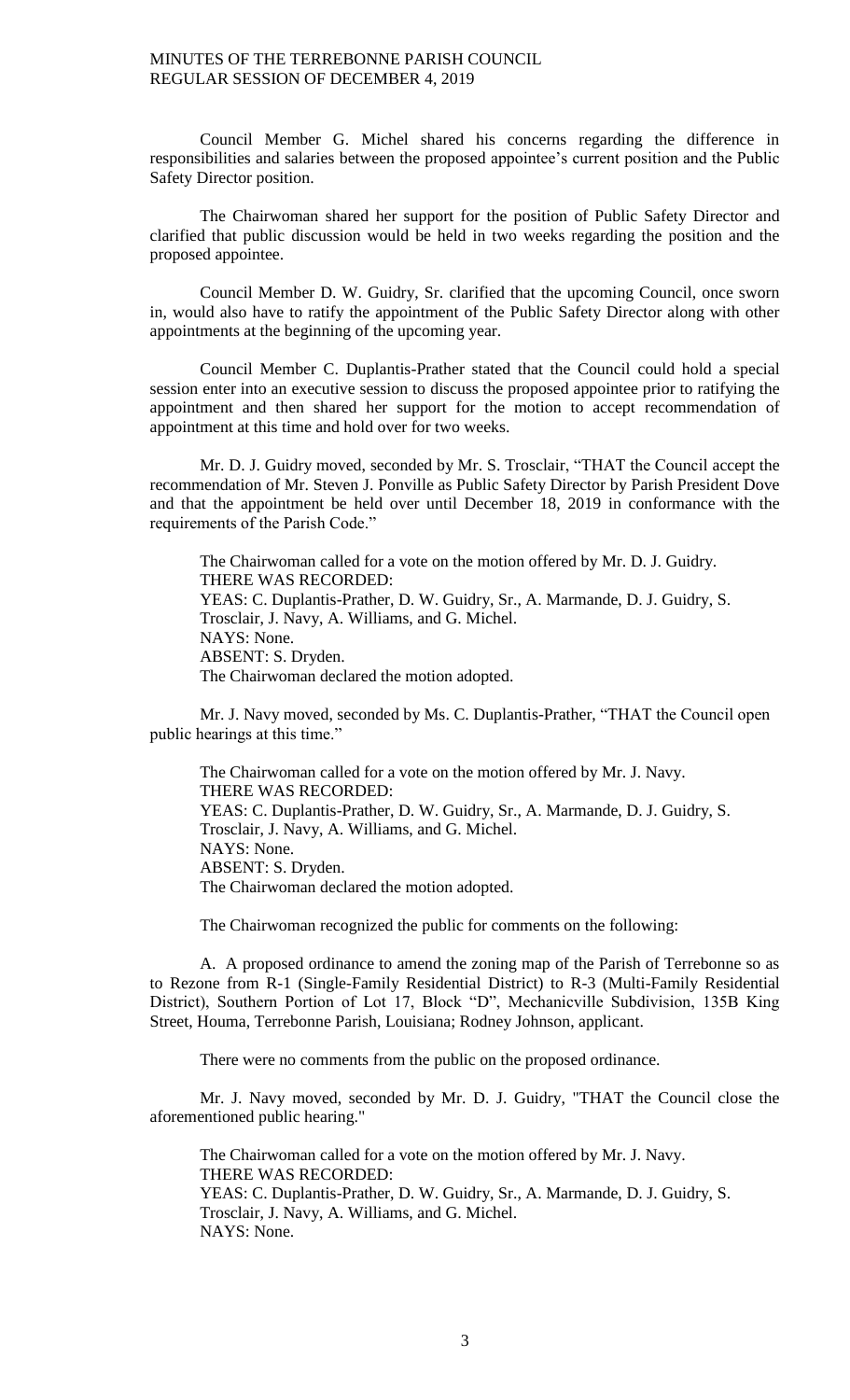> ABSENT: S. Dryden. The Chairwoman declared the motion adopted.

OFFERED BY: MR. J. NAVY SECONDED BY: MR. D. J. GUIDRY

## **ORDINANCE NO. 9112**

AN ORDINANCE TO AMEND THE ZONING MAP OF THE PARISH OF TERREBONNE SO AS TO REZONE FROM R-1 (SINGLE-FAMILY RESIDENTIAL DISTRICT) TO R-3 (MULTI-FAMILY RESIDENTIAL DISTRICT); SOUTHERN PORTION OF LOT 17, BLOCK "D", MECHANICVILLE SUBDIVISION, 135B KING STREET, HOUMA, TERREBONNE PARISH, LOUISIANA; RODNEY JOHNSON, APPLICANT.

**WHEREAS**, the Terrebonne Parish Council, on behalf of the Terrebonne Parish Consolidated Government, hereby declares that it has adopted a resolution giving notice of intent to adopt the following ordinance hereto; and

**WHEREAS**, the Terrebonne Parish Council, on behalf of the Terrebonne Parish Consolidated Government, has conducted a public hearing on Wednesday, November 20, 2019; and

**WHEREAS**, after considering all comments received, if any, the following action is hereby taken.

**NOW, THEREFORE, BE IT ORDAINED** by the Terrebonne Parish Council, on behalf of the Terrebonne Parish Consolidated Government, that the Zoning Map of the Parish of Terrebonne be hereby amended so as to rezone from R-1 (Single-Family Residential District) to R-3 (Multi-Family Residential District), Southern Portion of Lot 17, Block "D", Mechanicville Subdivision, 135B King Street, Houma, Terrebonne Parish, Louisiana.

This ordinance, having been introduced and laid on the table for at least thirty days, was voted upon as follows:

## **SECTION II**

If any word, clause, phrase, section or other portion of this ordinance shall be declared null, void, invalid, illegal, or unconstitutional, the remaining words, clauses, phrases, sections and other portions of this ordinance shall remain in full force and effect, the provisions of this ordinance hereby being declared to be severable.

#### **SECTION III**

This ordinance shall become effective upon approval by the Parish President or as otherwise provided in Section 2-13(b) of the Home Rule Charter for a Consolidated Government for Terrebonne Parish, whichever occurs sooner.

This ordinance, having been introduced and laid on the table for at least two weeks, was voted upon as follows:

THERE WAS RECORDED: YEAS: C. Duplantis-Prather, D. W. Guidry, Sr., A. Marmande, D.J. Guidry, S. Trosclair, J. Navy, A. Williams, and G. Michel. NAYS: None. NOT VOTING: None. ABSTAINING: None. ABSENT: S. Dryden. The Chairwoman declared the ordinance adopted on this, the 4th day of December 2019.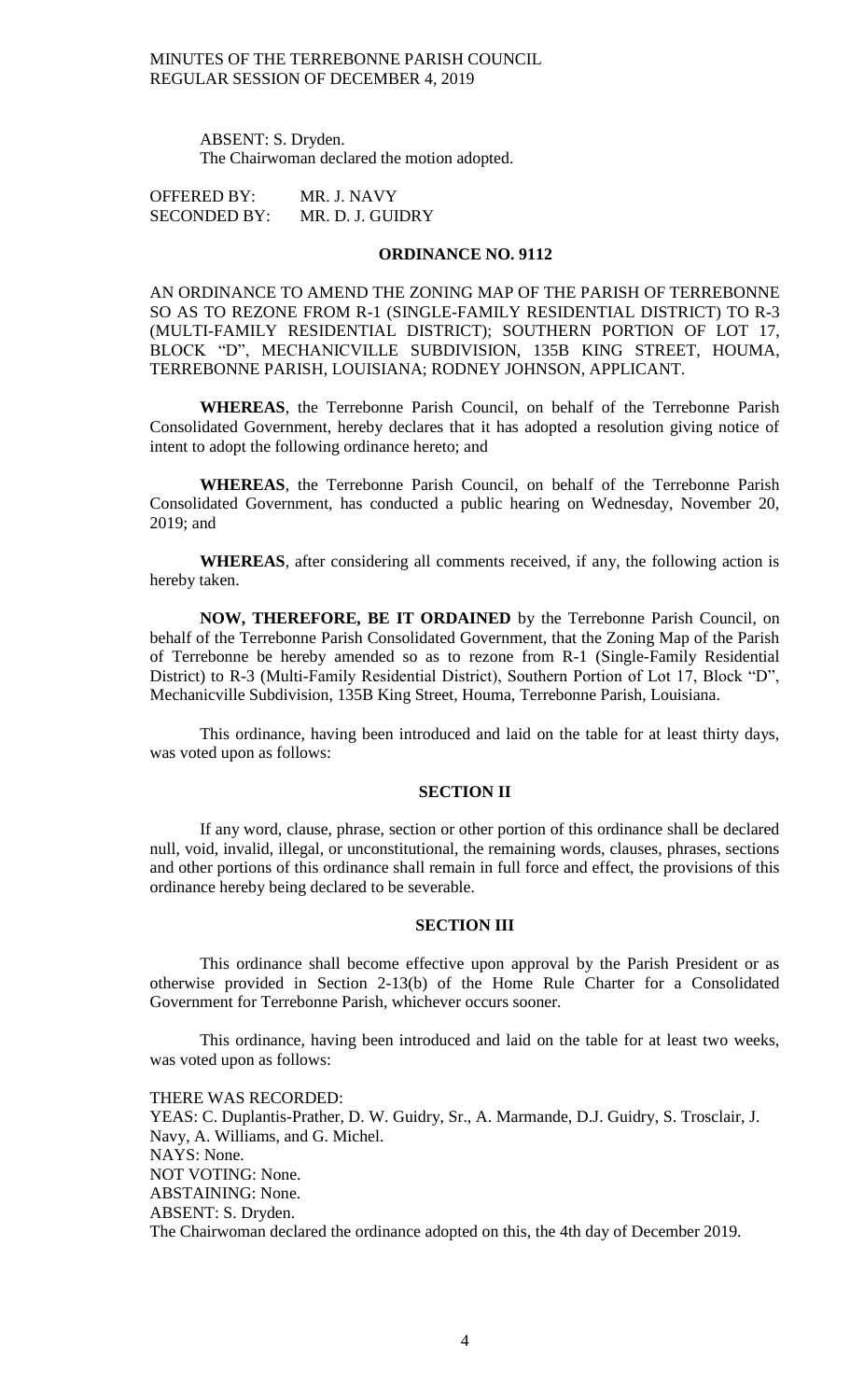The Chairwoman recognized the public for comments on the following:

B. A proposed ordinance to authorize the Parish President to renew and execute a Lease Agreement with Ellender Enterprises, LLC for a maximum of ten (10) one-year terms on behalf of the Terrebonne Parish Consolidated Government for the use of Coteau Park as a playground park.

There were no comments from the public on the proposed ordinance.

Ms. C. Duplantis-Prather moved, seconded by Mr. D. W. Guidry, Sr., "THAT the Council close the aforementioned public hearing."

The Chairwoman called for a vote on the motion offered by Ms. C. Duplantis-Prather. THERE WAS RECORDED: YEAS: C. Duplantis-Prather, D. W. Guidry, Sr., A. Marmande, D. J. Guidry, S. Trosclair, J. Navy, A. Williams, and G. Michel. NAYS: None. ABSENT: S. Dryden. The Chairwoman declared the motion adopted.

OFFERED BY: MRS. C. DUPLANTIS-PRATHER SECONDED BY: MR. D. W. GUIDRY, SR.

#### **ORDINANCE NO. 9113**

AN ORDINANCE TO AUTHORIZE THE PARISH PRESIDENT TO RENEW AND EXECUTE A LEASE AGREEMENT WITH ELLENDER ENTERPRISES, LLC FOR A MAXIMUM OF TEN (10) ONE-YEAR TERMS ON THE BEHALF OF THE TERREBONNE PARISH CONSOLIDATED GOVERNMENT FOR THE USE OF COTEAU PARK AS A PLAYGROUND/PARK.

**WHEREAS**, Section 1-06 of the Home Rule Charter for the Parish of Terrebonne provides that the Parish Government shall have the right, power and authority to pass all ordinances requisite necessary to promote, protect and preserve the general welfare, safety, health, peace and good order of the parish, including but not by way of limitation, the right, power and authority to pass ordinances on all subject matters necessary, requisite or proper for the management of parish affairs, and all other subject matters without exception, subject only to the limitation that the same shall not be inconsistent with the Constitution or expressly denied by general law applicable to the parish; and

**WHEREAS**, the Terrebonne Parish Consolidated Government is authorized to acquire real property for a public purpose by ordinance, per Terrebonne Parish Charter Section 2-11; and

**WHEREAS**, for the recreation and welfare of the citizens of Terrebonne Parish, the Terrebonne Parish Consolidated Government entered into a lease agreement for Coteau Park wherein Ellender Enterprises, LLC leased the property located at 2321 Coteau Road, Houma, Louisiana, also known as Coteau Park; and

**WHEREAS**, the current lease is expired and Ellender Enterprises, LLC has requested that the Terrebonne Parish Consolidated Government renew and extend the terms of the lease for ten years commending immediately under the same terms and conditions as the original lease; and

**WHEREAS**, Terrebonne Parish Consolidated Government desires to extend said lease for the purposes subscribed in the lease agreement and in consideration of the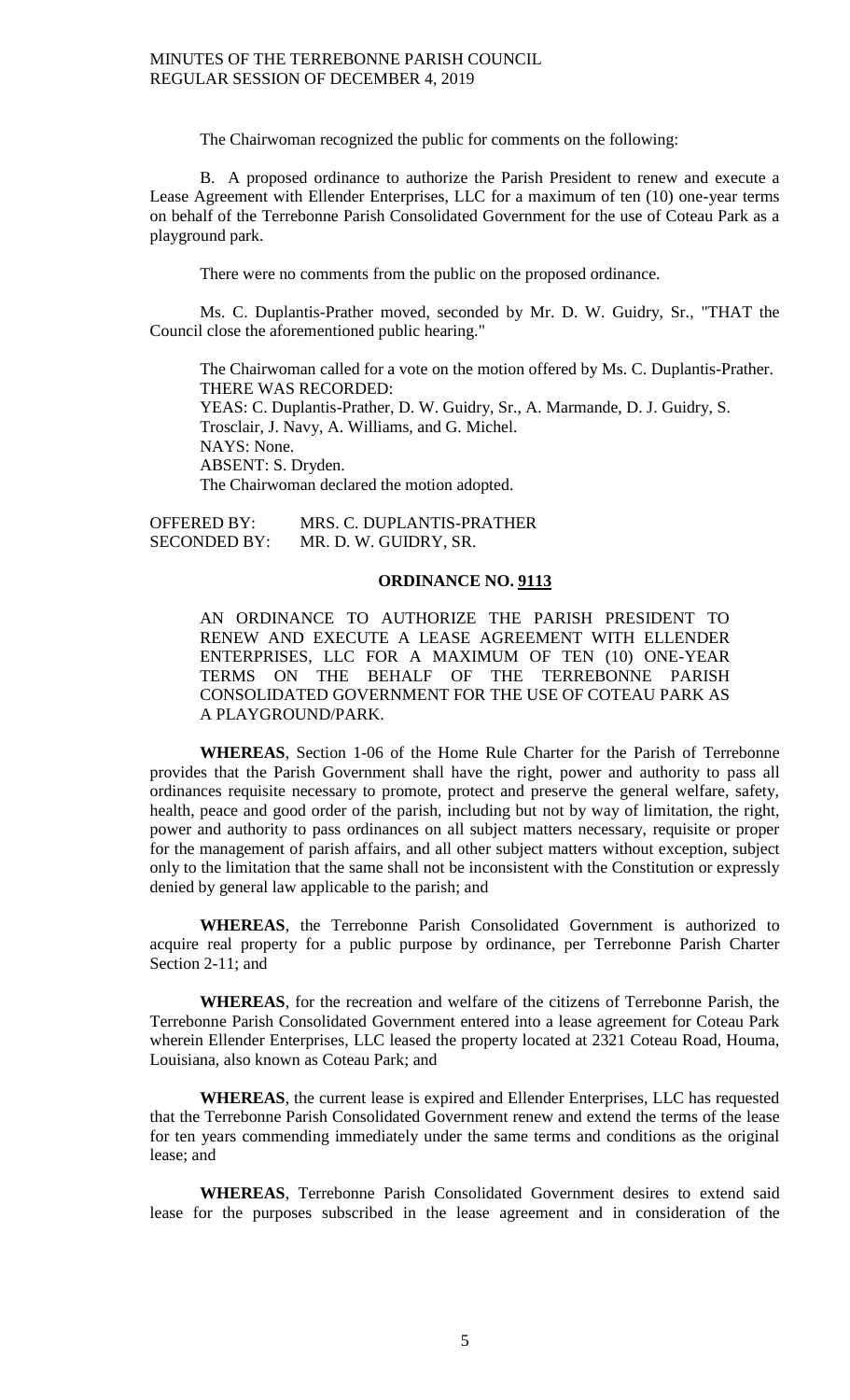maintenance and upkeep of the property, which was exercised under the previous lease agreement; and

**WHEREAS**, the lease will continue to provide playground/park access to the citizens of Terrebonne Parish, and provide the public benefit of recreation in general; and

**NOW THEREFORE BE IT RESOLVED** by the Terrebonne Parish Council, in due and regular and legal sessions convened, that the Parish President is authorized to lease from Ellender Enterprises, LLC, immovable property to serve as a playground/park for the citizens of Terrebonne Parish, with terms and conditions materially consistent with the Lease Agreement attached to this ordinance, subject to final review and approval by the legal department.

#### **SECTION I**

If any word, clause, phrase, section or other portion of this ordinance shall be declared null, void, invalid, illegal, or unconstitutional, the remaining words, clauses, phrases, sections and other portions of this ordinance shall remain in full force and effect, the provisions of this ordinance hereby being declared to be severable.

#### **SECTION I**

This ordinance shall become effective upon approval by the Parish President or as otherwise provided in Section 2-13(b) of the Home Rule Charter for a Consolidated Government for Terrebonne Parish, whichever occurs sooner.

This ordinance, having been introduced and laid on the table for at least two weeks, was voted upon as follows:

#### THERE WAS RECORDED:

YEAS: C. Duplantis-Prather D. W. Guidry, Sr., A. Marmande, D.J. Guidry, S. Trosclair, J. Navy, A. Williams, and G. Michel. NAYS: None. NOT VOTING: None. ABSTAINING: None. ABSENT: S. Dryden. The Chairwoman declared the ordinance adopted on this, the 4th day of December 2019.

The Chairwoman recognized the public for comments on the following:

C. A proposed ordinance to amend the 2019 Adopted Operating Budget, 5-Year Capital Outlay Budget and Budgeted Positions of the Terrebonne Parish Consolidated Government for the following items and to provide for related matters:

- **I.** General Fund-Downtown Development Corp, \$422
- **II.** Sports Park Asphalt Road, \$100,000
- **III.** Sanitation, \$137,375
- **IV.** General Fund-Administration, \$7,944
	- a. add full time Public Safety Director
- **V.** Section 8, \$2,304 a. add full time Administrative Coordinator I
- **VI.** Information Technology, \$1,500
- a. add part time Network Technician
- **VII.** Animal Shelter-donations, \$1,872
- **VIII.** 5% Budget Adjustment for Criminal Court Fund, Net 0
- **IX.** 5% Budget Adjustment for Road Lighting District 8, \$9,536
- **X.** 5% Budget Adjustment for Road Lighting District 9, \$11,136
- **XI.** 5% Budget Adjustment for Road Lighting District 10, \$24,220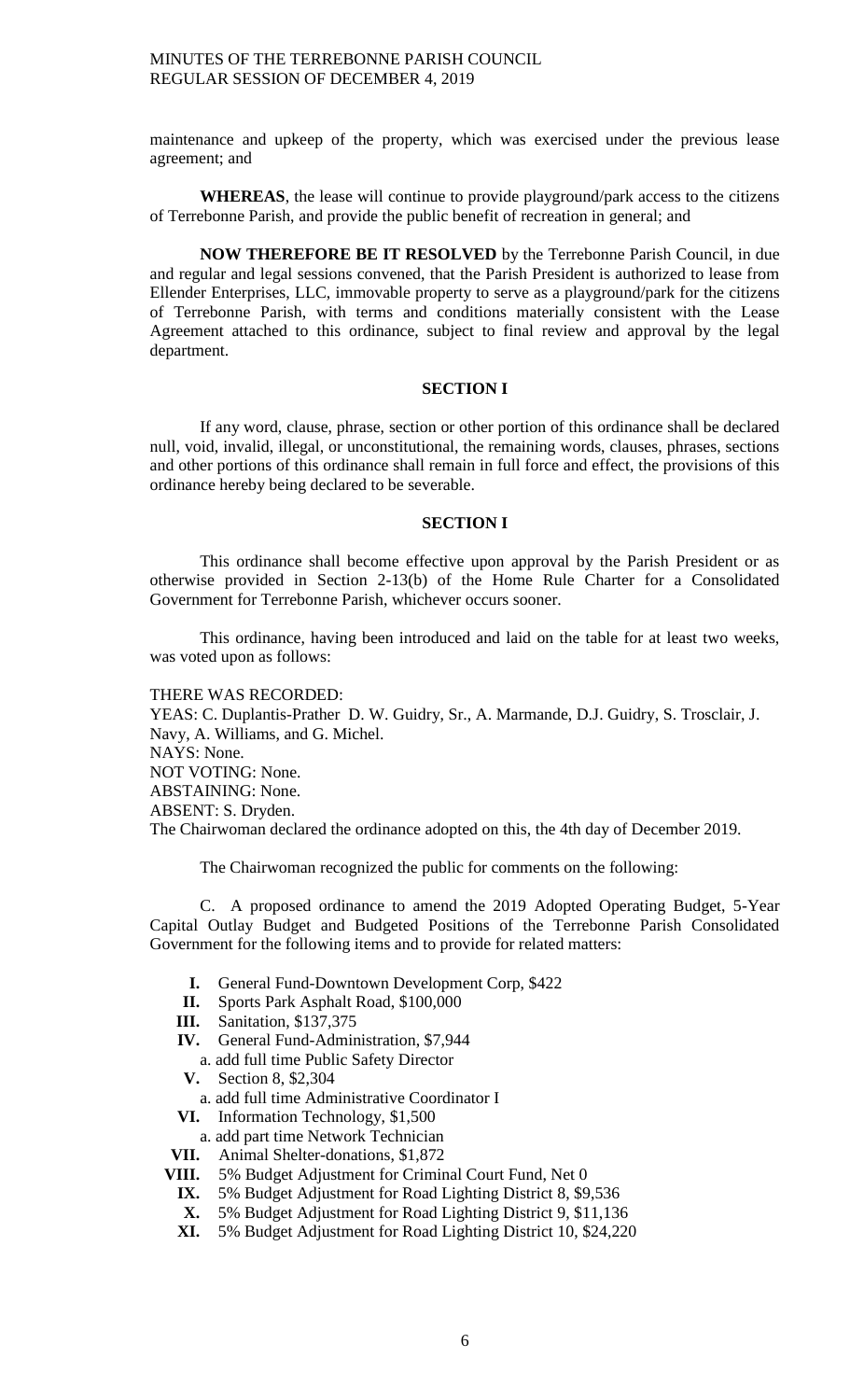Council Member G. Michel shared his opposition to the ordinance and the included adjustment for adding a full-time Public Safety Director position.

There were no further comments on the proposed ordinance.

Mr. J. Navy moved, seconded by Mr. D. W. Guidry, Sr., "THAT the Council close the aforementioned public hearing."

The Chairwoman called for a vote on the motion offered by Mr. J. Navy. THERE WAS RECORDED: YEAS: C. Duplantis-Prather, D. W. Guidry, Sr., A. Marmande, D. J. Guidry, S. Trosclair, J. Navy, A. Williams, and G. Michel. NAYS: None. ABSENT: S. Dryden. The Chairwoman declared the motion adopted.

OFFERED BY: MRS. C. DUPLANTIS-PRATHER<br>SECONDED BY: MR. J. NAVY SECONDED BY:

## **ORDINANCE NO. 9114**

AN ORDINANCE TO AMEND THE 2019 ADOPTED OPERATING BUDGET, 5-YEAR CAPITAL OUTLAY BUDGET AND BUDGETED POSITIONS OF THE TERREBONNE PARISH CONSOLIDATED GOVERNMENT FOR THE FOLLOWING ITEMS AND TO PROVIDE FOR RELATED MATTERS.

- **I. GENERAL FUND-DOWNTOWN DEVELOPMENT CORP, \$422**
- **II. SPORTS PARK ASPHALT ROAD, \$100,000**
- **III. SANITATION, \$137,375**
- **IV. GENERAL FUND-ADMINISTRATION, \$7,944 A. ADD FULL TIME PUBLIC SAFETY DIRECTOR**
- **V. SECTION 8, \$2,304 A. ADD FULL TIME ADMINISTRATIVE COORDINATOR I**
- **VI. INFORMATION TECHNOLOGY, \$1,500 A. ADD PART TIME NETWORK TECHNICIAN**
- **VII. ANIMAL SHELTER-DONATIONS, \$1,872**
- **VIII. 5% BUDGET ADJUSTMENT FOR CRIMINAL COURT FUND, NET 0**
- **IX. 5% BUDGET ADJUSTMENT FOR ROAD LIGHTING DISTRICT 8, \$9,536**
- **X. 5% BUDGET ADJUSTMENT FOR ROAD LIGHTING DISTRICT 9, \$11,136**
- **XI. 5% BUDGET ADJUSTMENT FOR ROAD LIGHTING DISTRICT 10, \$24,220**

#### **SECTION I**

**WHEREAS**, the Downtown Development Corporation received a donation of \$422,

and

**WHEREAS**, the donation will be put into the Supplies-Donations account.

**NOW, THEREFORE BE IT ORDAINED**, by the Terrebonne Parish Council, on behalf of the Terrebonne Parish Consolidated Government, that the 2019 Adopted Operating Budget be amended for the Downtown Development Corporation. (Attachment A)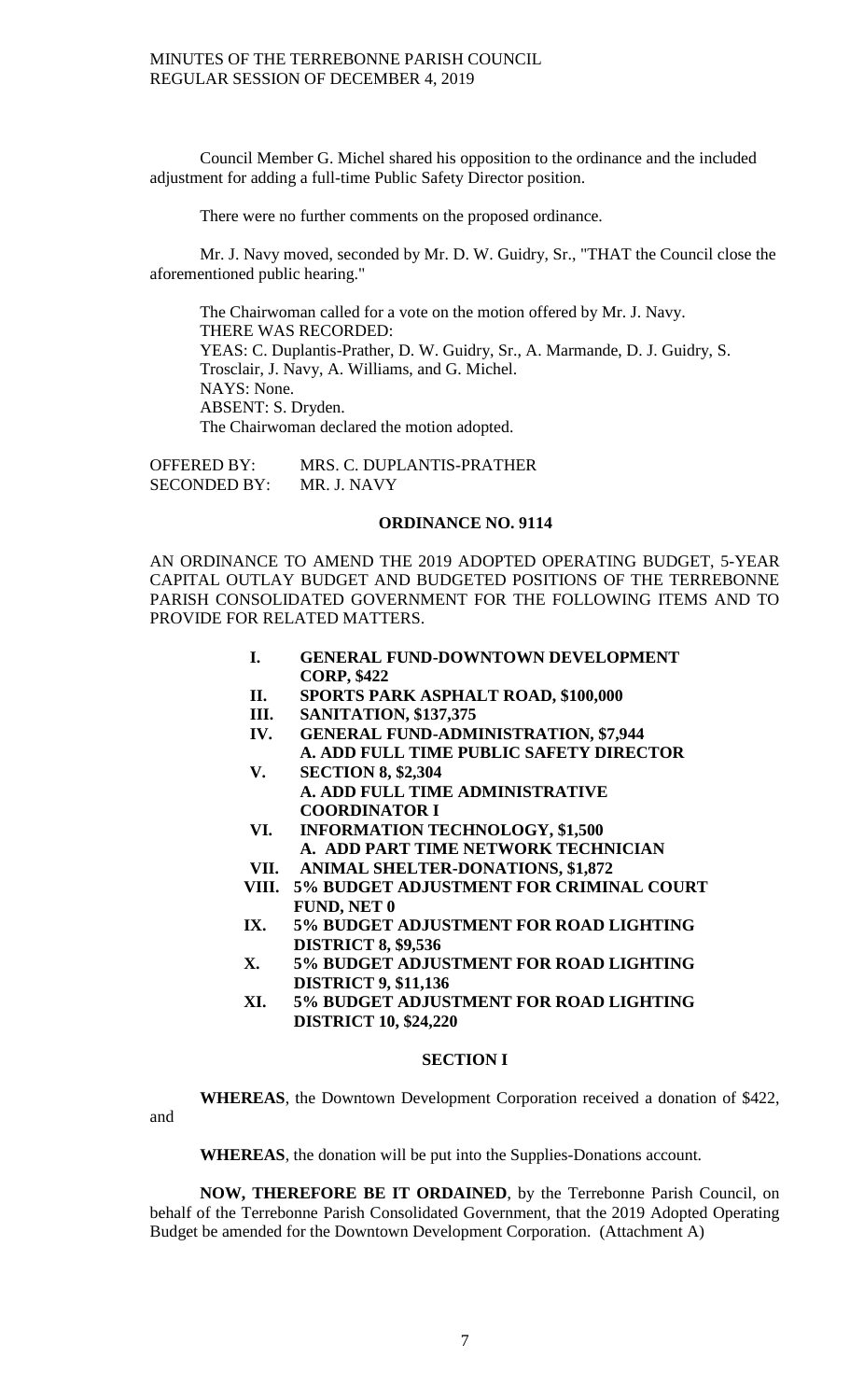#### **SECTION II**

**WHEREAS**, Administration is requesting funding for the BCSP Asphalt Road for \$100,000, and

**WHEREAS**, the funding will come from Capital Projects Control Fund.

**NOW, THEREFORE BE IT FURTHER ORDAINED**, by the Terrebonne Parish Council, on behalf of the Terrebonne Parish Consolidated Government, that the 2019 Adopted Operating Budget and 5-Year Capital Outlay Budget be amended for the BCSP Asphalt Road. (Attachment B)

#### **SECTION III**

**WHEREA**S, the Parish is required to recognize projected revenues and expenditures which have an unfavorable variance of 5% or more over the current budget, and

**WHEREAS**, the Sanitation Disposal expense account requires an increase of \$475,825, the Sanitation Transportation expense account requires an increase of \$203,350, and the Landfill Fees revenue account requires a \$541,800 increase, and

**WHEREAS**, the balance of \$137,375 will be taken from Sanitation retained earnings.

**NOW, THEREFORE BE IT FURTHER ORDAINED**, by the Terrebonne Parish Council, on behalf of the Terrebonne Parish Consolidated Government, that the 2019 Adopted Operating Budget be amended to recognize the necessary adjustment for the Sanitation Fund (Attachment C)

## **SECTION IV**

**WHEREAS**, Administration is requesting to amend the Budgeted Positions, adding a Public Safety Director position, Grade IV for Administration, and

**WHEREAS**, the budgeted dollars for the change is \$7,944.

**NOW, THEREFORE BE IT ORDAINED**, by the Terrebonne Parish Council, on behalf of the Terrebonne Parish Consolidated Government, that the 2019 Adopted Operating Budget and Budgeted Positions be amended to recognize the necessary change for the Administration positions. (Attachment D)

#### **SECTION V**

**WHEREAS**, Administration is requesting to amend the Budgeted Positions, adding a Administrative Coordinator I, Grade 104 for Section 8, and

**WHEREAS**, the budgeted dollars for the change is \$2,304.

**NOW, THEREFORE BE IT ORDAINED**, by the Terrebonne Parish Council, on behalf of the Terrebonne Parish Consolidated Government, that the 2019 Adopted Operating Budget and Budgeted Positions be amended to recognize the necessary change for the Section 8 positions. (Attachment E)

#### **SECTION VI**

**WHEREAS**, Administration is requesting to amend the Budgeted Positions, adding a part time Network Technician position, Grade 108 for Information Technology, and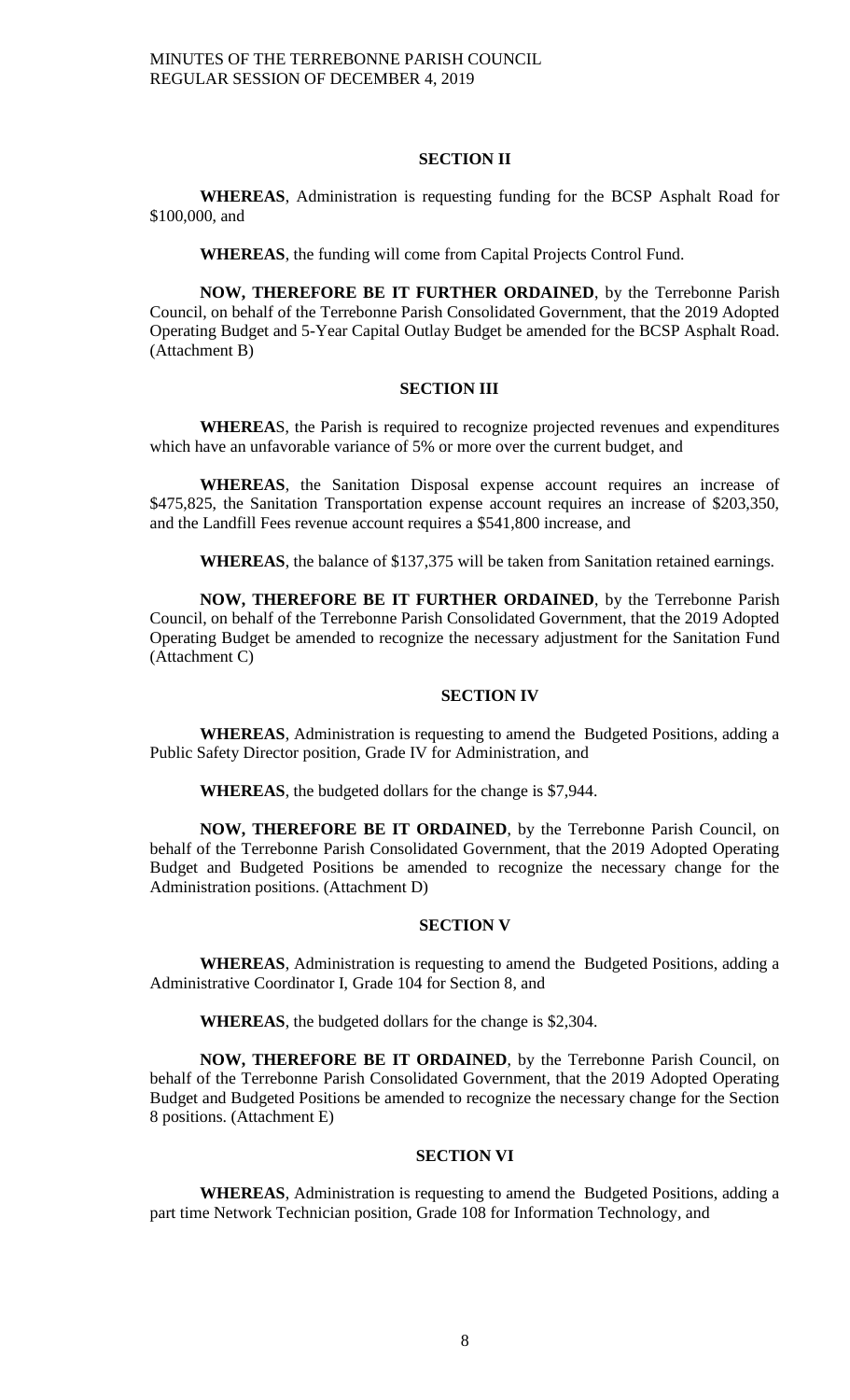**WHEREAS**, the budgeted dollars for the change is \$1,500.

**NOW, THEREFORE BE IT ORDAINED**, by the Terrebonne Parish Council, on behalf of the Terrebonne Parish Consolidated Government, that the 2019 Adopted Operating Budget and Budgeted Positions be amended to recognize the necessary change for the Information Technology positions. (Attachment F)

#### **SECTION VII**

**WHEREAS**, the Animal Shelter receives donations to purchase medicine for the animals at the shelter, and

**WHEREAS**, the donations will be put into the Medical and Drugs account for \$1,872.

**NOW, THEREFORE BE IT FURTHER ORDAINED**, by the Terrebonne Parish Council, on behalf of the Terrebonne Parish Consolidated Government, that the 2019 Adopted Operating Budget be amended for the Animal Control Department. (Attachment G)

#### **SECTION VIII**

**WHEREAS**, the Parish is required to recognize projected revenues and expenditures which have an unfavorable variance of 5% or more over the current budget, and

**WHEREAS**, the Criminal Court Fund expenditures from various accounts require an \$621,600 decrease, and

**WHEREAS**, the Criminal Court Fund revenues from various accounts require a \$621,600 decrease.

**NOW, THEREFORE BE IT FURTHER ORDAINED**, by the Terrebonne Parish Council, on behalf of the Terrebonne Parish Consolidated Government, that the 2019 Adopted Operating Budget be amended to recognize the necessary adjustment for the Criminal Court Fund. (Attachment H)

#### **SECTION IX**

**WHEREAS**, the Parish is required to recognize projected revenues and expenditures which have an unfavorable variance of 5% or more over the current budget, and

**WHEREAS**, the Road Lighting District #8 expenditures from the Street Lights Account requires a \$4,500 increase, and

**WHEREAS,** the Road Lighting District #8 revenues from the Ad Valorem Taxes requires a \$6,627 decrease, and the LAMP-interest account requires a \$1,591 increase.

**NOW, THEREFORE BE IT FURTHER ORDAINED**, by the Terrebonne Parish Council, on behalf of the Terrebonne Parish Consolidated Government, that the 2019 Adopted Operating Budget be amended to recognize the necessary adjustment for the Road Lighting District #8. (Attachment I)

#### **SECTION X**

**WHEREAS**, the Parish is required to recognize projected revenues and expenditures which have an unfavorable variance of 5% or more over the current budget, and

**WHEREAS**, the Road Lighting District #9 expenditures from the Street Lights Account requires a \$6,000 increase, and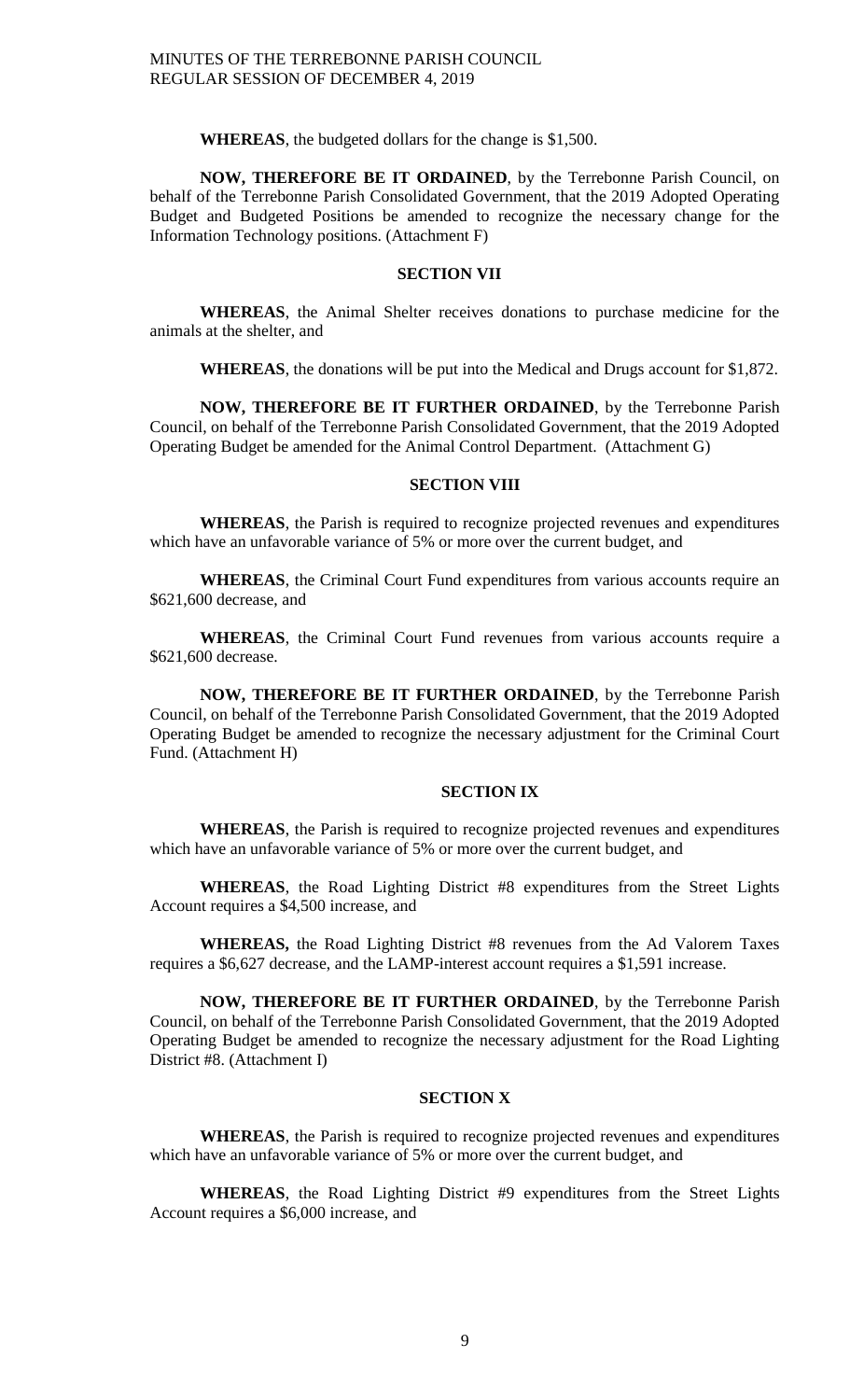**WHEREAS**, the Road Lighting District #9 revenues from the Ad Valorem Taxes requires a \$8,107 decrease, the LAMP-interest account requires a \$2,000 increase, and the State Revenue Sharing account requires a \$971 increase.

**NOW, THEREFORE BE IT FURTHER ORDAINED**, by the Terrebonne Parish Council, on behalf of the Terrebonne Parish Consolidated Government, that the 2019 Adopted Operating Budget be amended to recognize the necessary adjustment for the Road Lighting District #9. (Attachment J)

## **SECTION XI**

**WHEREAS**, the Parish is required to recognize projected revenues and expenditures which have an unfavorable variance of 5% or more over the current budget, and

**WHEREAS**, the Road Lighting District #10 expenditures from the Street Lights Account requires a \$28,000 increase, and

**WHEREAS**, the Road Lighting District #10 revenues from the LAMP-interest account requires a \$3,780 increase.

**NOW, THEREFORE BE IT FURTHER ORDAINED**, by the Terrebonne Parish Council, on behalf of the Terrebonne Parish Consolidated Government, that the 2019 Adopted Operating Budget be amended to recognize the necessary adjustment for the Road Lighting District #10. (Attachment K)

#### **SECTION XII**

If any word, clause, phrase, section or other portion of this ordinance shall be declared null, void, invalid, illegal, or unconstitutional, the remaining words, clauses, phrases, sections and other portions of this ordinance shall remain in full force and effect, the provisions of this ordinance hereby being declared to be severable.

#### **SECTION XIII**

This ordinance shall become effective upon approval by the Parish President or as otherwise provided in Section 2-13(b) of the Home Rule Charter for a Consolidated Government for Terrebonne Parish, whichever occurs sooner.

This ordinance, having been introduced and laid on the table for at least two weeks, was voted upon as follows:

THERE WAS RECORDED: YEAS: C. Duplantis-Prather, D. W. Guidry, Sr., A. Marmande, D.J. Guidry, S. Trosclair, J. Navy, and A. Williams. NAYS: G. Michel. NOT VOTING: None. ABSTAINING: None. ABSENT: S. Dryden. The Chairwoman declared the ordinance adopted on this, the 4th day of December 2019.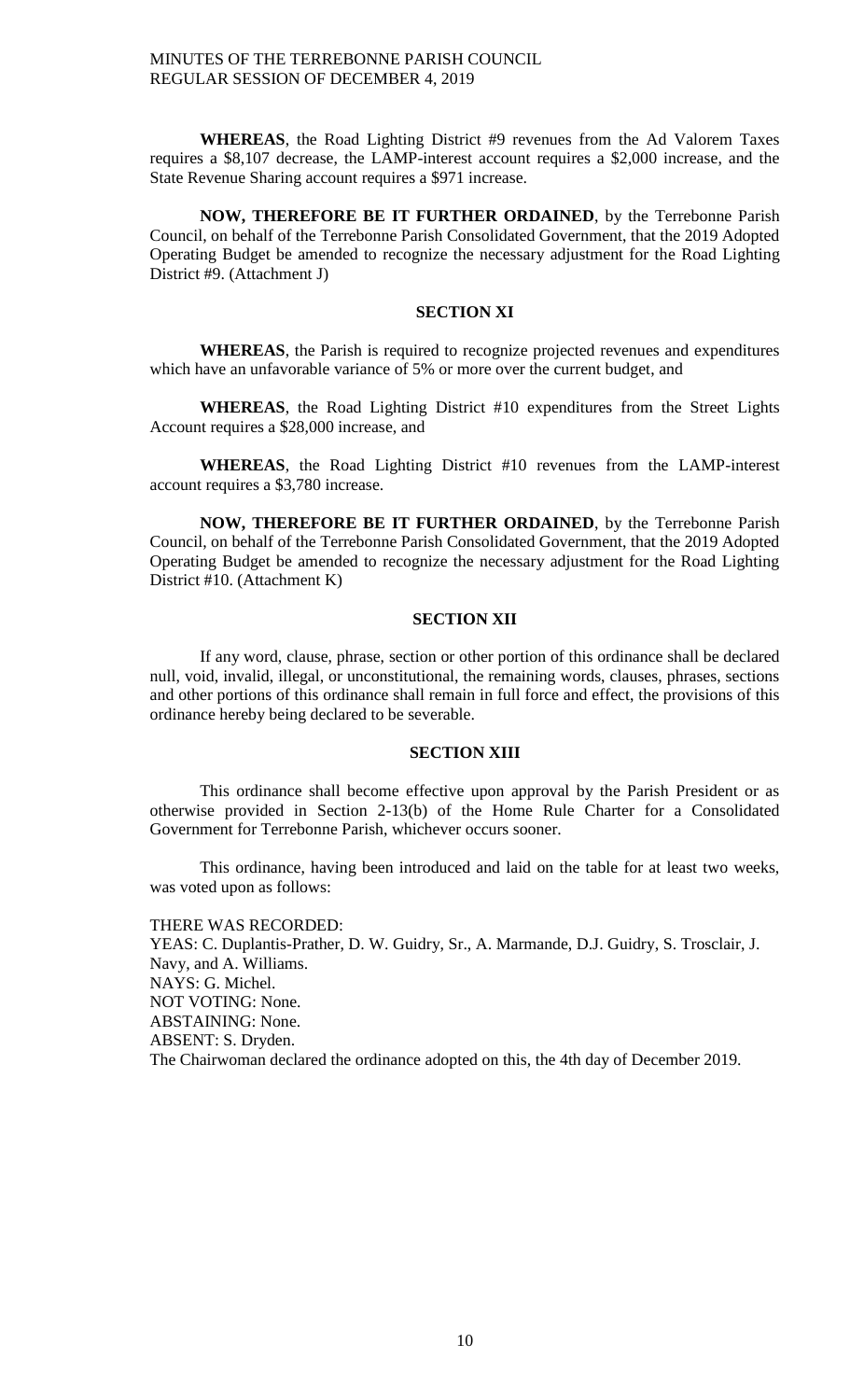# **ATTACHMENT A - Downtown Development**

|                                | 2019           |               |          |  |
|--------------------------------|----------------|---------------|----------|--|
|                                | <b>Adopted</b> | <b>Change</b> | Amended  |  |
| Donations-Downtown Development | (7,000)        | (422)         | (7, 422) |  |
| Supplies-Donations             | 8.250          | 422           | 8,672    |  |

# **ATTACHMENT B - Bayou Country Sports Park Aspalt Road**

|                                           |                | 2019          |           |
|-------------------------------------------|----------------|---------------|-----------|
|                                           | <b>Adopted</b> | <b>Change</b> | Amended   |
|                                           |                |               |           |
| Sports Park-Asphalt Road                  | 681,620        | 100,000       | 781,620   |
| Transfer from Capital Projects Control    |                | (100,000)     | (100,000) |
| <b>Transfer to Road Construction Fund</b> |                | 100,000       | 100,000   |
| Parish Sports Park Complex                | 1154550        | (100,000)     | 1,054,550 |

# **ATTACHMENT C - Sanitation**

|                              |                | 2019          |               |  |  |
|------------------------------|----------------|---------------|---------------|--|--|
|                              | <b>Adopted</b> | <b>Change</b> | Amended       |  |  |
|                              |                |               |               |  |  |
| Disposal                     | 3,332,279      | 475,825       | 3,808,104     |  |  |
| Transportation               | 1,637,142      | 203,350       | 1,840,492     |  |  |
| Landfill Fees                | (2,700,000)    | (541, 800)    | (3, 241, 800) |  |  |
| Retained Earnings (decrease) | n/a            | (137, 375)    | n/a           |  |  |

# **ATTACHMENT D - Administration**

|                               |                | 2019          |         |  |  |  |
|-------------------------------|----------------|---------------|---------|--|--|--|
|                               | <b>Adopted</b> | <b>Change</b> | Amended |  |  |  |
|                               |                |               |         |  |  |  |
| Salaries & Wages              | 558,501        | 6,787         | 565,288 |  |  |  |
| <b>FICA</b>                   | 34,658         | 421           | 35,079  |  |  |  |
| Medicare                      | 8,106          | 98            | 8,204   |  |  |  |
| Pension                       | 41,925         | 509           | 42,434  |  |  |  |
| Unemployment Compensation     | 8,385          | 102           | 8,487   |  |  |  |
| <b>Workmen's Compensation</b> | 2,236          | 27            | 2,263   |  |  |  |
| Fund Balance (decrease)       | n/a            | (7,944)       | n/a     |  |  |  |

# **ATTACHMENT D - Administration**

|                      | 2019   |       |        |       |            |                     |            |
|----------------------|--------|-------|--------|-------|------------|---------------------|------------|
|                      | Adopte | Chang | Amende |       |            |                     |            |
|                      | d      | e     | d      | Level | <b>MIN</b> | <b>MID</b>          | <b>MAX</b> |
|                      |        |       |        |       |            |                     |            |
|                      |        |       |        |       |            |                     |            |
| <b>Public Safety</b> |        |       |        |       |            | 81,44 107,31 133,18 |            |
| <b>Director</b>      | 0      |       |        | IV    | 0          | 3                   | 5          |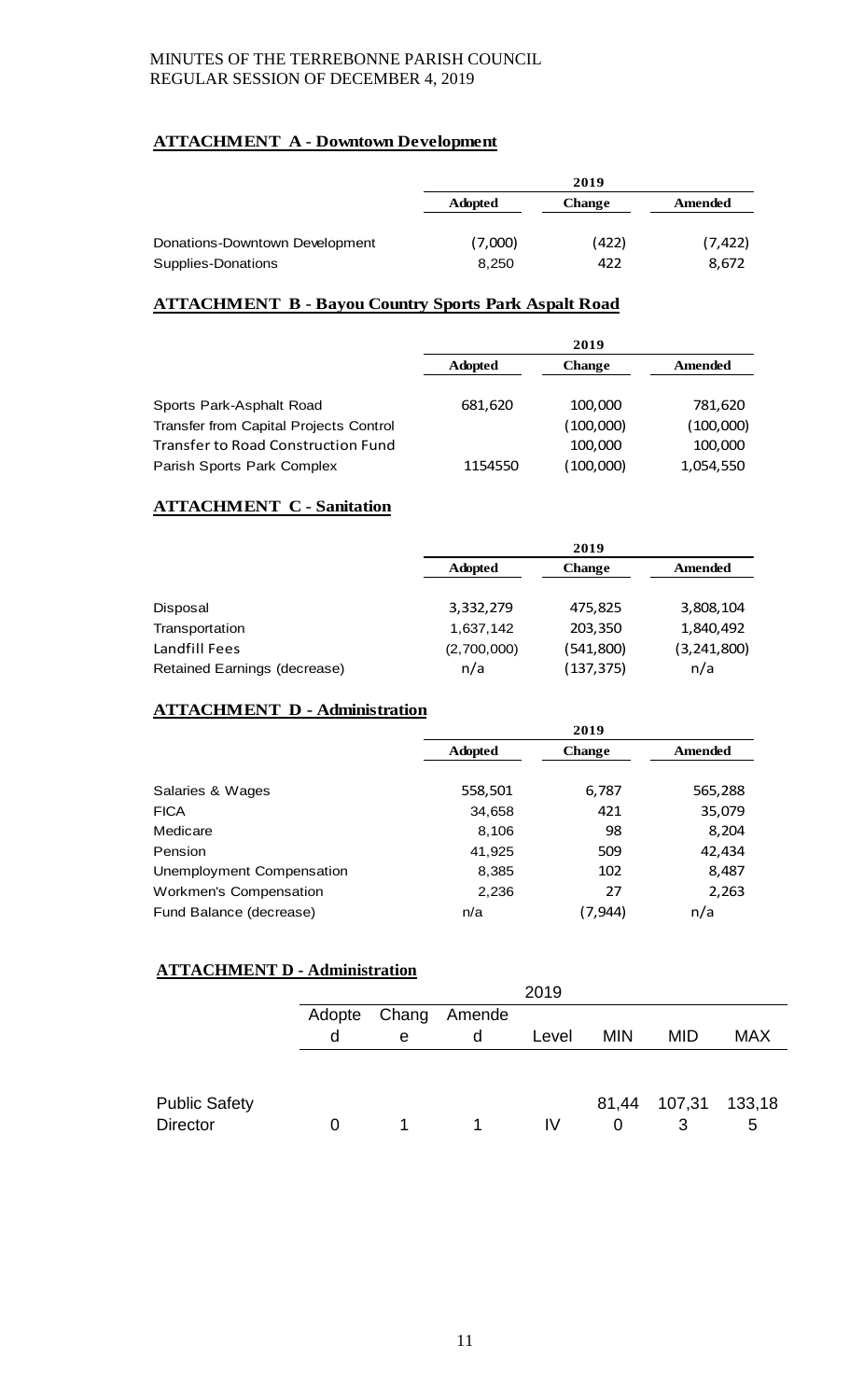# **ATTACHMENT E - Section 8**

|                           |                | 2019          |         |  |  |
|---------------------------|----------------|---------------|---------|--|--|
|                           | <b>Adopted</b> | <b>Change</b> | Amended |  |  |
|                           |                |               |         |  |  |
| Salaries & Wages          | 126,575        | 1,967         | 128,542 |  |  |
| <b>FICA</b>               | 7,848          | 122           | 7,970   |  |  |
| Medicare                  | 1,835          | 29            | 1,864   |  |  |
| Pension                   | 9,493          | 148           | 9,641   |  |  |
| Unemployment Compensation | 2,182          | 30            | 2,212   |  |  |
| Workmen's Compensation    | 705            | 8             | 713     |  |  |
| Fund Balance (decrease)   | n/a            | (2,304)       | n/a     |  |  |

# **ATTACHMENT E - Section 8**

|               |                |    |        | 2019  |            |            |            |
|---------------|----------------|----|--------|-------|------------|------------|------------|
|               |                |    | Amende |       |            |            |            |
|               | Adopted Change |    | d      | Level | <b>MIN</b> | <b>MID</b> | <b>MAX</b> |
|               |                |    |        |       |            |            |            |
|               |                |    |        |       | 23,60      | 29,50      | 35,40      |
| Admin Coord I |                | 1. | 2      | 104   | 3          | 4          | 4          |

# **ATTACHMENT F - Information Technology**

|                              | 2019           |               |         |  |
|------------------------------|----------------|---------------|---------|--|
|                              | <b>Adopted</b> | <b>Change</b> | Amended |  |
| Salaries & Wages             | 994,789        | 1,363         | 996,152 |  |
| <b>FICA</b>                  | 61,987         | 85            | 62,072  |  |
| Medicare                     | 14,497         | 20            | 14,517  |  |
| Unemployment Compensation    | 14,997         | 20            | 15,017  |  |
| Workmen's Compensation       | 8,498          | 12            | 8,510   |  |
| Retained Earnings (decrease) | n/a            | (1,500)       | n/a     |  |

# **ATTACHMENT F - Information Technology**

|             |          | 2019  |        |       |            |            |            |
|-------------|----------|-------|--------|-------|------------|------------|------------|
|             | Adopte   | Chang | Amende |       |            |            |            |
|             | d        | e     | d      | Level | <b>MIN</b> | <b>MID</b> | <b>MAX</b> |
|             |          |       |        |       |            |            |            |
| P/T Network |          |       |        |       | 32,70      | 40,87      | 49,05      |
| Tech        | $\Omega$ |       |        | 108   | 3          | 9          | b          |

# **ATTACHMENT G - Animal Shelter**

|                                   | 2019           |               |          |  |
|-----------------------------------|----------------|---------------|----------|--|
|                                   | <b>Adopted</b> | <b>Change</b> | Amended  |  |
| Donations-Meds for Animal Shelter | (9,829)        | (1,872)       | (11,701) |  |
| Medical & Drugs                   | 91.905         | 1.872         | 93.777   |  |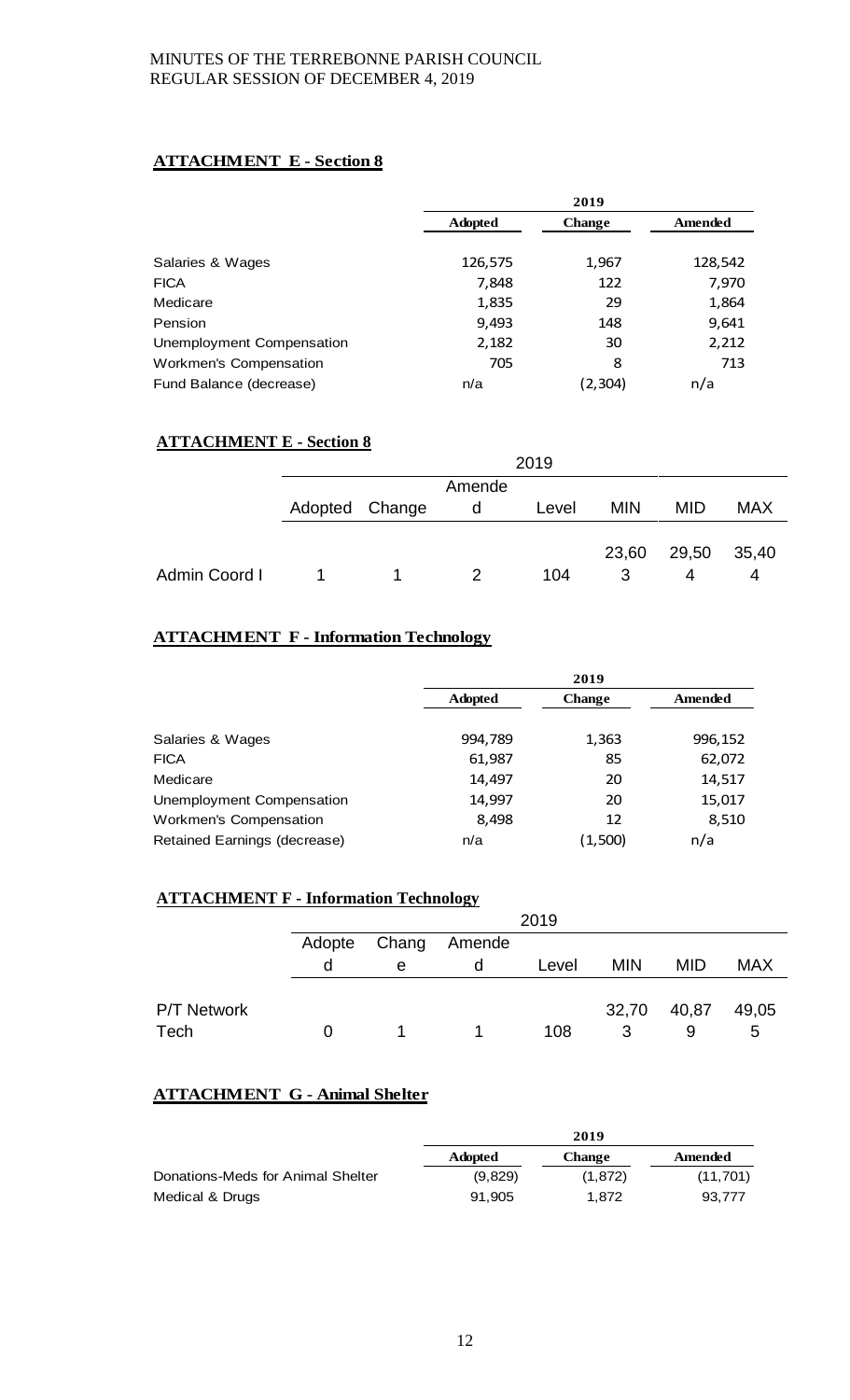# **ATTACHMENT H - Criminal Court Fund**

|                                  |                | 2018          |               |
|----------------------------------|----------------|---------------|---------------|
|                                  | <b>Adopted</b> | <b>Change</b> | Amended       |
| <b>Court Fines</b>               | (4,076,847)    | 621,600       | (3,455,247)   |
| Court Expense                    | 16,000         | 33,000        | 49,000        |
| <b>Salary Reimbursement</b>      | (1, 419, 399)  | 189,000       | (1, 230, 399) |
| Salaries and Wages               | 2,679,112      | (292,000)     | 2,387,112     |
| Pension                          | 200,933        | (21,000)      | 179,933       |
| Group Insurance                  | 909,300        | (183,000)     | 726,300       |
| Group Insurance-Retired          | 74,800         | (23,000)      | 51,800        |
| <b>Books &amp; Periodicals</b>   | 62,000         | (15,000)      | 47,000        |
| District Attorney's 6%           | 430,000        | (75,000)      | 355,000       |
| Indigent Fund                    | 600,000        | (140,000)     | 460,000       |
| Clerk of Court                   | 193,000        | (40,000)      | 153,000       |
| Sheriff 12%                      | 220,000        | (26,000)      | 194,000       |
| <b>Judicial Law Clerk Fund</b>   | 240,000        | (36,000)      | 204,000       |
| <b>Public Safety DWI Testing</b> | 1,000          | 21,000        | 22,000        |
| <b>CMIS</b>                      | 28,000         | (3,600)       | 24,400        |
| Head & Spinal Cord Injury        | 48,000         | (5,000)       | 43,000        |
| <b>Crime Stoppers</b>            | 30,000         | (5,000)       | 25,000        |

# **ATTACHMENT I - Road Lighting District #8**

|                         | 2018           |               |           |  |
|-------------------------|----------------|---------------|-----------|--|
|                         | <b>Adopted</b> | <b>Change</b> | Amended   |  |
|                         |                |               |           |  |
| Street Lights-Other     | 83,500         | 4,500         | 88,000    |  |
| Ad Valorem Taxes        | (94, 047)      | 6.627         | (87, 420) |  |
| Interest-LAMP           | (300)          | (1, 591)      | (1,891)   |  |
| Fund balance (decrease) | n/a            | (9,536)       | n/a       |  |

# **ATTACHMENT J - Road Lighting District #9**

|                              | 2018           |               |            |
|------------------------------|----------------|---------------|------------|
|                              | <b>Adopted</b> | <b>Change</b> | Amended    |
|                              |                |               |            |
| <b>Street Lights-Other</b>   | 85,000         | 6,000         | 91,000     |
| <b>State Revenue Sharing</b> | (2,200)        | (971)         | (3, 171)   |
| Ad Valorem Taxes             | (108, 800)     | 8,107         | (100, 693) |
| Interest-LAMP                | (400)          | (2,000)       | (2,400)    |
| Fund Balance (decrease)      | n/a            | (11, 136)     | n/a        |

## **ATTACHMENT K - Road Lighting District #10**

|                            | 2018           |               |         |
|----------------------------|----------------|---------------|---------|
|                            | <b>Adopted</b> | <b>Change</b> | Amended |
|                            |                |               |         |
| <b>Street Lights-Other</b> | 150,000        | 28,000        | 178,000 |
| Interest-LAMP              | (1,000)        | (3,780)       | (4,780) |
| Fund Balance (decrease)    | n/a            | (24, 220)     | n/a     |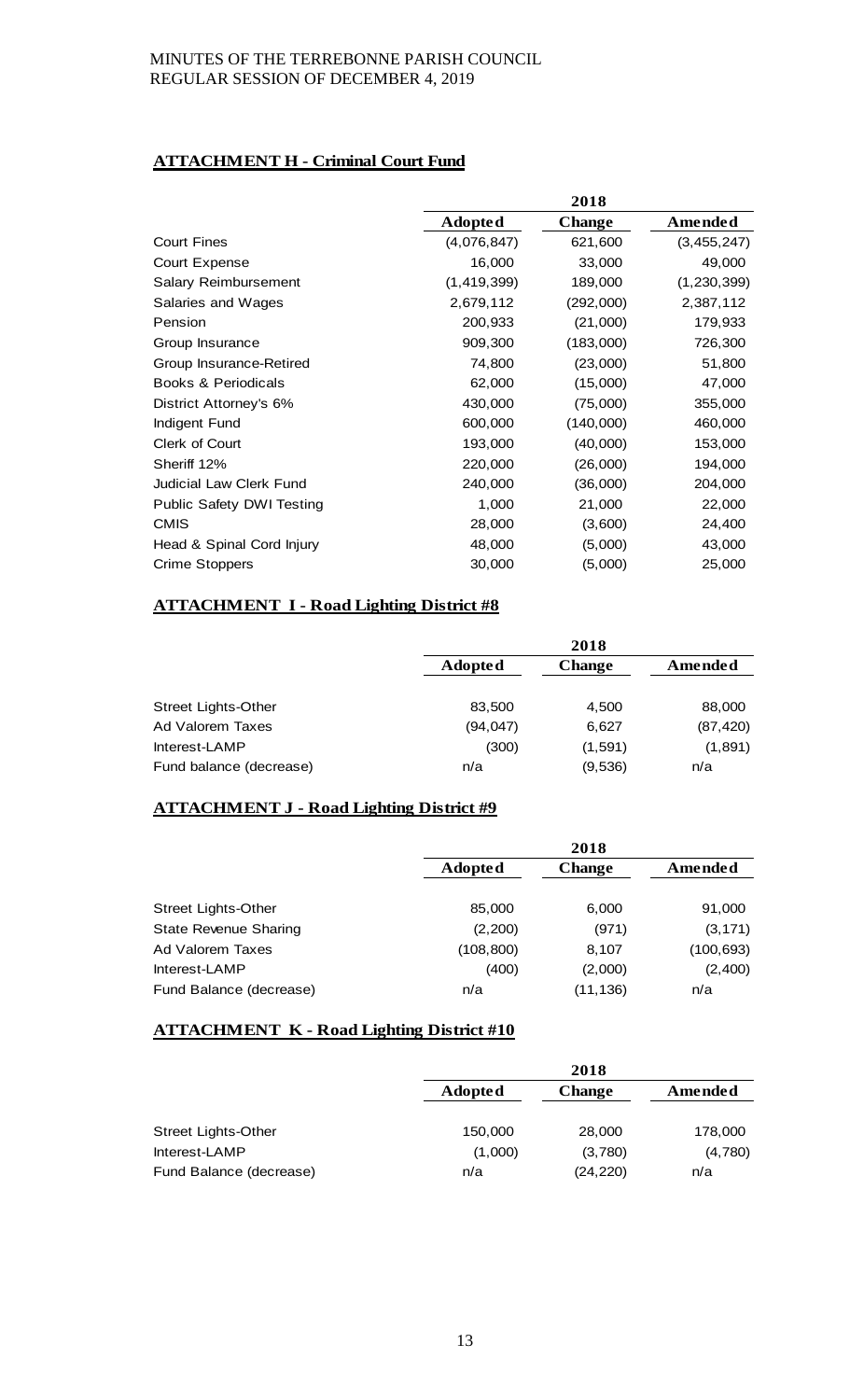The Chairwoman recognized the public for comments on the following:

D. A proposed ordinance to declare Terrebonne Parish Consolidated Government's intent to acquire full ownership of a tract of land bearing Terrebonne Parcel ID Number 41876, with an owner of record E.M. Glynn, Inc.

There were no comments from the public on the proposed ordinance.

Mr. G. Michel moved, seconded by Mr. D. J. Guidry, "THAT the Council close the aforementioned public hearing."

The Chairwoman called for a vote on the motion offered by Mr. G. Michel. THERE WAS RECORDED: YEAS: C. Duplantis-Prather, D. W. Guidry, Sr., A. Marmande, D. J. Guidry, S. Trosclair, J. Navy, A. Williams, and G. Michel. NAYS: None. ABSENT: S. Dryden. The Chairwoman declared the motion adopted.

OFFERED BY: MR. G. MICHEL SECONDED BY: MR. J. NAVY

## **ORDINANCE NO: 9115**

AN ORDINANCE REVOKING ORDINANCE NOS. 8906 AND 8923 DECLARING THE FOLLOWING PROPERTIES ADJUDICATED TO TERREBONNE PARISH CONSOLIDATED GOVERNMENT AS SURPLUS AS THESE PROPERTIES ARE NEEDED FOR A PUBLIC PURPOSE; LOT 15 BLOCK 7, BROADMOOR HTS, S/D (PARCEL #68742) WITH AN OWNER OF RECORD E.M. GLYNN, INC. AND 5514 STELLA STREET, (PARCEL #35584) WITH OWNER OF RECORD AD VAL, INC. AND TO ADDRESS OTHER MATTERS RELATIVE THERETO.

**WHEREAS**, 100% of the immovable property located at Lot 15 Block 7, described herein below was adjudicated to the Terrebonne Parish Consolidated Government on JUNE 2, 1980 for nonpayment of taxes; and

**WHEREAS**, 100% of the immovable property located at 5514 Stella Street, described herein below was adjudicated to the Terrebonne Parish Consolidated Government on JUNE 24, 2011 for nonpayment of taxes; and

**WHEREAS**, the three (3) year period for redemption provided by Art. 7, §25 of the Louisiana Constitution has elapsed without redemption; and

**WHEREAS**, these properties were declared surplus by virtue of Terrebonne Parish Ordinance Nos. 8906 and 8923, and TPCG attempted to sell them at auction in accordance with law;

**WHEREAS**, no bids were made at the sale of the properties, and TPCG still possesses tax title to them;

**WHEREAS**, LA R.S. 47:2236 authorizes the parish to acquire a full ownership interest in adjudicated property for a public purpose; and

**WHEREAS**, the Terrebonne Parish Consolidated Government has identified public uses for these immovable properties, which are more fully described herein below; and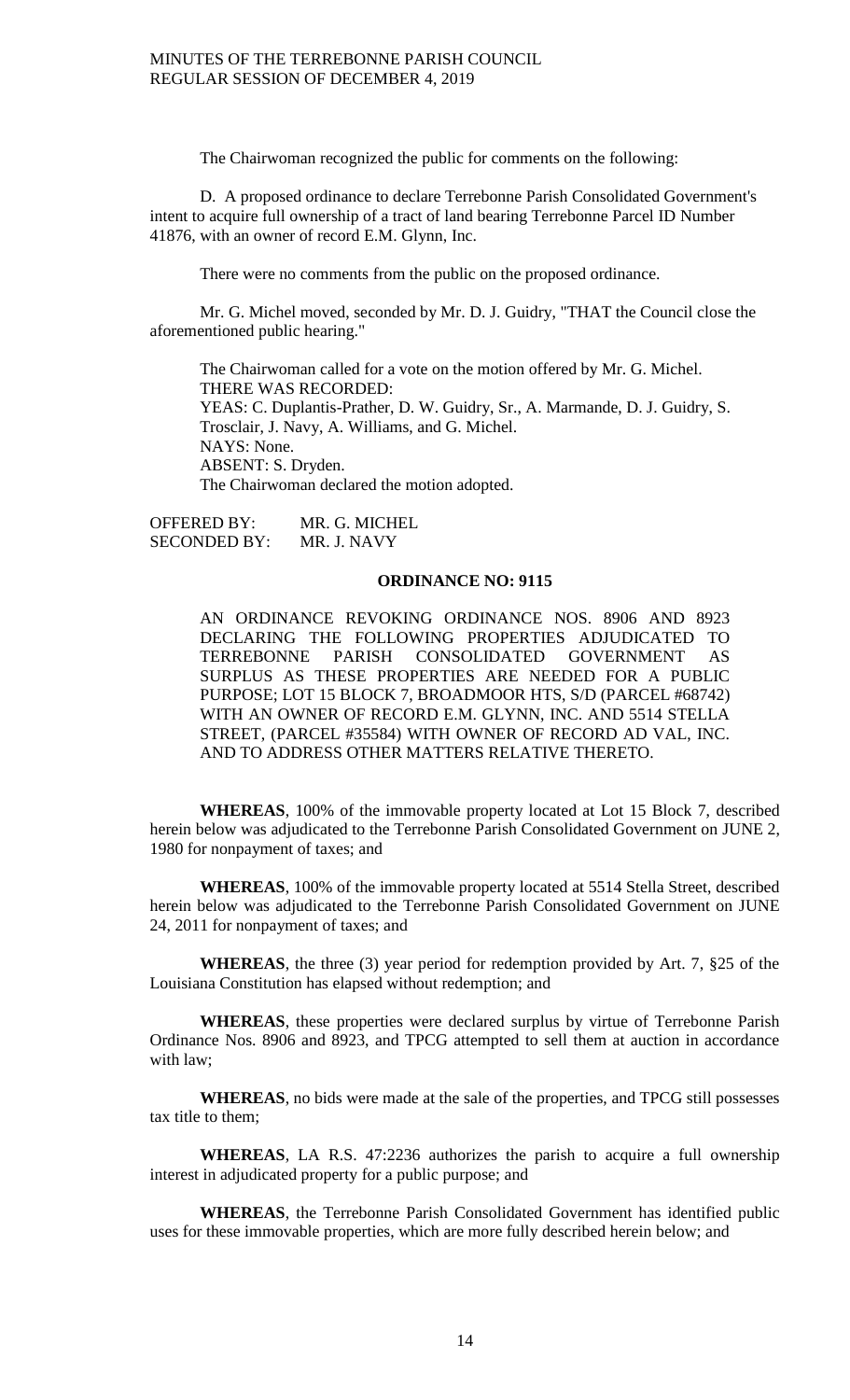**WHEREAS**, the Terrebonne Parish Consolidated Government now wishes to revoke Ordinance Nos. 8906 and 8923, in which the properties described below were declared surplus and not needed for a public purpose; and

**WHEREAS**, the Terrebonne Parish Consolidated Government now intends to acquire a full ownership interest in the properties described below; and use them for the public purpose described below;

**NOW BE IT ORDAINED** by the Terrebonne Parish Council, on behalf of the Terrebonne Parish Consolidated Government, that

## **SECTION I**

Terrebonne Parish Council Ordinance Number **8906** and Ordinance Number **8923** shall be and are hereby revoked on the grounds that the properties declared surplus therein are now needed for public purposes. Specifically, TPCG intends to use these properties to improve storm water drainage to prevent and mitigate potential flooding in their respective areas.

#### **SECTION II**

Terrebonne Parish Consolidated Government hereby declares it intends to acquire a full ownership interest in the following described properties and further depicted on the attached plats, if any:

## **(1) LOT 15 BLOCK 7, BROADMOOR HTS, S/D. CB 796/222. (PARCEL #68742)**

A certain tract of land situated in the Parish of Terrebonne, State of Louisiana, together with all of the buildings and improvements thereon, and all of the rights, ways, privileges, servitudes, appurtenances and advantages thereunto belonging or in anywise appertaining, designated as LOT on the left descending bank of Bayou Terrebonne, located in BROADMOOR HEIGHTS SUBDIVISION, located in Section 2, T17S-R17E said tract of land being more particularly described on a plat made by Warren and Associates dated June 10, 1965, filed July 8, 1966 of record under Entry No. 302004, records of Terrebonne Parish, Louisiana.

## **(2) 5514 STELLA STREET, CHAUVIN, LOUISIANA 70344. (PARCEL #35584)**

A certain strip of land measuring 35' 3 5/8" front on the west side of a southerly prolongation of Stella Street by depth of 120' between parallel lines, said strip of property being bounded on the east by the southerly prolongation of Stella Street, or property of vendors or assigns, on the west by vendors or assigns, and on the north by Lot 1 of Addendum 3 to Medward Subdivision and on the south by Lashbrooke Street together with all rights, ways, privileges, servitudes and advantages thereunto belonging or in anywise appertaining, all as is more particularly shown on a map of Medward Subdivision duly recorded under Entry No. 956947, Clerk's Office, Terrebonne Parish, Louisiana. CB 2246/274.

## **SECTION III**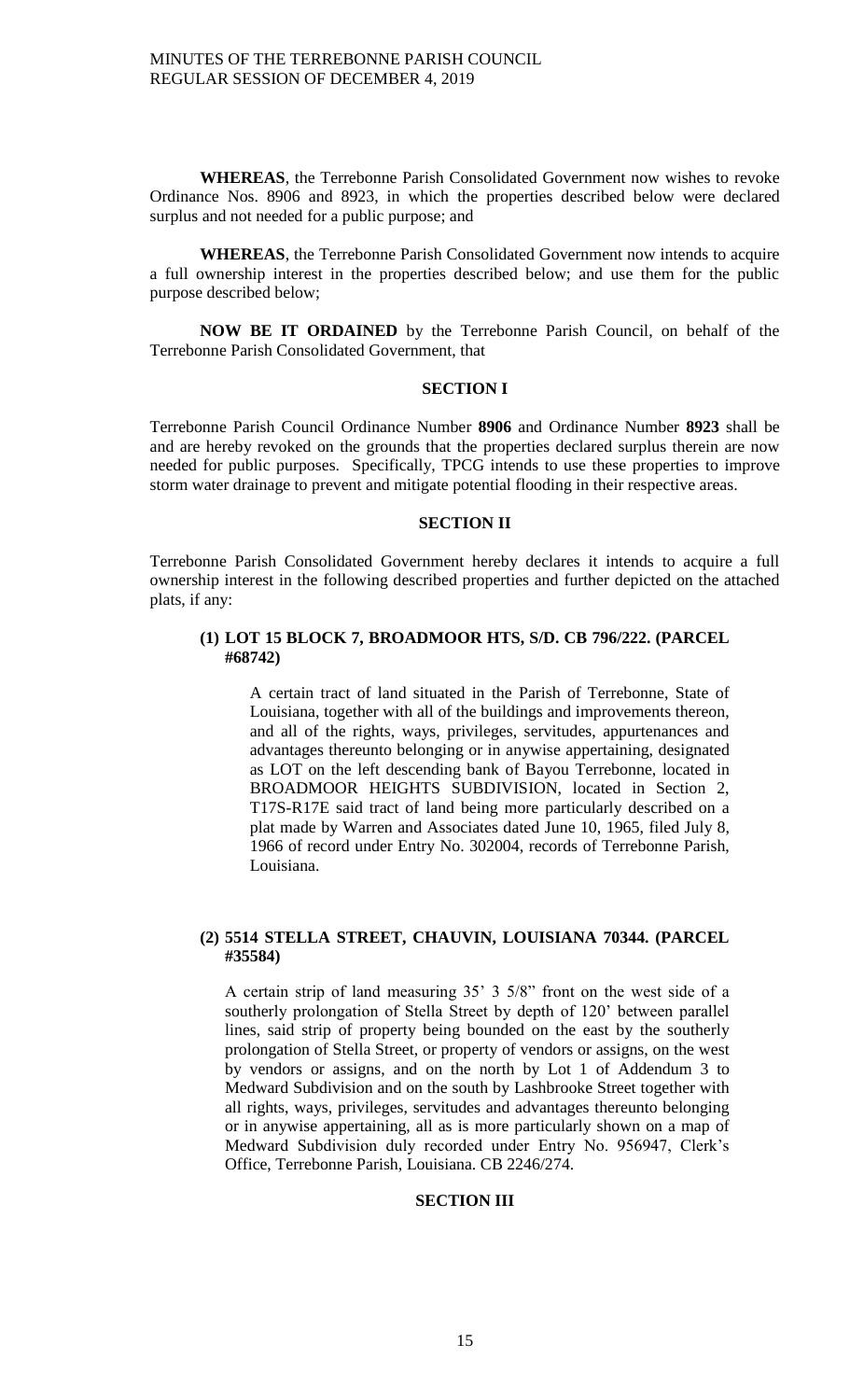**BE IT FURTHER ORDAINED**, by the Terrebonne Parish Council, on behalf of the Terrebonne Parish Consolidated Government, that Administration be hereby authorized to acquire full ownership of the of the properties in accordance with LA R.S. 47:2236, *et seq*. and inclusive of the following terms.

## **SECTION IV**

The Terrebonne Parish Consolidated Government shall file a copy of this Ordinance into the conveyance records of the Parish of Terrebonne pursuant to La. R.S. 47:2236. The recorder is hereby requested and directed in accordance with law to index the names of the following tax debtors and the Terrebonne Parish Consolidated Government as mortgagees:

## FOR PARCEL NO. 68742:

- 1. Terrebonne Parish Consolidated Government
- 2. E.M. Glynn, Inc.
- 3. Julie Jackson

## FOR PARCEL NO. 35584:

- 1. Terrebonne Parish Consolidated Government
- 2. Ad Val, Inc.
- 3. Jason L. Brown
- 4. Heather C. Brown

#### **SECTION V**

In accordance with La. R.S. 47:2236, any transfer, mortgage, lien, privilege, or other encumbrance filed after the filing of the ordinance shall not affect the property.

## **SECTION VI**

The Terrebonne Parish Consolidated Government shall, within thirty days after the filing of this Ordinance, or as soon as practical, send a written notice regarding the acquisition of these properties to the tax sale parties whose interest TPCG intends to terminate. If this notice is given after the expiration of the applicable redemptive period, this notice will constitute a notice of sale.

#### **SECTION VII**

The sending of this notice by the Terrebonne Parish Consolidated Government shall constitute service of the notice of sale under Article VII, Section 25 of the Constitution of Louisiana.

#### **SECTION VIII**

The Terrebonne Parish Consolidated Government shall publish a public notice that any tax sale party whose interest the Terrebonne Parish Consolidated Government intends to be terminated has until the applicable time period set forth in La. R.S. 47:2336 to redeem the properties. If the properties are not redeemed within the time limit set forth in La. R.S. 47:2336(C), this ordinance shall become operative, and the Terrebonne Parish Consolidated Government shall acquire full ownership of the properties herein.

#### **SECTION IX**

If any word, clause, phrase, section or other portion of this ordinance shall be declared null, void, invalid, illegal, or unconstitutional, the remaining words, clauses, phrases, sections and other portions of this ordinance shall remain in force and effect, the provisions of this ordinance hereby being declared to be severable.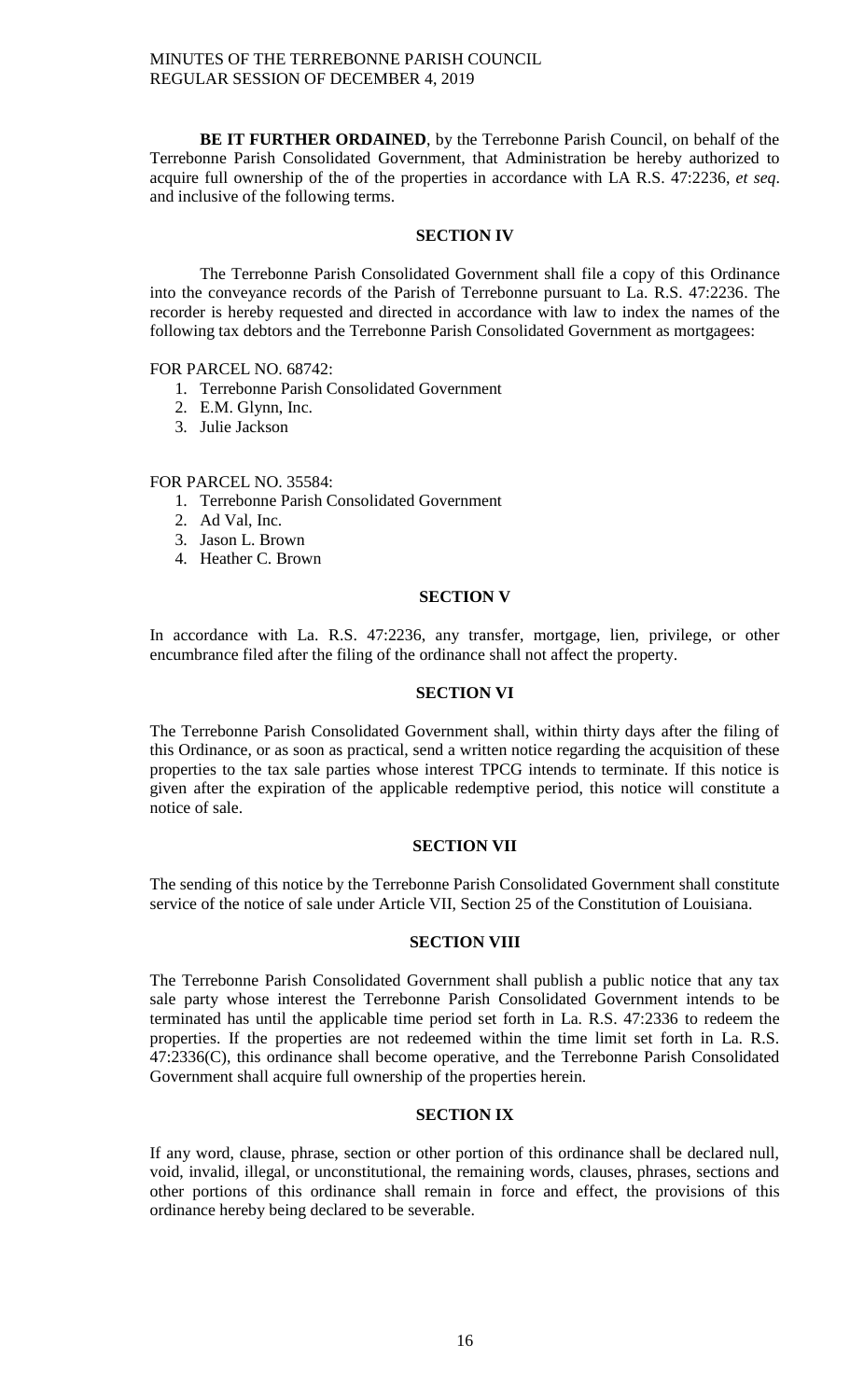#### **SECTION X**

Any ordinance or part thereof in conflict herewith is hereby repealed.

## **SECTION XI**

This ordinance shall become effective upon approval by the Parish President or as otherwise provided in Section 2-13 (b) of the Home Rule Charter for a Consolidated Government for Terrebonne Parish, whichever occurs sooner.

This ordinance, having been introduced and laid on the table for two weeks, was voted upon as follows:

THERE WAS RECORDED: YEAS: C. Duplantis-Prather, D. W. Guidry, Sr., A. Marmande, D.J. Guidry, S. Trosclair, J. Navy, A. Williams, and G. Michel. NAYS: None. NOT VOTING: None. ABSTAINING: None. ABSENT: S. Dryden. The Chairwoman declared the ordinance adopted on this, the 4th day of December 2019.

The Chairwoman recognized the public for comments on the following:

E. A proposed ordinance to amend the Compensation Plan of Terrebonne Parish Consolidated Government so as to adjust the Maximum Pay Structure of the Executive Positions by \$15,000, and adjust the midpoint, accordingly.

The Chairwoman recognized Mr. Travis Carrell, Bourg resident, who suggested that any prospective pay raises for executive positions would be better utilized by providing pay raises for hourly positions and that another pay scale study could be done before making any decisions regarding pay raises in Terrebonne Parish.

The Chairwoman recognized Dr. Charles Michel, Gray resident, who encouraged the Council to delay considering awarding pay raises at this time or until the local economies provided evidence of greater financial stability.

The Chairwoman recognized Mr. Anthony Rainey, Gray resident, who asked where funding could be found that could be used to award pay raises then noted some of the recent budget cuts that were experienced in various departments.

The Chairwoman recognized Ms. Kandace Mauldin, Chief Financial Officer, who clarified that the proposed ordinance would not provide pay raises to executive positions, but only increase the salary cap for those executive positions should a pay raise be merited in the future. She then stated that a Waters study had been budgeted to be completed in 2020 for all parish employees.

There were no further comments from the public on the proposed ordinance.

Mr. G. Michel moved, seconded by Mr. J. Navy, "THAT the Council close the aforementioned public hearing." **(\*MOTION ADOPTED AFTER LENGTHY DISCUSSION)**

Council Member G. Michel shared his opposition to the proposed ordinance then gave a brief presentation regarding executive position pay across multiple parishes. He then suggested that the pay scale adjustments be considered after the budgeted pay scale study had been completed in the following year.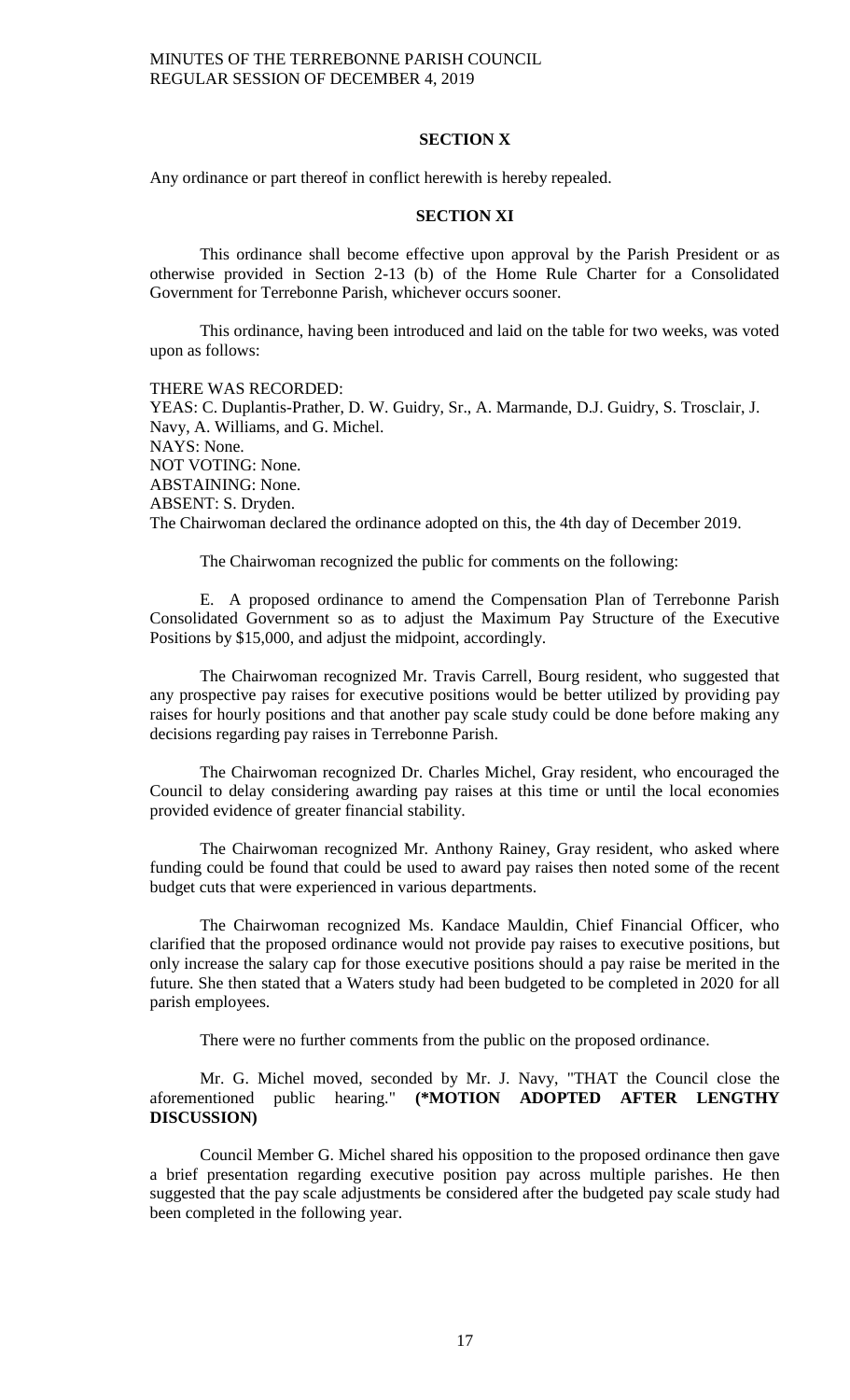Council Member D. W. Guidry, Sr. stated that Terrebonne Parish's executive pay scale falls in line when compared to other parishes that also operate as a consolidated government such as Lafayette Parish. Upon his request, the Chairwoman recognized Ms. Kandace Mauldin, Chief Financial Officer, who clarified that all positions in Terrebonne Parish are based on ranges when determining starting pay. He then stated that the executive pay scale increases were to address earlier parishwide cost-of-living adjustments that pushed salaries beyond their maximums and would provide the appropriate maximums for up to ten years.

Council Member G. Michel shared his concerns for increasing pay scales without additional efforts toward all Parish employees then suggested that those executive pay ranges should not have been allowed to exceed their maximums due to a cost-of-living increase.

Council Member J. Navy shared his support for the raising of pay scales for all parish employees and stated that he would support the ordinance provided that similar measures would be explored for the non-executive positions for Terrebonne Parish.

Ms. Mauldin stated that there were plans to have a Waters study completed and then adjustments would be made for all parish employees based on the findings of that study.

Council Member J. Navy then suggested that the Council and Administration consider investigating an increase of pay scale maximums for all Terrebonne Parish positions.

Council Member C. Duplantis-Prather shared her support for providing more for parish employees and encouraged the Council to consider offering increased pay rates for all employees.

Council Member S. Trosclair suggested that the Parish could seek to increase pay scales for parish employees without having a Waters study completed if a desire to increase those pay scales had already been determined. He then stated that the topic of potentially increasing pay scales for hourly employees would be discussed at the next set of committee meetings and shared his support for providing more for good employees.

Upon Council Member C. Duplantis-Prather's request, Ms. Mauldin clarified that a Waters study has been used as a guide in the past, but was not required to be completed for the Parish to consider increasing pay scales for parish employees and that the study's cost would be within \$15,000 to \$30,000.

Council Member D. W. Guidry, Sr. reiterated that no raises were being proposed with the proposed ordinance and shared his support for increasing pay ranges as incentives to retain valued employees in Terrebonne Parish.

Council Member D. J. Guidry suggested that the Parish take measures to retain its good employees and asked that a discussion to consider options for increasing parish employee pay be added to the first committee agendas in January 2020. He then shared his support for the Parish to provide more substantial compensation in order to retain and provide for valued employees.

Upon Council Member G. Michel's request, Ms. Mauldin clarified that no parish employees are currently employed at minimum wage then stated that she would provide figures for costs to increase employee pay parishwide at various percentage points for comparison purposes. Mr. Michel suggested that the Council consider raising all parish employee pay scales after a Waters study if the study is to be completed then suggested that the Council consider providing pay raises to non-executive positions before providing them to executive positions.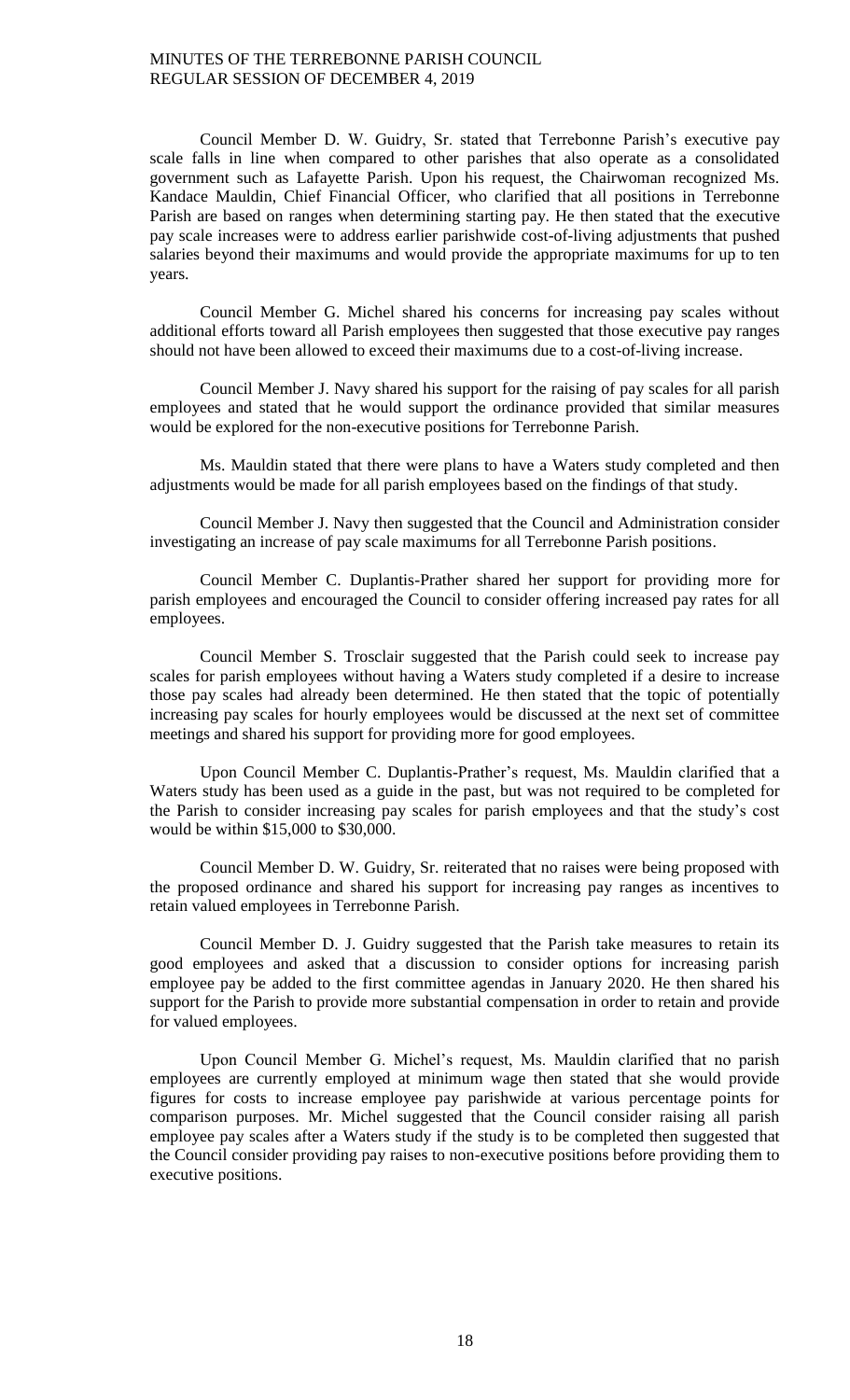Upon Council Member S. Trosclair's request, Ms. Mauldin verified that pay raises are not required to be percentage-based nor are they required to be for all employees when considering raises for multiple individuals or groups.

Mr. Trosclair then suggested that providing a raise to only hourly employees and not salaried employees could provide for greater benefit to Terrebonne Parish and retaining valued employees in the parish and then requested budgeting information for hourly and salaried employees.

The Chairwoman suggested that the Council also consider comparing the costs for the Parish's hourly employees to receive a 4-5% pay increase against a comparable dollar amount increase and asked that all requested figures be forwarded to the Council for review.

The Chairwoman called for a vote on the motion offered by Mr. G. Michel. THERE WAS RECORDED: YEAS: C. Duplantis-Prather, D. W. Guidry, Sr., A. Marmande, D. J. Guidry, S. Trosclair, J. Navy, A. Williams, and G. Michel. NAYS: None. ABSENT: S. Dryden. The Chairwoman declared the motion adopted.

OFFERED BY: MR. J. NAVY SECONDED BY: MR. A. MARMANDE

## **ORDINANCE NO. 9116**

## AN ORDINANCE TO AMEND THE COMPENSATION PLAN OF THE TERREBONNE PARISH CONSOLIDATED GOVERNMENT SO AS TO ADJUST THE PAY STRUCTURE OF THE EXECUTIVE POSITIONS

#### **SECTION I**

**WHEREAS**, the Terrebonne Parish Council enacted Ordinance #7619, in March 2009, relative to administrative reorganization;

**WHEREAS**, the Terrebonne Parish Council amended the reorganization in December 2015 with Ordinance #8664;

**WHEREAS,** The Parish President recommends increasing the Parish Compensation Plan for the Executive/Directors positions Maximum Pay Structure by \$15,000, and adjust the midpoint accordingly.

**BE IT ORDAINED**, by the Terrebonne Parish Council, on behalf of the Terrebonne Parish Consolidated Government, that the Parish Compensation Plan be amended to reflect the executive/ directors proposed pay structure changes. (Attachment A)

#### **SECTION II**

If any word, clause, phrase, section or other portion of this ordinance shall be declared null, void, invalid, illegal, or unconstitutional, the remaining words, clauses, phrases, sections and other portions of this ordinance shall remain in full force and effect, the provisions of this ordinance hereby being declared to be severable.

## **SECTION III**

This ordinance shall become effective upon approval by the Parish President or as otherwise provided in Section 2-13(b) of the Home Rule Charter for a Consolidated Government for Terrebonne Parish, whichever occurs sooner.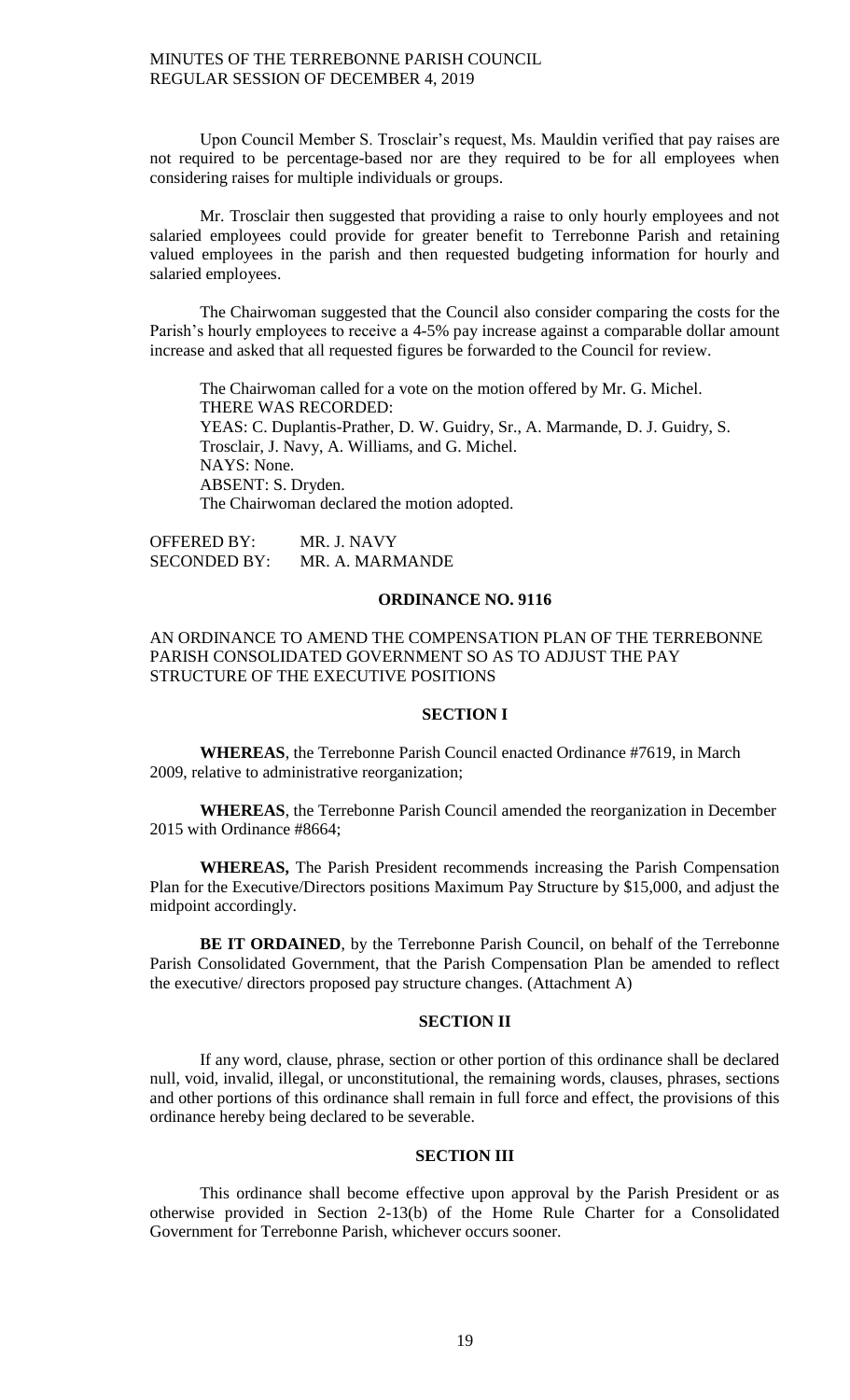This ordinance, having been introduced and laid on the table for at least two weeks, was voted upon as follows:

THERE WAS RECORDED: YEAS: C. Duplantis-Prather D. W. Guidry, Sr., A. Marmande, D.J. Guidry, S. Trosclair, J. Navy, and A. Williams. NAYS: G. Michel. NOT VOTING: None. ABSTAINING: None. ABSENT: S. Dryden. The Chairwoman declared the ordinance adopted on this, the 4th day of December 2019.

The Chairwoman recognized the public for comments on the following:

F. A proposed ordinance to adopt the 2020 Operations and Maintenance Budget and the Five-Year Capital Improvements Budget of the Terrebonne Parish Consolidated Government as presented by the Parish President and further amended by the Terrebonne Parish Council; to amend the Parish Compensation Plan for new and/or adjusted positions; and to address other matters relative thereto.

The Chairwoman recognized Dr. Charles Michel, Gray resident, who shared his thoughts regarding the proposed budget and the budgeted positions included. He voiced some concerns regarding salaried positions in relation to overtime wages and with the appointment of a Public Safety Director after not having the appointment filled for a number of years.

Mr. D. J. Guidry moved, seconded by Ms. C. Duplantis-Prather, "THAT Mr. Michel's time to speak be extended by one minute."

The Chairwoman called for a vote on the motion offered by Mr. D. J. Guidry. THERE WAS RECORDED: YEAS: C. Duplantis-Prather, D. W. Guidry, Sr., A. Marmande, D. J. Guidry, S. Trosclair, J. Navy, A. Williams, and G. Michel. NAYS: None. ABSENT: S. Dryden. The Chairwoman declared the motion adopted.

Mr. Michel then shared his concerns regarding deficit spending then gave suggestions for cost-cutting measures and redistributing available funds that Terrebonne Parish could consider in order to maintain fiscal integrity and potentially provide for pay raises for Parish employees.

The Chairwoman recognized Mr. Travis Carrell, Bourg resident, who shared his thoughts regarding the proposed budget and encouraged the Council to consider other options to reduce operating costs for the Parish. He then gave suggestions for staffing changes that could reduce spending and potentially provide for increased pay for current employees.

Mr. J. Navy moved, seconded by Mr. D. J. Guidry, "THAT Mr. Michel's time to speak be extended by one minute."

The Chairwoman called for a vote on the motion offered by Mr. J. Navy. THERE WAS RECORDED: YEAS: C. Duplantis-Prather, D. W. Guidry, Sr., A. Marmande, D. J. Guidry, S. Trosclair, J. Navy, A. Williams, and G. Michel. NAYS: None. ABSENT: S. Dryden.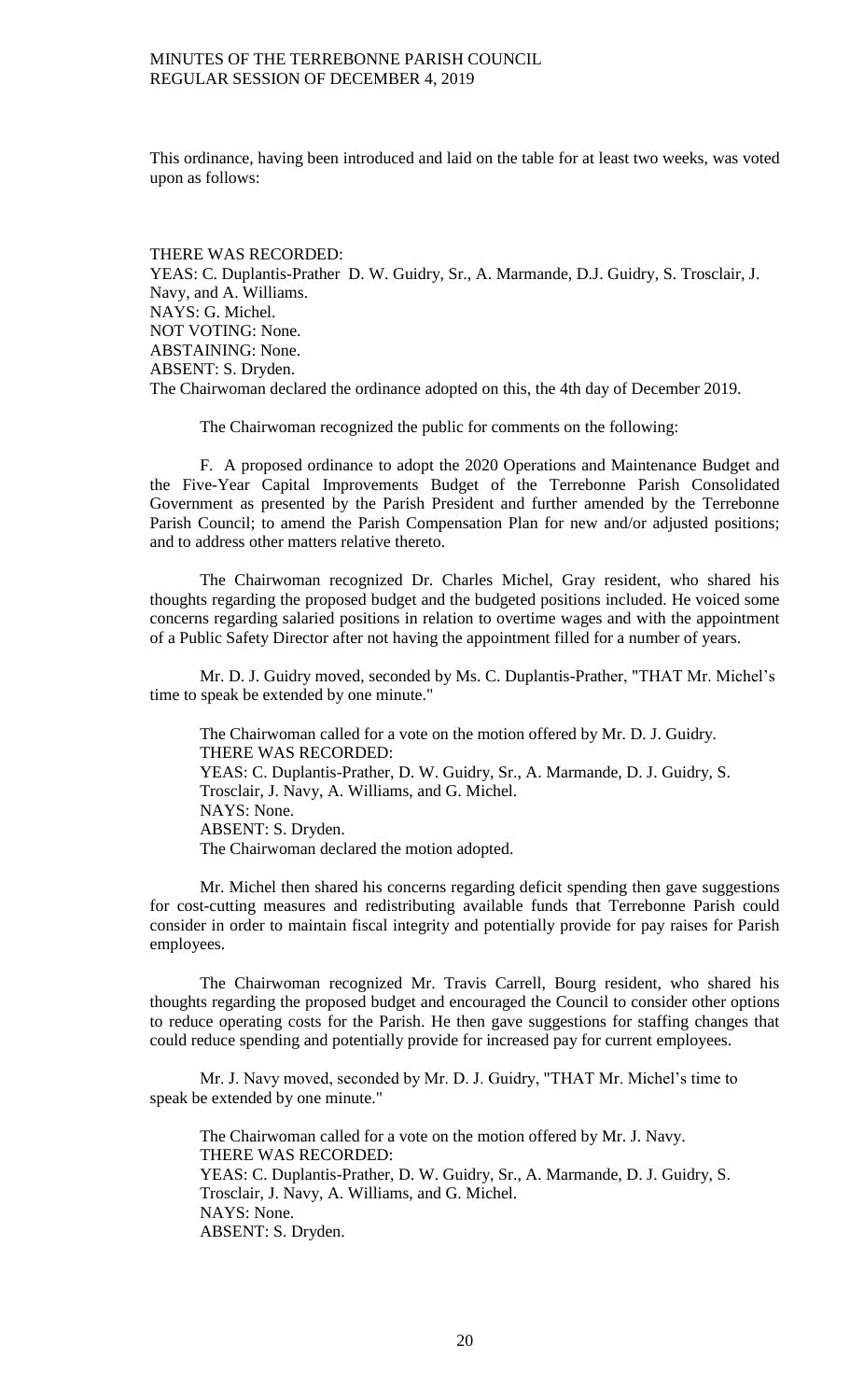The Chairwoman declared the motion adopted.

Mr. Carrell then encouraged the Council to review the budget thoroughly before voting to adopt and investigate any potential cost reduction measures that could be pursued to increase funding for future years.

There were no further comments from the public on the proposed ordinance.

Mr. G. Michel moved, seconded by Mr. J. Navy, "THAT the Council close the aforementioned public hearing."

The Chairwoman called for a vote on the motion offered by Mr. G. Michel. THERE WAS RECORDED: YEAS: C. Duplantis-Prather, D. W. Guidry, Sr., A. Marmande, D. J. Guidry, J. Navy, A. Williams, and G. Michel. NAYS: None. ABSENT: S. Dryden and S. Trosclair. The Chairwoman declared the motion adopted.

OFFERED BY: MR. A. MARMANDE SECONDED BY: MR. J. NAVY

#### **ORDINANCE NO. 9117**

AN ORDINANCE TO ADOPT THE 2020 OPERATIONS AND MAINTENANCE BUDGET, AND THE FIVE YEAR CAPITAL IMPROVEMENTS BUDGET, OF THE TERREBONNE PARISH CONSOLIDATED GOVERNMENT AS PRESENTED BY THE PARISH PRESIDENT AND FURTHER AMENDED BY THE TERREBONNE PARISH COUNCIL; TO AMEND THE PARISH COMPENSATION PLAN FOR NEW AND/OR ADJUSTED POSITIONS; AND TO ADDRESS OTHER MATTERS RELATIVE THERETO.

## **SECTION I**

**NOW, THEREFORE BE IT ORDAINED**, by the Terrebonne Parish Council, on behalf of the Terrebonne Parish Consolidated Government, that the 2020 Operations and Maintenance Budget, and the Five Year Capital Improvements Budget, of the Terrebonne Parish Consolidated Government be hereby adopted, as presented by the Parish President and further amended by the Terrebonne Parish Council.

### **SECTION II**

This ordinance shall become effective upon approval by the Parish President or as otherwise provided in Section 2-13(b) of the Home Rule Charter for a Consolidated Government for Terrebonne Parish, whichever occurs sooner.

This ordinance, having been introduced and laid on the table for at least two weeks, was voted upon as follows:

THERE WAS RECORDED: YEAS: C. Duplantis-Prather D. W. Guidry, Sr., A. Marmande, D.J. Guidry, S. Trosclair, J. Navy, A. Williams, and G. Michel. NAYS: None. NOT VOTING: None. ABSTAINING: None. ABSENT: S. Dryden. The Chairwoman declared the ordinance adopted on this, the 4th day of December 2019.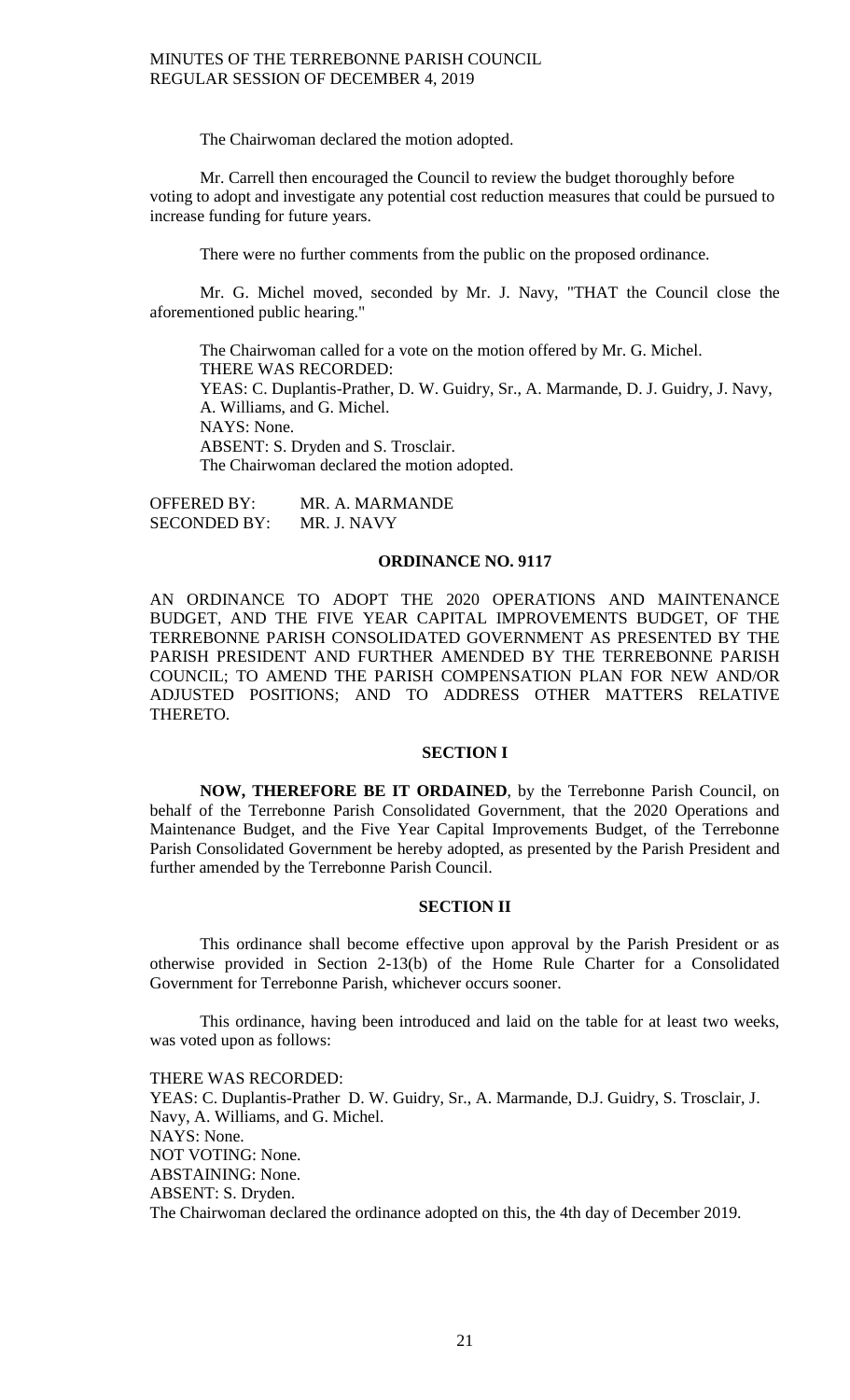Council Member D. W. Guidry, Sr. thanked those members of the public for their input regarding the budget and gave a brief overview of the budgeting procedures regarding capital projects from year to year. He then shared his opinions on many of the suggested budgeting changes and the need for a Public Safety Director for Terrebonne Parish at this time.

Council Member C. Duplantis-Prather thanked the public for their response regarding the budget and encouraged the public to provide greater input regarding budgeting and other public matters. She then shared her opinions regarding the proposed budget and encouraged the Council to continue supporting recreation for special needs children.

Council Member D. J. Guidry stated that the Parish is currently investigating transferring some of the Sanitation Department funds to provide more for first responder positions including police and fire departments for pay raises.

Mr. J. Navy moved, seconded by Ms. C. Duplantis-Prather, "THAT the Council return to the regular order of business."

The Chairwoman called for a vote on the motion offered by Mr. J. Navy. THERE WAS RECORDED: YEAS: C. Duplantis-Prather, D. W. Guidry, Sr., A. Marmande, D. J. Guidry, S. Trosclair, J. Navy, A. Williams, and G. Michel. NAYS: None. ABSENT: S. Dryden. The Chairwoman declared the motion adopted.

The Chairwoman stated that Mr. Kerry Carter wished to address the Council regarding a current legal matter and stated that the Council could not answer any questions posed pertaining to the legal matter at this time.

The Chairwoman recognized Mr. Kerry Carter, Houma resident, who gave an overview of the legal matter between Terrebonne Parish Consolidated Government and himself regarding a zoning issue.

Ms. C. Duplantis-Prather moved, seconded by Mr. D. W. Guidry, Sr., "THAT Mr. Carter's time to speak be extended by one minute."

The Chairwoman called for a vote on the motion offered by Mr. J. Navy. THERE WAS RECORDED: YEAS: C. Duplantis-Prather, D. W. Guidry, Sr., A. Marmande, D. J. Guidry, S. Trosclair, J. Navy, A. Williams, and G. Michel. NAYS: None. ABSENT: S. Dryden. The Chairwoman declared the motion adopted.

Mr. Carter shared some of his concerns regarding the legal matter then asked the Council for assistance in resolving the matter.

The Chairwoman recognized Mr. Julius Hebert, Parish Attorney, who suggested that any continuing discussion regarding an active legal matter involving Terrebonne Parish Consolidated Government cease as the Council is not allowed to openly discuss the matter until it has been settled in court.

The Chairwoman requested that an executive session be scheduled at the next Policy, Procedure, and Legal Committee meeting to be held on December 16, 2019 for the matter to be discussed.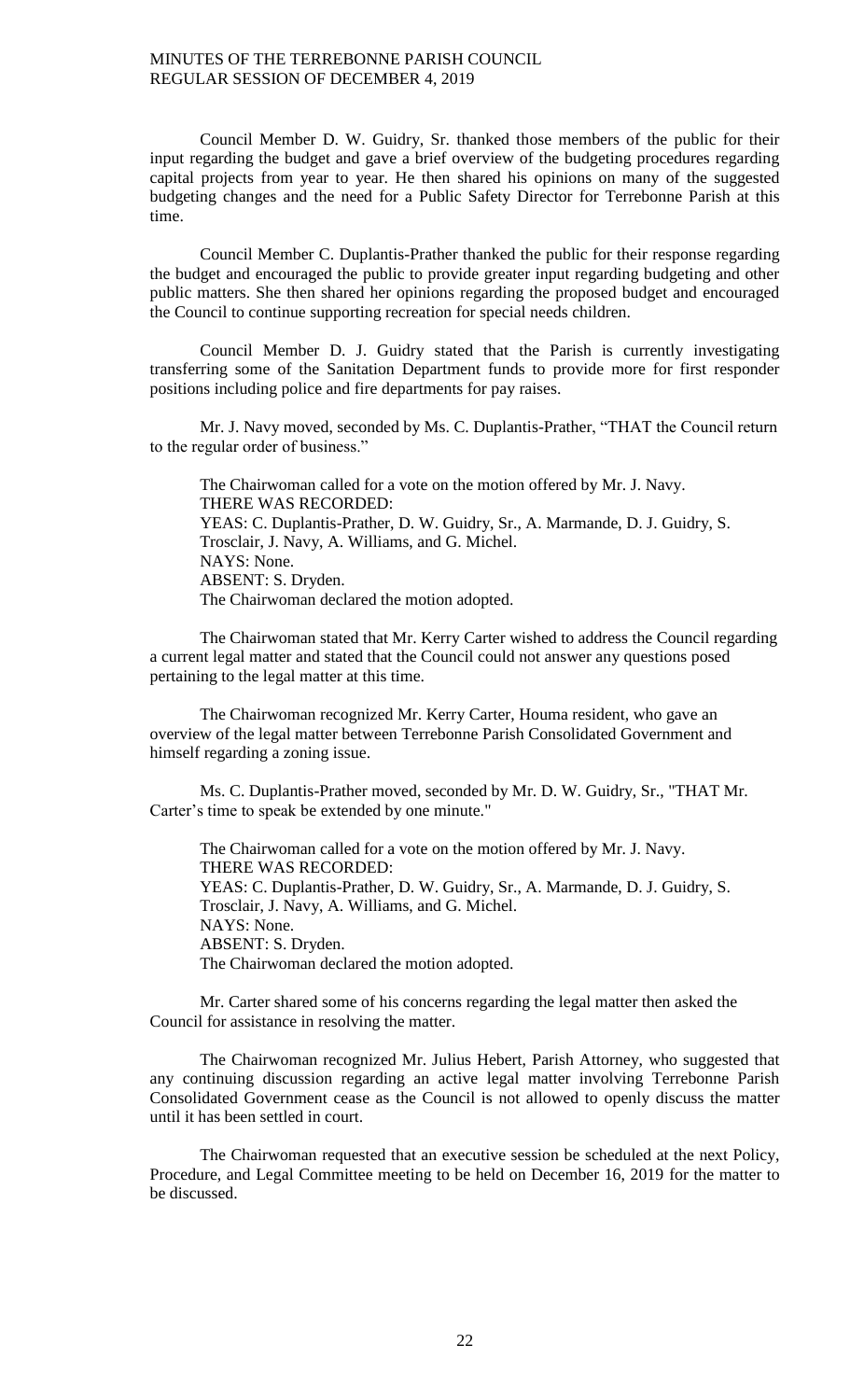The Chairwoman announced that the presentation by the Sisung Group on the LEPA Evaluation Presentation and Engine Replacement had been pulled per Administration's request and would be rescheduled for a later date.

Council Member G. Michel asked that Administration forward to the Council any reports related to the presentation for the Council to review prior to presenting at a future Council Meeting.

The Chairwoman called for a report on the Budget and Finance Committee meeting held on 12/02/19, whereupon the Committee Chairman, noting that ratification of minutes calls public hearings on December 18, 2019 at 6:30 p.m., rendered the following:

## **BUDGET & FINANCE COMMITTEE**

## **DECEMBER 2, 2019**

The Chairman, John Navy, called the Budget & Finance Committee meeting to order at 5:32 p.m. in the Terrebonne Parish Council Meeting Room with an Invocation offered by Committee Member S. Dryden and the Pledge of Allegiance led by Committee Member D. J. Guidry. Upon roll call, Committee Members recorded as present were: C. Duplantis-Prather, D. W. Guidry, Sr., A, Marmande, D. J. Guidry, J. Navy, G. Michel and S. Dryden. Committee Member S. Trosclair was recorded as absent. Committee Member A. Williams was recorded as entering the proceedings at 5:34 p.m. A quorum was declared present.

The Chairman read aloud a memo from Committee Member S. Trosclair explaining that his absence from tonight's proceedings is due to a previously scheduled family vacation.

Mr. D. J. Guidry moved, seconded by Mr. G. Michel, "THAT, the Budget & Finance Committee approve the co-sponsorship request from Hope Restored Pregnancy Center's Banquet on 3/20/2020 at the Municipal Auditorium."

The Chairman called for the vote on the motion offered by Mr. D. J. Guidry. THERE WAS RECORDED: YEAS: C. Duplantis-Prather, D. W. Guidry, Sr., A. Marmande, D. J. Guidry, J. Navy, G. Michel and S. Dryden. NAYS: None. ABSENT: S. Trosclair and A. Williams. The Chairman declared the motion adopted.

OFFERED BY: MR. D. J. GUIDRY SECONDED BY: MR. A, MARMANDE

#### **RESOLUTION NO. 19-419**

A RESOLUTION APPROVING THE 2019 BALANCING BUDGET ADJUSTMENT AND 2020 BUDGET PLAN (OPERATIONS AND FIVE-YEAR CAPITAL OUTLAY) OF THE TERREBONNE PARISH VETERANS MEMORIAL DISTRICT.

**WHEREAS**, effective June 17, 2008, the Terrebonne Parish Veterans Memorial District (the "District) was created as a governing authority under the provisions of LA R.S. 33:9357, which requires the District to receive approval of the Terrebonne Parish Council prior to any of the following actions by the board:

- 1. Adoption of an annual budget.
- 2. Purchase, sale or encumbrance of immovable property.
- 3. Submitting for voter approval any tax proposal.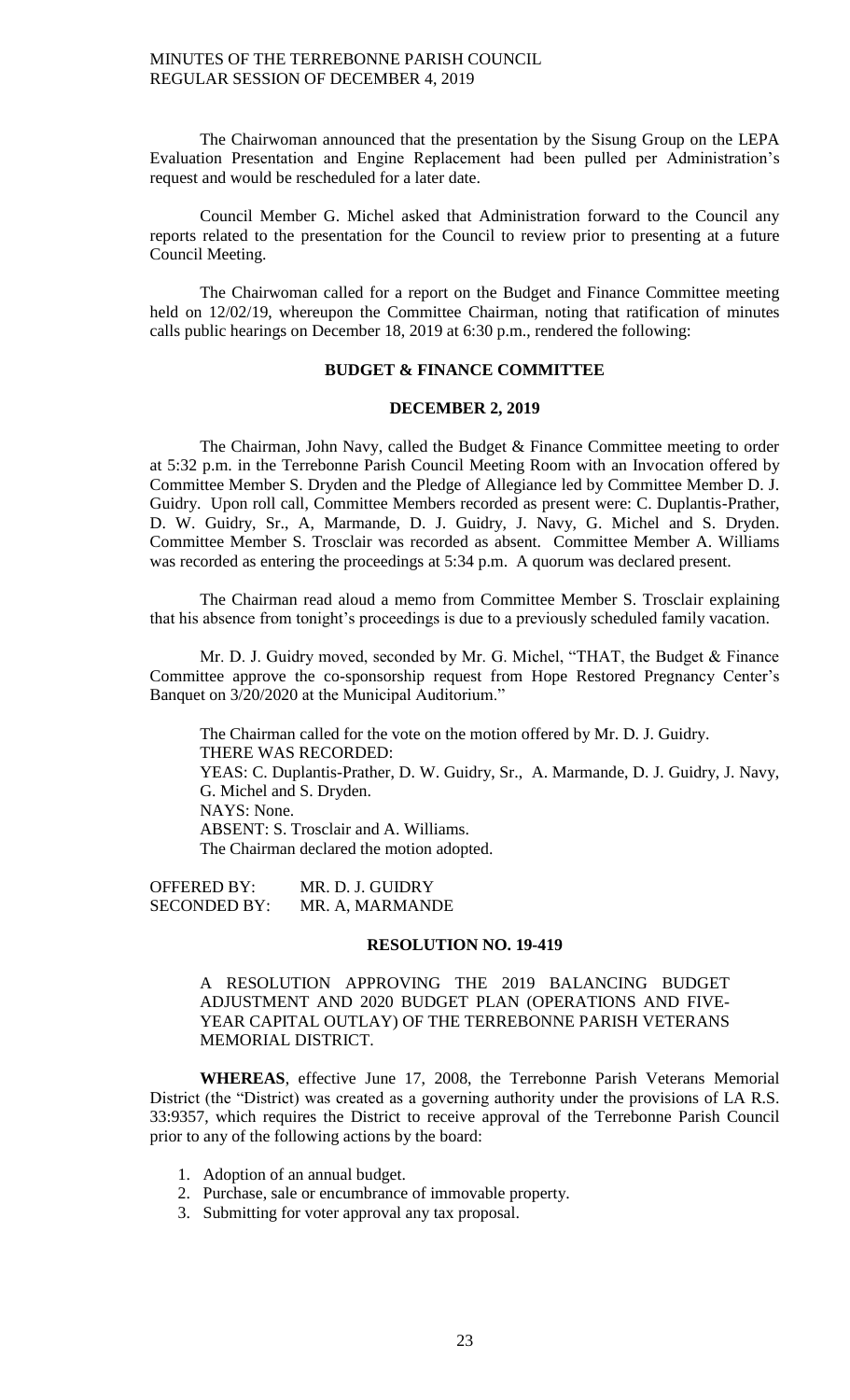4. Any other matter or action as determined by ordinance adopted by the Terrebonne Parish Consolidated Government, and

**WHEREAS**, the District was successful in the voters' approval of a .5 mill property tax in 2010, with the first levy of said millage in the Fall of 2011 for the budget year of 2012, and

**WHEREAS**, the District approved their 2019 final balancing budget amendment for their General Fund Operations, at their regular meeting of November 21, 2018 subject to Council Approval, and

**WHEREAS**, the District approved their 2020 Operations Budget at their regular meeting of November 21, 2018, subject to Council Approval.

**NOW, THEREFORE BE IT RESOLVED** by the Terrebonne Parish Council (Budget and Finance Committee), on behalf of the Terrebonne Parish Consolidated Government, to approve the Terrebonne Parish Veterans' Memorial District 2019 Final Balancing Budget adjustment and 2020 Budget Plan.

#### **THERE WAS RECORDED:**

YEAS: C. Duplantis-Prather, D. W. Guidry, Sr., A. Marmande, D. J. Guidry, J. Navy, G. Michel, and S. Dryden. NAYS: None. ABSTAINING: None. ABSENT: S. Trosclair and A. Williams. The Chairman declared the resolution adopted on this the  $2^{ND}$  day of December 2019.

#### \* \* \* \* \* \* \* \* \*

*Committee Member A. Williams was recorded as entering the proceedings at this time (5:34 p.m.)*

| OFFERED BY:  | MR. G. MICHEL    |
|--------------|------------------|
| SECONDED BY: | MR. D. J. GUIDRY |

#### **RESOLUTION NO. 19-420**

**WHEREAS,** Louisiana Statutory Law provides for the disposal of surplus movable property having a value of \$5,000.00 or less, in addition to other legally permissible means, at private sale which is, in the opinion of the governing authority, not needed for public purposes; and

**WHEREAS**, the movable property listed in the attached Exhibit A each have a valued of \$5,000.00 or less, as indicated by the values set out next to each item on the attached Exhibit A; and

**WHEREAS**, the parish administration has recommended that the movable property listed in the attached Exhibit A be declared surplus as the items are no longer useful, nor do they serve a public purpose and authorizes immediate award to the highest bidder for all items, including those where the highest bid exceeds \$5,000.00; and

**NOW THEREFORE, BE IT RESOLOVED** by the Terrebonne Parish Council that the movable property listed in the attached Exhibit A be declared surplus and grants authorization to dispose of said items by private sale or by any other legally approved method to the highest bidder pursuant to statutory law, including those where the highest bid exceeds \$5,000.00.

#### **THERE WAS RECORDED:**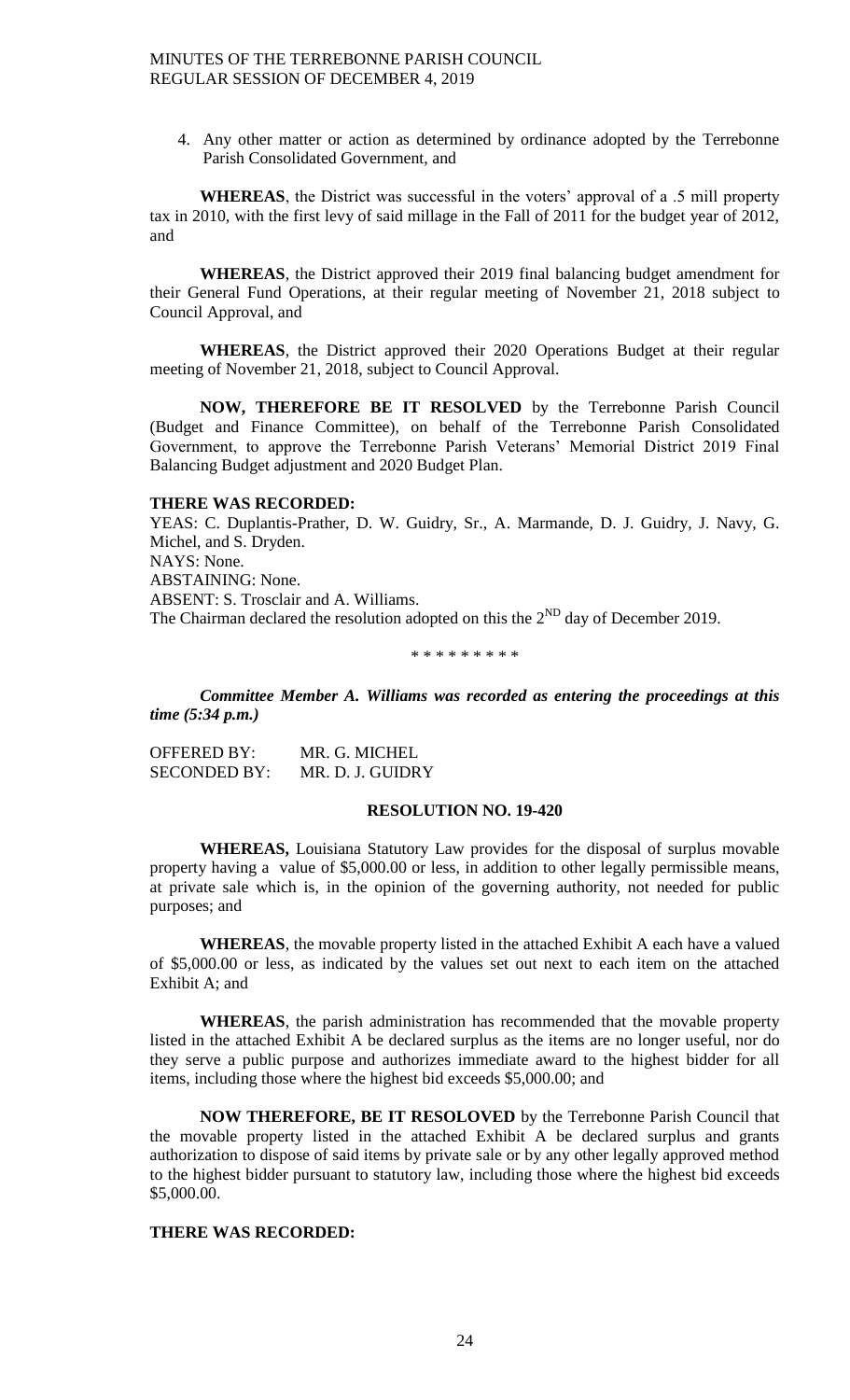YEAS: C. Duplantis-Prather, D. W. Guidry, Sr., A. Marmande, D. J. Guidry, J. Navy, A. Williams, G. Michel, and S. Dryden. NAYS: None. ABSTAINING: None. ABSENT: S. Trosclair. The Chairman declared the resolution adopted on this the  $2^{ND}$  day of December 2019.

\* \* \* \* \* \* \* \* \*

OFFERED BY: MR. G. MICHEL SECONDED BY: MR. D. J. GUIDRY.

#### **RESOLUTION NO. 19-421**

**WHEREAS,** on November 13, 2019 bids were received by the Terrebonne Parish Consolidated Government (TPCG) for Bid 19-REC-69 Purchase of New/Unused T-Shirts and Caps for Team Sports (2020) for the Recreation Department, and

**WHEREAS,** after careful review by the Purchasing Division and Roddy Lerille, Recreation Director it has been determined that the lowest qualified bid is that of JNC Supplies in the amount of Fifty-One Thousand, Five Dollars and Fifty Cents (\$51,005.50) for the estimated quantities listed in the bid, and

**WHEREAS,** the initial term shall be for a one (1) year period subject to the availability of funds appropriated, the contract may be extended at TPCG's option for one (1) additional one (1) year term provided the terms, conditions, prices and specifications remain the same, and

**WHEREAS,** the TPCG reserves the right to increase or decrease quantities at the unit price stated in the bid, and

**WHEREAS,** Parish Administration concurs with the recommendation to award Bid 19- REC-69 Purchase of New/Unused T-Shirts and Caps for Team Sports (2020) to JNC Supplies at the aforementioned price as per the attached documents, and

**NOW, THEREFORE BE IT RESOLVED** by the Terrebonne Parish Council (Budget and Finance Committee), on behalf of the Terrebonne Parish Consolidated Government, that the recommendation of Parish Administration be approved for the purchase of T-Shirts and Caps (2020) as per attached documents.

#### **THERE WAS RECORDED:**

YEAS: C. Duplantis-Prather, D. W. Guidry, Sr., A. Marmande, D. J. Guidry, J. Navy, A. Williams, G. Michel, and S. Dryden. NAYS: None. ABSTAINING: None. ABSENT: S. Trosclair. The Chairman declared the resolution adopted on this the  $2^{ND}$  day of December 2019.

\* \* \* \* \* \* \* \* \*

Upon questioning from Committee Member D. J. Guidry regarding the CRI Grant, Office of Homeland Security and Emergency Preparedness Director E. Eues explained that the aforementioned funding is a grant that repays the parish for the training and/or services that have to be performed in preparation for a mass antibiotic dispensing.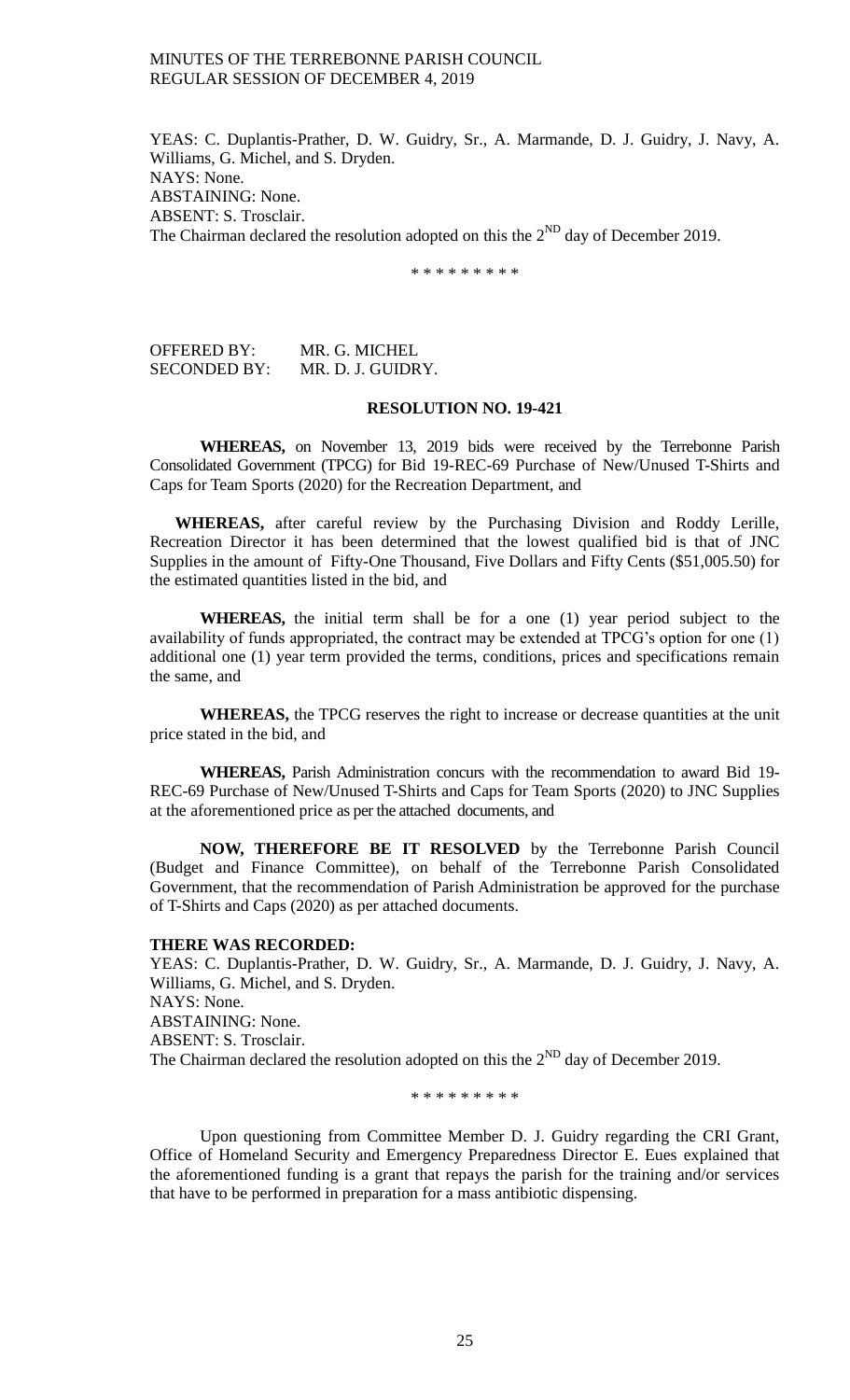## OFFERED BY: MS. C. DUPLANTIS-PRATHER SECONDED BY: MR. G. MICHEL

#### **RESOLUTION NO. 19-422**

A RESOLUTION AUTHORIZING THE PARISH PRESIDENT TO EXECUTE THE DEPARTMENT OF HEALTH OFFICE OF PUBLIC HEALTH STRATEGIC NATIONAL STOCKPILE (SNS)/CITIES READINESS INITIATIVE (CRI) GRANT – LAGOV: 2000447469 CFDA#93.069 AGENCY #0326 IN THE AMOUNT OF \$19,511.00 FOR THE EXPENSES OF THE PLANNING AND PROCESSING OF THE 48 HOUR MASS ANTIBIOTIC DISPENSING PLAN FOR THE TERREBONNE PARISH OFFICE OF HOMELAND SECURITY AND EMERGENCY PREPAREDNESS.

**WHEREAS**, the Parish has received a grant from the Department of Health Office of Public Health Strategic National Stockpile (SNS)/Cities Readiness Initiative (CRI) in the amount of \$19,511.00, which the period of this grant expires March 30, 2020, and

**WHEREAS**, the Parish agrees to apply said funds towards the planning and processing of the 48 hour Mass Antibiotic Dispensing plan expenses related directly to the operations of the Parish's Office of Emergency Preparedness Department.

**BE IT RESOLVED**, by the Terrebonne Parish Council, on behalf of the Terrebonne Parish Consolidated Government, does authorize Parish President Gordon E. Dove to execute any and all documents relative to this grant.

#### **THERE WAS RECORDED:**

YEAS: C. Duplantis-Prather, D. W. Guidry, Sr., A. Marmande, D. J. Guidry, J. Navy, A. Williams, G. Michel, and S. Dryden. NAYS: None. ABSTAINING: None. ABSENT: S. Trosclair. The Chairman declared the resolution adopted on this the  $2^{ND}$  day of December 2019.

\* \* \* \* \* \* \* \* \*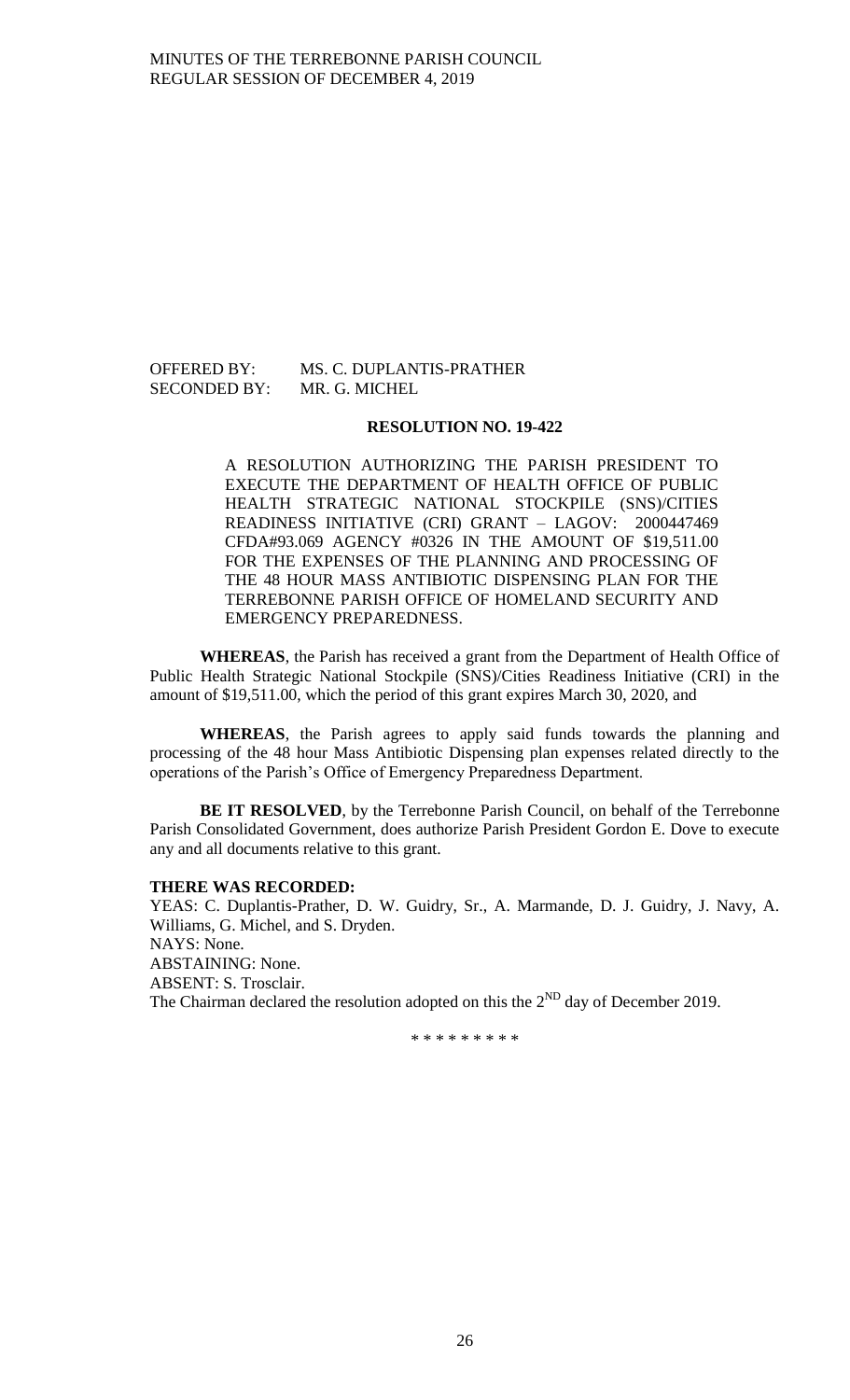## OFFERED BY: MR. D. J. GUIDRY SECONDED BY: MR. A. MARMANDE

## **RESOLUTION NO. 19-423**

PROVIDING FOR THE RATIFICATION OF THE APPOINTMENT BY PARISH PRESIDENT GORDON E. DOVE OF THE FIRM OF GIS COASTAL DESIGN & ENGINEERING TO PROVIDE PROFESSIONAL SERVICES FOR THE UPPER WARD 7 MITIGATION PROJECT, AND ALSO AUTHORIZING PARISH PRESIDENT GORDON E. DOVE TO EXECUTE THE APPROPRIATE PROFESSIONAL SERVICES CONTRACT DOCUMENTS FOR THIS PROJECT.

**WHEREAS**, TPCG is desirous of constructing a mitigation area in the Upper Lake Boudreaux Basin in order to satisfy USACE requirements, and

**WHEREAS**, Parish President Gordon E. Dove has recommended that the firm of GIS Coastal Design & Engineering be retained to provide the necessary professional services for this project, and

**NOW, THEREFORE BE IT RESOLVED**, that the Terrebonne Parish Council, on behalf of the Terrebonne Parish Consolidated Government, that the Parish President Gordon E. Dove be ratified and that the engineering firm of GIS Coastal Design & Engineering be retained to provide the necessary professional services for Upper Ward 7 Mitigation Project, and that Parish President Gordon E. Dove be authorized to execute any and all documents with said firm for this project.

### **THERE WAS RECORDED:**

YEAS: C. Duplantis-Prather, D. W. Guidry, Sr., A. Marmande, D. J. Guidry, J. Navy, A. Williams, G. Michel, and S. Dryden. NAYS: None. ABSTAINING: None. ABSENT: S. Trosclair. The Chairman declared the resolution adopted on this the  $2^{ND}$  day of December 2019.

\* \* \* \* \* \* \* \* \*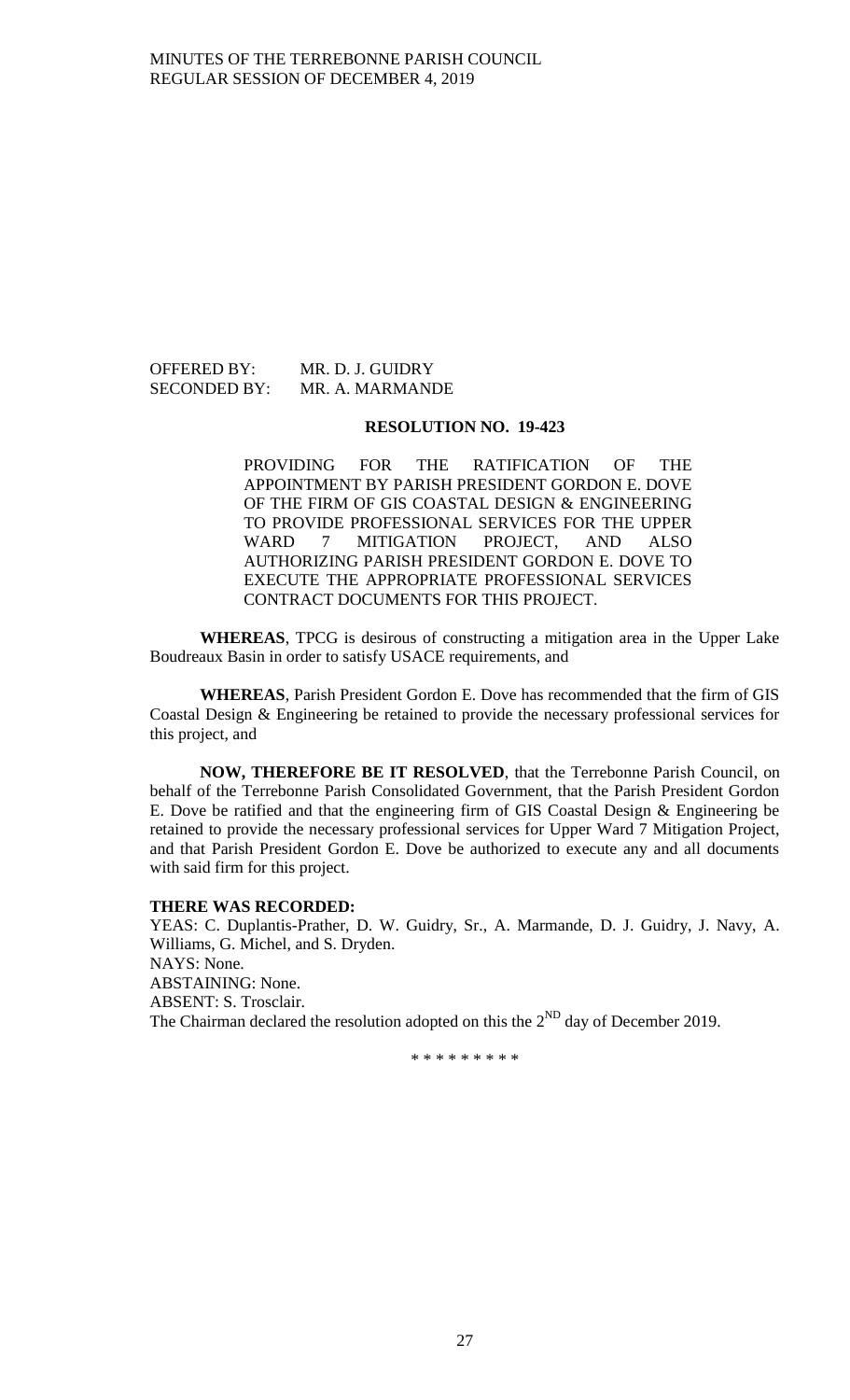Parish President G. Dove explained that a Lake Boudreaux Mitigation Project completed years ago has begun to sink; and stated that this project has to be corrected resulting in the parish hiring an engineering firm to perform this task.

OFFERED BY: MR. G. MICHEL SECONDED BY: MR. D. W. GUIDRY, SR.

#### **RESOLUTION NO. 19-424**

**WHEREAS**, prices were obtained through the Louisiana State Commodity Catalog by the Terrebonne Parish Consolidated Government, I.T. Division for the purpose of replacing computers in Accounting, Administration, Animal Shelter, Engineering, Government Buildings, Nuisance Abatement and Planning & Zoning under the Louisiana State Contract # 4400002525, and

**WHEREAS**, after careful review by the Information Technology Division, it has been determined that the total price of Eighty-seven Thousand Seven Hundred Fifty Dollars and twenty-nine cents (\$87,750.29) from Dell Computer for the computer replacements should be accepted as per the State Contract Catalog #4400002525, and

**WHEREAS**, the Parish Administration has recommended the acceptance of the price for the aforementioned service at a total cost of Eighty-seven Thousand Seven Hundred Fifty Dollars and twenty-nine cents (\$87,750.29) as per the attached State Purchasing Contract Catalog #4400002525.

**NOW, THEREFORE BE IT RESOLVED** by the Terrebonne Parish Council (Budget and Finance Committee), on behalf of the Terrebonne Parish Consolidated Government, that the recommendation of the Parish Administration be approved and that the above should be accepted as per the attached forms.

#### **THERE WAS RECORDED:**

YEAS: C. Duplantis-Prather, D. W. Guidry, Sr., A. Marmande, D. J. Guidry, J. Navy, A. Williams, G. Michel, and S. Dryden. NAYS: None. ABSTAINING: None. ABSENT: S. Trosclair. The Chairman declared the resolution adopted on this the  $2^{ND}$  day of December 2019.

\* \* \* \* \* \* \* \* \*

Ms. C. Duplantis-Prather moved, seconded by Mr. D. W. Guidry, Sr., "THAT, the Budget & Finance Committee introduce an ordinance declaring a 2008 Ford F250 Crew Cab with utility bed, Unit 839, having a value of \$6,000, and a 2010 Ford Taurus, Unit 807, having a value of \$7,000 both from Gas Distribution and authorizing said items to be disposed of by any legally approved methods and call a public hearing on December 18, 2019 at 6:30 p.m."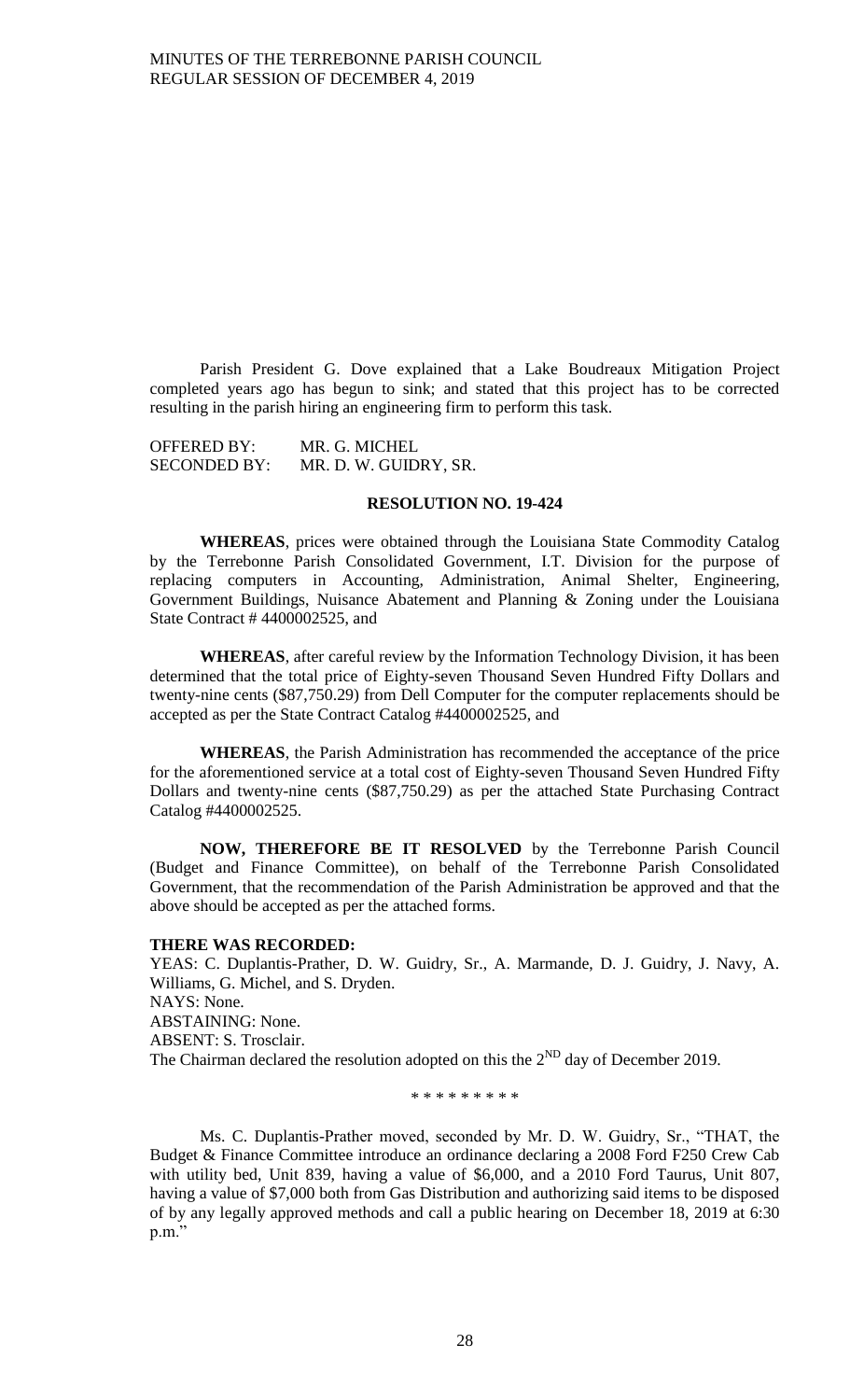The Chairman called for the vote on the motion offered by Ms. C. Duplantis-Prather. THERE WAS RECORDED: YEAS: C. Duplantis-Prather, D. W. Guidry, Sr., A. Marmande, D. J. Guidry, J. Navy, A. Williams, G. Michel and S. Dryden. NAYS: None. ABSENT: S. Trosclair. The Chairman declared the motion adopted.

Committee Member D. W. Guidry, Sr. expressed his concerns regarding the 2020 proposed budget submitted by Recreation District No. 9. He stated that according to the oversight ordinance, the Council has financial oversight over recreation districts which include the approval of their budgets. Mr. Guidry explained that there are two errors in the budget, a calculation of salaries and the expenses for building repairs. He stated that the majority of the requests he receives from residents in this district are to include adult recreation options or activities, such as, a kayak canoe park, bike trails, golf, horseshoes, pickle ball courts, mini golf, and e-sports, etc. Mr. Guidry suggested that the recreation district correct the errors in their budget and reconsider some of their proposed budget items and reconsider other capital projects; suggesting that the Council reject the proposed budget that was submitted by Recreation District No. 9.

Mr. D. W. Guidry moved, seconded by Mr. S. Dryden, "THAT, the Council reject the 2020 proposed budget presented by Recreation District No. 9 requesting the correction of any monetary errors presented and reconsideration of their capital project. *\*(MOTION AMENDED AFTER DISCUSSION)*

Discussion ensued with several Committee members asking about the fiscal term of the recreation district and the effects of submitting a newly prepared proposed budget to the Council, the "fear" of consolidating recreation districts and the idea of micro managing autonomous recreation boards.

Chief Finance Officer K. Mauldin explained that Recreation District No. 9 still has time to amend their proposed 2020 budget at their December meeting and adopt the budget accordingly; stating that if the proposed budget does not get adopted, it automatically goes to the previous year budget and adjustments can be made, if needed. She further explained that the recreation districts proposed budget should be submitted to Administration by October  $31<sup>th</sup>$ .

Mr. D. W. Guidry, Sr. *amended the motion*, seconded by Mr. S. Dryden, "THAT, the Council request written notification be sent to Recreation District No. 9 notifying them of errors contained in the 2020 proposed budget, as presented, and that the District to reconsider the capital projects priorities, to resubmit to the Council and Chief Administrative Officer and that the Chairwoman of Recreation District No. 9 be requested to attend the next Budget and Finance Committee meeting at which this matter will be discussed."

Parish Attorney J. Hebert explained that the recreation districts should file and submit their proposed budgets and/or financial statements in accordance with current ordinance. He also stated that if the recreation districts budgets are not submitted in a timely fashion and/or in accordance with the ordinance, they will not have an approved budget.

The Chairman called for the vote on the motion offered by Mr. D. W. Guidry, Sr. THERE WAS RECORDED: YEAS: C. Duplantis-Prather, D. W. Guidry, Sr., A. Marmande, D. J. Guidry, J. Navy, A. Williams, G. Michel and S. Dryden. NAYS: None. ABSENT: S. Trosclair. The Chairman declared the motion adopted.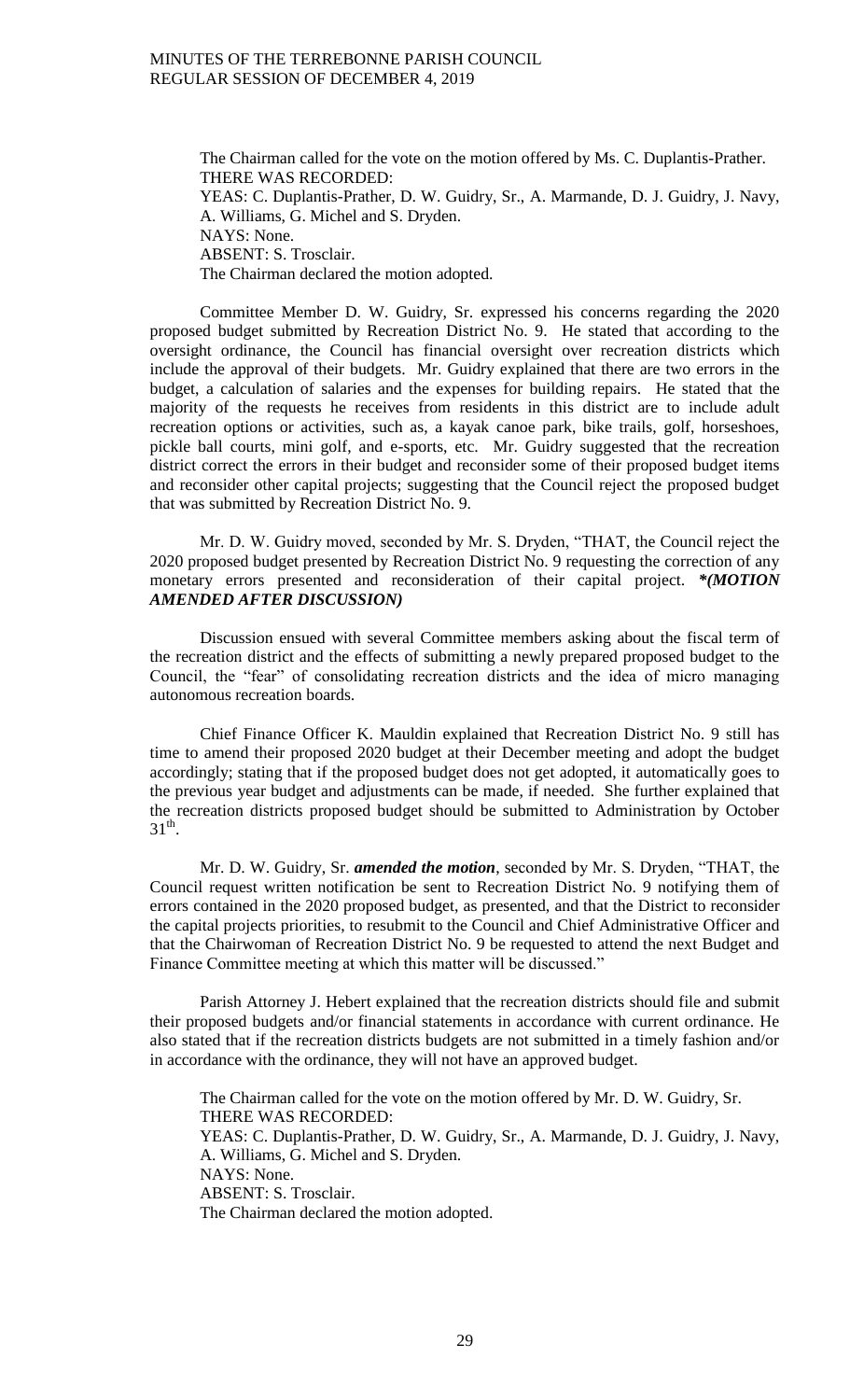Mr. D. J Guidry moved, seconded by Mr. G. Michel, "THAT, the Budget & Finance Committee introduce an ordinance to amend the 2019 Adopted Operating Budget and 5-Year Capital Outlay Budget of the Terrebonne Parish Consolidated Government for the following items and to provide for related matters:

- I. General Fund-Downtown Development Corp., \$1,865
- II. General Fund-holiday donations, \$14,450
- III. Drainage, \$674,724
- IV. 5% Budget Adjustment for Parish Prisoners Fund, Net 0
- V. HOME Investment Partnership, (\$47,304)
- VI. Housing & Urban Development Grant, \$36,300
- VII. Head Start, \$6,000
- VIII. Upper Ward 7 Mitigation, \$75,000

and call a public hearing on said matter on December 18, 2019 a 6:30 p.m."

The Chairman called for the vote on the motion offered by Mr. D. J. Guidry. THERE WAS RECORDED: YEAS: C. Duplantis-Prather, D. W. Guidry, Sr., A. Marmande, D. J. Guidry, J. Navy, A. Williams, G. Michel and S. Dryden. NAYS: None. ABSENT: S. Trosclair. The Chairman declared the motion adopted.

Review the list of the 2020 Terrebonne Parish Consolidated Government Proposed Budget-Recommended Changes.

Ms. Lucretia McBride, a resident of Terrebonne Parish, expressed her concerns relative to the agenda not including the items being considered for proposed budget recommended changes. She expressed her concerns relative to the building housing the museum being historical and whether renovations should be made to the structure. She also questioned the ownership of the building, whether or not there is an insurance liability waiver and the absence of a Cooperative Endeavor Agreement (CEA). She further stated that the owner of the building needs to be notified of the architectural changes that are going to take place at this location.

Ms. C. Duplantis-Prather moved, seconded by Mr. G. Michel, "THAT, the Council extend Ms. McBride's time an additional minute."

The Chairman called for the vote on the motion offered by Ms. C. Duplantis-Prather. THERE WAS RECORDED:

YEAS: C. Duplantis-Prather, D. W. Guidry, Sr. A. Marmande, D. J. Guidry, J. Navy, A. Williams, G. Michel and S. Dryden.

NAYS: None.

ABSENT: S. Trosclair.

The Chairman declared the motion adopted.

Ms. McBride continued and asked the Council to hold the approval of allocating funds to the "Finding Our Roots" African American Museum until all of the necessary paperwork is in proper order and verified. She also asked the Council whether or not the parish is funding entities that are religious non-profit corporations and upgrading the building to meet the Disabilities Requirement Act.

Discussion ensued with several Committee members explaining the Cooperative Endeavor Agreement process and the existence of certain religious organizations. A suggestion was made that the founders of the African American museum come before the Council to give quarterly updates and/or reports.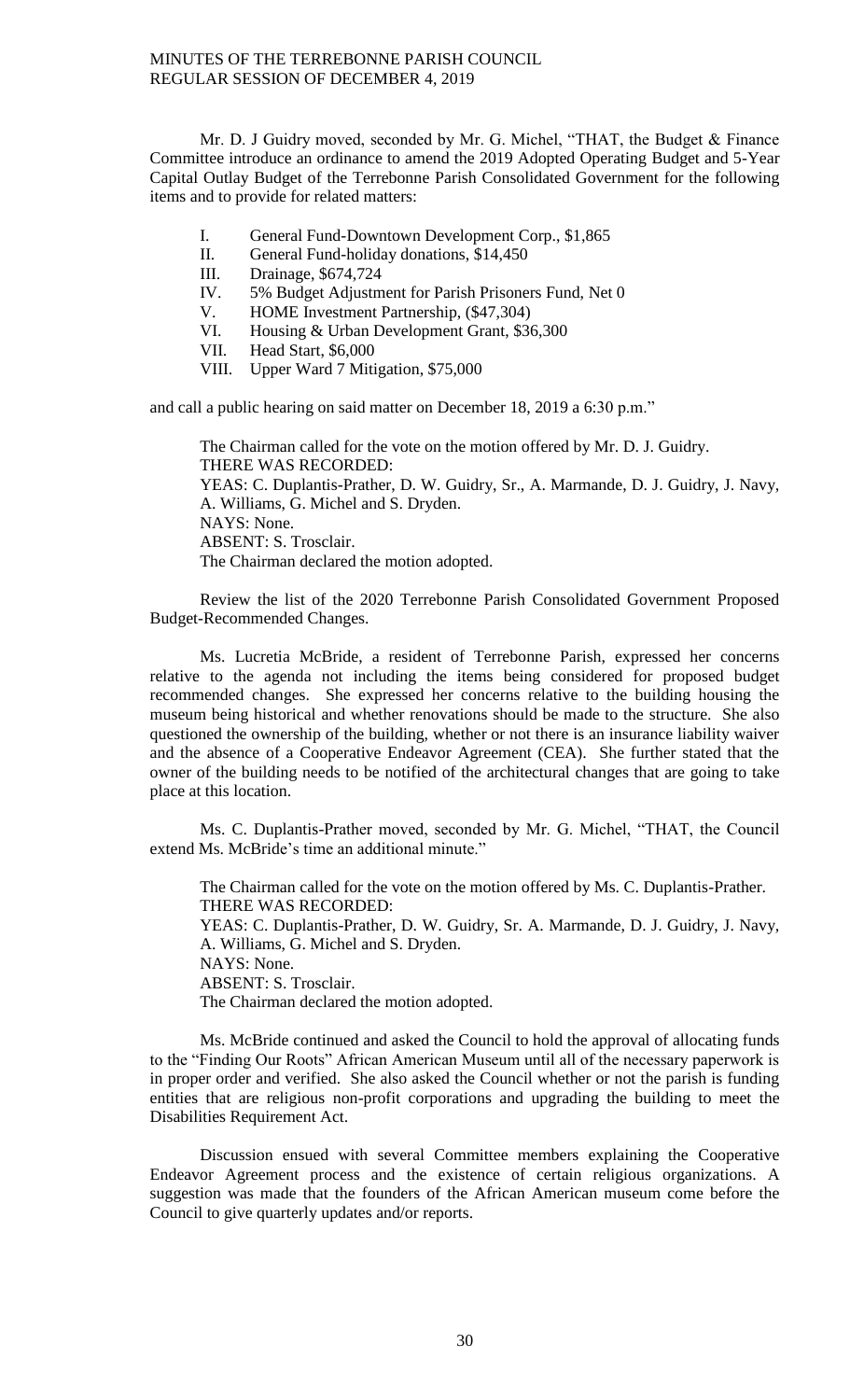Chief Finance Officer K. Mauldin explained that after the budget is adopted, Administration will begin to draft all Cooperative Endeavor Agreements with "Finding Our Roots" museum and any other organizations at that time. She noted that if the CEA is in an amount of \$30,000 or more, it has to come before the Council for approval.

Parish Attorney J. Hebert explained that all of the current Cooperative Endeavor Agreements (CEA) with the "Finding Our Roots" African American Museum are recorded in the parish courthouse and after the budget is approved for the addition of an elevator lift, a new Cooperative Endeavor Agreement will be drafted and recorded.

Chief Finance Officer K. Mauldin explained that the budget changes that are being adopted were suggested by the Council and/or Administration and has to be voted on individually.

Mr. D. J. Guidry moved, seconded by Mr. A. Marmande, "THAT the Budget and Finance Committee approve the increase Operating Supplies for Parishwide Recreation – Tennis Courts."

The Chairman called for the vote on the motion offered by Mr. D. J. Guidry. THERE WAS RECORDED: YEAS: C. Duplantis-Prather, D. W. Guidry, Sr. A. Marmande, D. J. Guidry, J. Navy, A. Williams, G. Michel and S. Dryden. NAYS: None. ABSENT: S. Trosclair. The Chairman declared the motion adopted.

Mr. D. J. Guidry moved, seconded by Mr. A. Marmande, "THAT the Budget and Finance Committee approve the increase for repairs and maintenance for the power plant overhaul."

The Chairman called for the vote on the motion offered by Mr. D. J. Guidry. THERE WAS RECORDED: YEAS: C. Duplantis-Prather, D. W. Guidry, Sr. A. Marmande, D. J. Guidry, J. Navy, A. Williams, G. Michel and S. Dryden. NAYS: None. ABSENT: S. Trosclair. The Chairman declared the motion adopted.

Mr. D. J. Guidry moved, seconded by Mr. A. Marmande, "THAT the Budget and Finance Committee approve adding additional funding for the Registrar of Voters for Outreach Programs."

The Chairman called for the vote on the motion offered by Mr. D. J. Guidry. THERE WAS RECORDED: YEAS: C. Duplantis-Prather, D. W. Guidry, Sr. A. Marmande, D. J. Guidry, J. Navy, A. Williams, G. Michel and S. Dryden. NAYS: None. ABSENT: S. Trosclair. The Chairman declared the motion adopted.

Mr. D. J. Guidry moved, seconded by Mr. A. Marmande, "THAT the Budget and Finance Committee approve and include in the 2020 budget \$60,000 for After School Programs." (\*\*MOTION ADOPTED AFTER BRIEF DISCUSSION)

Upon questioning from Committee Member G. Michel regarding the aforementioned budget item, Committee Chairman J. Navy explained that this item was previously removed from the budget by Administration.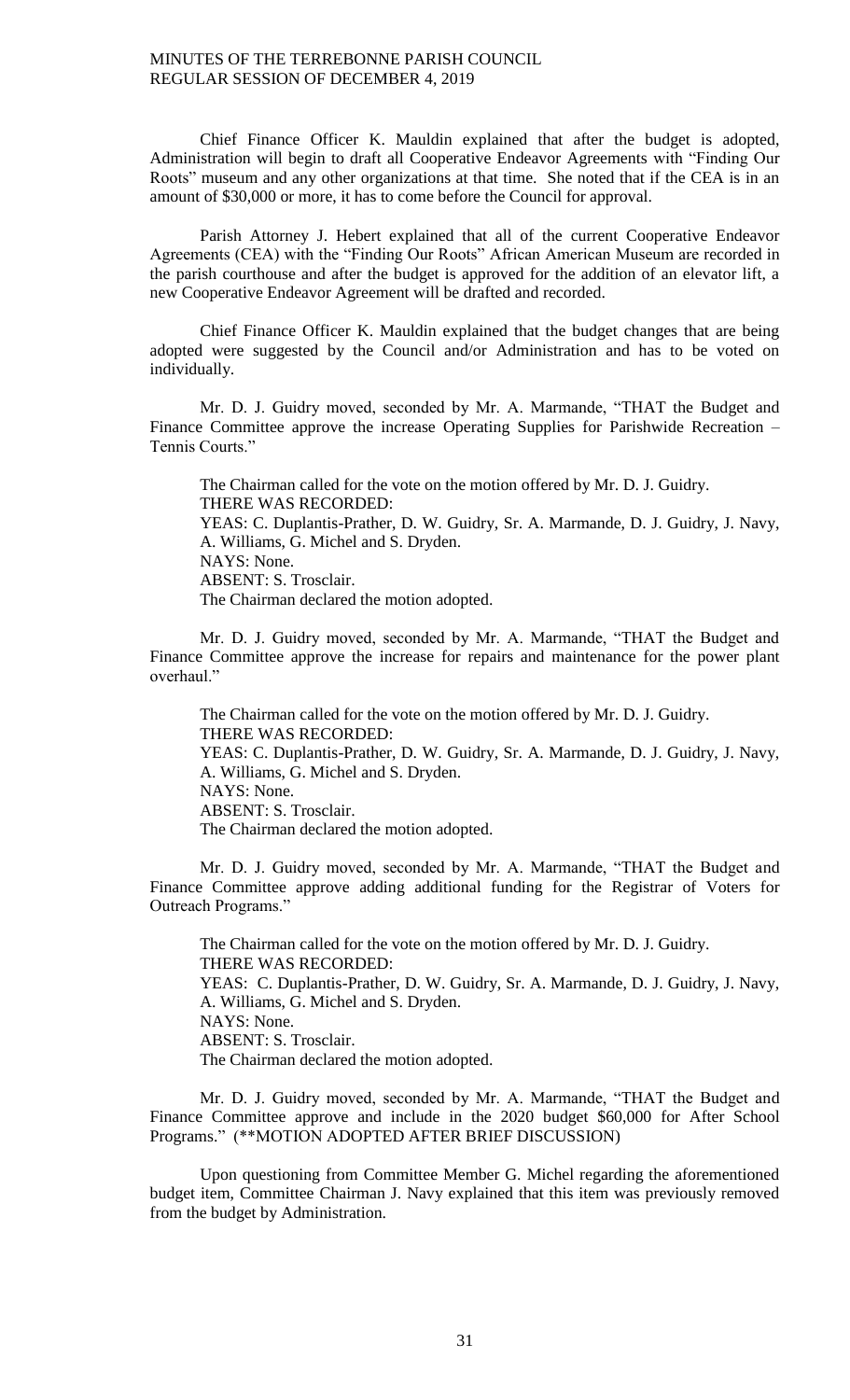The Chairman called for the vote on the motion offered by Mr. D. J. Guidry. THERE WAS RECORDED: YEAS: C. Duplantis-Prather, D. W. Guidry, Sr. A. Marmande, D. J. Guidry, J. Navy, A. Williams, G. Michel and S. Dryden. NAYS: None. ABSENT: S. Trosclair. The Chairman declared the motion adopted.

Ms. C. Duplantis-Prather moved, seconded by Mr. A. Marmande, "THAT the Budget and Finance Committee approve an increase in funding for the Special Olympics."

The Chairman called for the vote on the motion offered by Ms. C. Duplantis-Prather. THERE WAS RECORDED: YEAS: C. Duplantis-Prather, D. W. Guidry, Sr. A. Marmande, D. J. Guidry, J. Navy, A. Williams, G. Michel and S. Dryden. NAYS: None. ABSENT: S. Trosclair. The Chairman declared the motion adopted.

Ms. A. Williams moved, seconded by Mr. D. J. Guidry, "THAT the Budget and Finance Committee approve and include in the 2020 budget \$25,000 for West Houma Gym Enrichment Program."

The Chairman called for the vote on the motion offered by Ms. A. Williams. THERE WAS RECORDED: YEAS: C. Duplantis-Prather, D. W. Guidry, Sr. A. Marmande, D. J. Guidry, J. Navy, A. Williams, G. Michel and S. Dryden. NAYS: None. ABSENT: S. Trosclair. The Chairman declared the motion adopted.

Mr. D. J. Guidry moved, seconded by Mr. A. Marmande, "THAT the Budget and Finance Committee approve and include in the 2020 budget \$20,000 for shades and benches at the Airbase Splashpark."

The Chairman called for the vote on the motion offered by Mr. D. J. Guidry. THERE WAS RECORDED: YEAS: C. Duplantis-Prather, D. W. Guidry, Sr. A. Marmande, D. J. Guidry, J. Navy, G. Michel and S. Dryden. NAYS: None. ABSENT: S. Trosclair and A. Williams. The Chairman declared the motion adopted.

Mr. D. J. Guidry moved, seconded by Mr. A. Marmande, "THAT the Budget and Finance Committee approve and include in the 2020 budget \$60,000 for a Dog Park at the East Houma Airbase."

The Chairman called for the vote on the motion offered by Mr. D. J. Guidry. THERE WAS RECORDED: YEAS: C. Duplantis-Prather, D. W. Guidry, Sr. A. Marmande, D. J. Guidry, J. Navy, G. Michel and S. Dryden. NAYS: None. ABSENT: S. Trosclair and A. Williams. The Chairman declared the motion adopted.

Mr. A. Marmande moved, seconded by Mr. D. J. Guidry, "THAT the Budget and Finance Committee approve and include in the 2020 budget \$30,000 for an elevator for the African American Museum."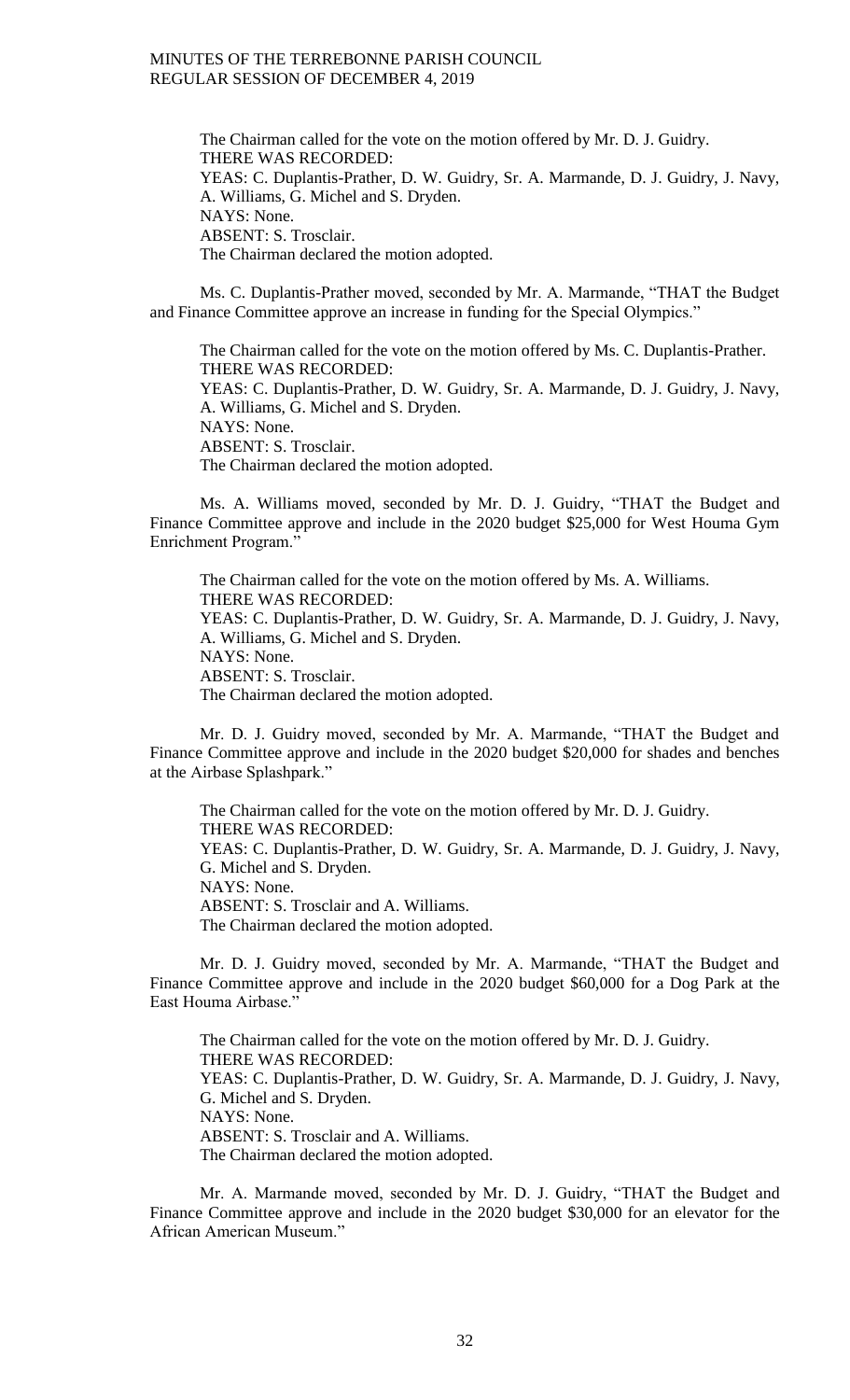The Chairman called for the vote on the motion offered by Mr. A. Marmande. THERE WAS RECORDED: YEAS: C. Duplantis-Prather, D. W. Guidry, Sr. A. Marmande, D. J. Guidry, J. Navy, G. Michel and S. Dryden. NAYS: None. ABSENT: S. Trosclair and A. Williams. The Chairman declared the motion adopted.

Mr. G. Michel moved, "THAT the Budget and Finance Committee approve and include in the 2020 budget a \$500,000 transfer from General Fund to Utilities Fund."

## *The Chairman declared the motion failed due to the lack of a second.*

Committee Member G. Michel reminded the public that years ago money was transfer from the Utilities Fund and placed in the General Fund. He stated that the parish has excess funding from the Health Insurance Fund and suggested that the excess money be placed back into the Utilities Fund where it was first derived from.

Parish President G. Dove presented the Council with a handout and a brief power point presentation regarding the cost of the LEPA Unit 1 and the amount of funding that is used from the Utilities Fund to operate this unit.

Chief Finance Officer K. Mauldin explained the capital carryover process; stating that the revenue recorded was for the previous year 2018 and the expenses are included in 2019.

Mr. D. J. Guidry moved, seconded by Mr. D. W. Guidry, Sr., "THAT the Budget and Finance Committee reject including an \$8,000,000 transfer to Terrebonne Council On Aging in the proposed budget and revisit the matter during the first Committee meetings in March 2020."

The Chairman called for the vote on the motion offered by Mr. D. J. Guidry. THERE WAS RECORDED: YEAS: C. Duplantis-Prather, D. W. Guidry, Sr. A. Marmande, D. J. Guidry, J. Navy, G. Michel and S. Dryden. NAYS: None. ABSENT: S. Trosclair and A. Williams. The Chairman declared the motion adopted.

Mr. D. J. Guidry moved, seconded by Mr. A. Marmande, "THAT, there being no further business to come before the Budget & Finance Committee, the meeting be adjourned."

The Chairman called for the vote on the motion offered by Mr. D. J. Guidry. THERE WAS RECORDED: YEAS: C. Duplantis-Prather, D. W. Guidry, Sr. A. Marmande, D. J. Guidry, J. Navy, G. Michel and S. Dryden. NAYS: None. ABSENT: S. Trosclair and A. Williams. The Chairman declared the motion adopted and the meeting was adjourned at 6:38 p.m.

John A. Navy, Chairman

Tammy E. Triggs, Minute Clerk

Mr. J. Navy moved, seconded by Mr. S. Trosclair, "THAT the Council accept and ratify the minutes of the Budget and Finance Committee meeting held on 12/02/19."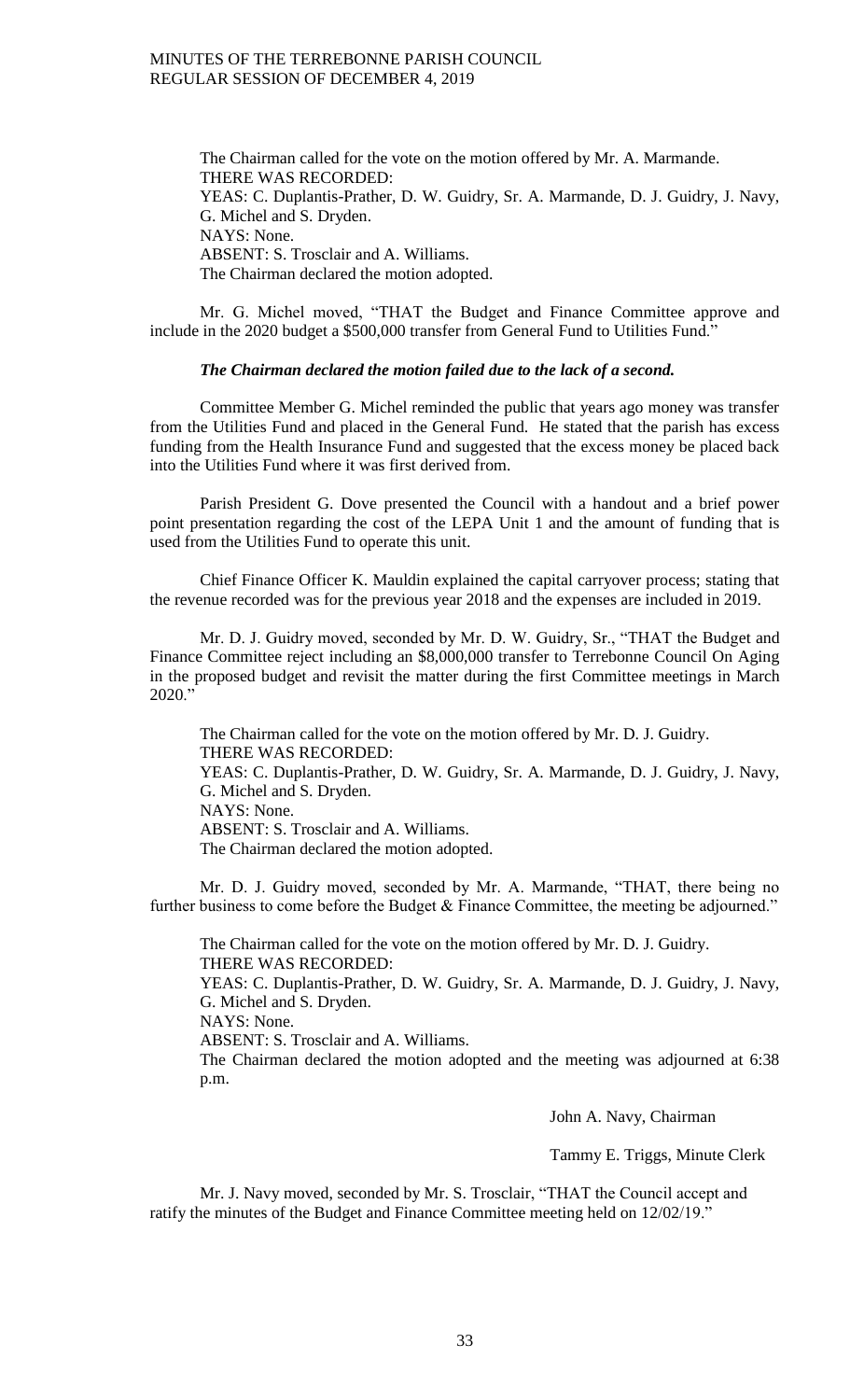The Chairwoman called for a vote on the motion offered by Mr. J. Navy. THERE WAS RECORDED: YEAS: C. Duplantis-Prather, D. W. Guidry, Sr., A. Marmande, D. J. Guidry, S. Trosclair, J. Navy, and A. Williams. NAYS: None. ABSENT: G. Michel and S. Dryden. The Chairwoman declared the motion adopted.

The Chairwoman called for a report on the Public Services Committee meeting held on 12/02/19, whereupon the Committee Chairman rendered the following:

## **PUBLIC SERVICES COMMITTEE**

## **DECEMBER 2, 2019**

The Chairman, Dirk J. Guidry, called the Public Services Committee meeting to order at 6:40 p.m. in the Terrebonne Parish Council Meeting Room with an Invocation offered by Council Clerk V. Chauvin and the Pledge of Allegiance led by Committee Member S. Dryden. Upon roll call, Committee Members recorded as present were: C. Duplantis-Prather, D. W. Guidry, Sr., A. Marmande, D. J. Guidry, J. Navy, A. Williams, G. Michel and S. Dryden. Committee Member S. Trosclair was recorded as absent. A quorum was declared present.

Committee Member S. Trosclair had submitted a memo explaining his absence was due to a family scheduled vacation.

| <b>OFFERED BY:</b>  | MS. C. DUPLANTIS-PRATHER |
|---------------------|--------------------------|
| <b>SECONDED BY:</b> | MR. D. W. GUIDRY, SR.    |

#### **RESOLUTION NO. 19-425**

A RESOLUTION AUTHORIZING A CONTRACT WITH SOUTHWEST ENGINEERS, FOR WATER TREATMENT CHEMICAL SERVICES AND SUPPLIES IN ACCORDANCE WITH THE STATE CONTRACT COMMODITY CATALOG, CONTRACT NUMBER 4400018034.

**WHEREAS,** the Terrebonne Parish Consolidated Government, Department of Utilities, Electric Generation Division (the Department/Division purchases chemicals from the Louisiana State Purchase Contract Commodity Catalog contract number 4400018034 for boiler feedwater, condensate and cooling water, and,

**WHEREAS,** Terrebonne Parish Consolidated Government, Department of Utilities, Electric Generation Division has budgeted funds available for chemical purchase, and

**WHEREAS,** the Department and Parish Administration concur with this recommendation, and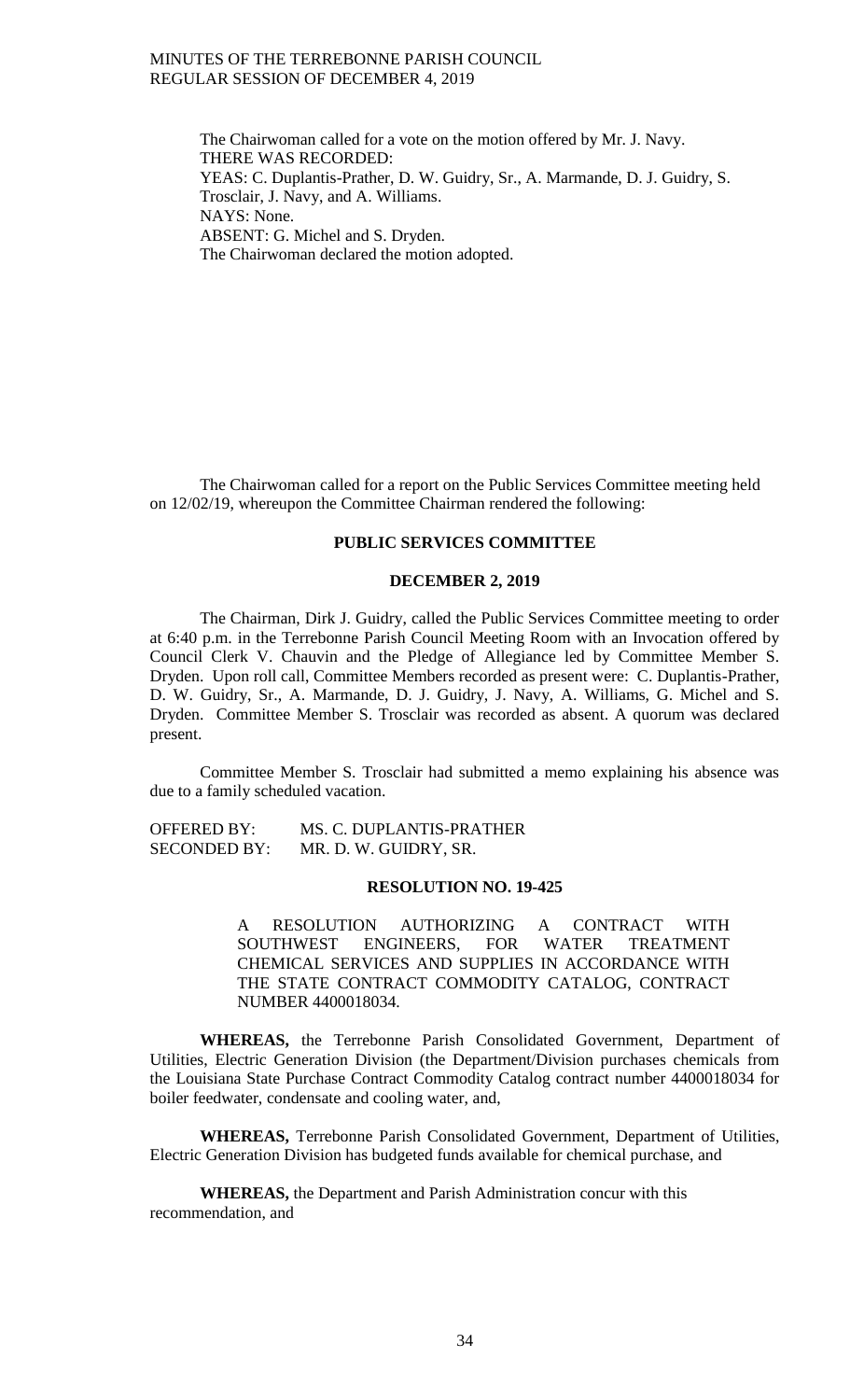**NOW THEREFORE BE IT RESOLVED**, by the Terrebonne Parish Council (Public Services Committee), on behalf of the Terrebonne Parish Consolidated Government that the Parish President, Gordon Dove, is hereby authorized to execute any and all contract documents associated therewith.

#### **THERE WAS RECORDED:**

YEAS: C. Duplantis-Prather, D. W. Guidry, Sr., A. Marmande, D. J. Guidry, J. Navy, A. Williams, G. Michel, and S. Dryden. NAYS: None. ABSTAINING: None. ABSENT: S. Trosclair. The Chairman declared the resolution adopted on this the  $2<sup>nd</sup>$  day of December 2019.

Committee Member J. Navy asked that Agenda Item No. 2 - Discussion and possible action regarding property issues and deplorable conditions along Williams Street in the Bayou Dularge community, be placed on the agenda to address the concerns of the residents in this area. Mr. Navy explained that the he has received several calls regarding cleaning up the Williams Street area. He stated that there is trash, debris and other material that has left the area in deplorable condition. Mr. Navy asked Administration what viable solutions can be found to help with this matter.

Planning and Zoning Director C. Pulaski explained that Williams Street area in Bayou Dularge community has several Nuisance Abatement issues such as tall grass, trash, abandoned vehicles, derelict structures, etc. He stated that notifying the public is a challenge because most of the residents in this area don't necessary own the homes that they reside in. He continued that the information recorded in the Assessor's Office is often times incorrect, pertaining to this area, which is a problem for the parish's contractors to remedy the situation. Mr. Pulaski continued and stated that, in order to remedy the problem of ownership, a surveyor would have to be hired to make sure all the owner(s) of record are a part of this process, confirmation of 911 addressing for the physical structure, and involve the legal department in the event there is a lien that has to be drawn up. Mr. Pulaski stated that this project is a major undertaking, but they are working with a local surveyor to give the parish an estimate of what this type of project will cost. He noted that this is only one part of the process. He further stated that a number of different agencies, such as FEMA and/or the RAM Division may be able to get involved in the cleanup; and that some residents may qualify for the Hazard Mitigation grant, as well.

Committee Member J. Navy explained that the living conditions on Williams Street are getting worse and he would like to find a solution for the residents that live there.

Committee Member J. Navy asked that Agenda Item No 4- Discussion and possible action regarding driveway problems along Riley Drive and the appropriate corrective action, be placed on the agenda to find a solution to the problem this resident is having.

Ms. Emmia Daigs, a resident of 205 Riley Drive, addressed the Council relative to the driveway problems that she is having at her home. Ms. Daigs explained that years ago a sink hole formed under the roadway in front of her residence that was repaired by the parish and also caused damage to her driveway. She further explained that now her driveway is "cracked" and cement pieces are coming up in her driveway. Ms. Daigs explained that this is a hazard and she is asking the Council to look into this matter again so that her driveway can be repaired properly.

Parish Manager M. Toups explained that during his research of the repairs at 205 Riley Drive, he found that the there was a sewer main leak in two lines that the parish had to repair. In doing the repairs, he stated that the parish had to put in new culverts and repave the driveway. Mr. Toups explained that in the last month, the parish has sent Mr. D. Tyler with the Pollution Control Department, Mr. D. Dupre from the Roads and Bridges Department and Mr. D. Luke from the Roads and Bridges Department to do an inspection and they all agreed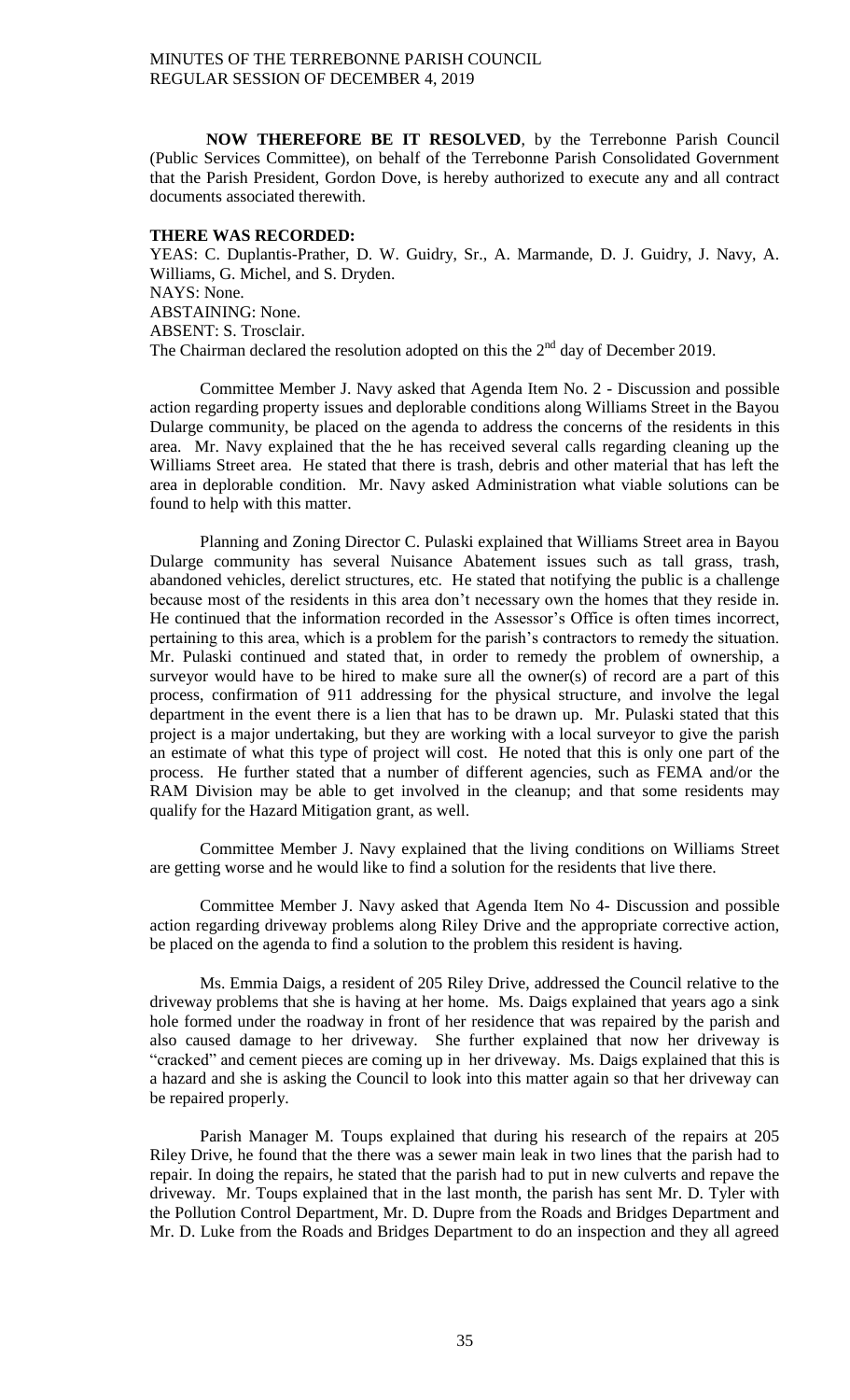that the damage to the driveway is cosmetic. He noted that any work performed by the parish on residential property is subjected to a one year warranty.

Parish President G. Dove explained to Ms. Daigs that he will come out to her property to inspect her driveway and find a viable solution to fix this issue.

Mr. G. Michel moved, seconded by Mr. A. Marmande, "THAT, the Public Services Committee hold Agenda Item No. 3 - Discussion and possible action regarding the request to cut a tree at 708 Broadmoor Avenue until the next Committee meetings."

The Chairman called for the vote on the motion offered by Mr. G. Michel. THERE WAS RECORDED: YEAS: C. Duplantis-Prather, D. W. Guidry, Sr., A. Marmande, D. J. Guidry, J. Navy, A. Williams, G. Michel and S. Dryden. NAYS: None. ABSENT: S. Trosclair. The Chairman declared the motion adopted.

OFFERED BY: MR. A MARMANDE<br>SECONDED BY: MR. G. MICHEL SECONDED BY:

## **RESOLUTION 19-426**

A resolution ratifying the appointment of the firm of David A. Waitz Engineering and Surveying, Inc. to provide professional services for the **Aycock Street Extension Project**; and authorizing the execution of an agreement for these services.

**WHEREAS**, Terrebonne Parish Consolidated Government is desirous of extending Aycock Street, and

**WHEREAS**, the Terrebonne Parish Consolidated Government is desirous of appointing a firm to provide professional services for the project entitled Aycock Street Extension Project, and

**WHEREAS**, the firm of David A. Waitz Engineering and Surveying, Inc. has been selected by Terrebonne Parish President Gordon E. Dove to provide the professional services relative to said project, and

**NOW, THEREFORE BE IT RESOLVED** that the Terrebonne Parish Council does hereby ratify the appointment of the firm of David A. Waitz Engineering and Surveying, Inc. by Terrebonne Parish President Gordon E. Dove for professional services for the Aycock Street Extension Project, and

**BE IT FURTHER RESOLVED** that the Terrebonne Parish Council, on behalf of the Terrebonne Parish Consolidated Government, does hereby authorize the execution of an agreement with the firm of David A. Waitz Engineering and Surveying, Inc. by Terrebonne Parish President Gordon E. Dove.

#### **THERE WAS RECORDED:**

YEAS: C. Duplantis-Prather, D. W. Guidry, Sr., A. Marmande, D. J. Guidry, J. Navy, A. Williams, G. Michel, and S. Dryden. NAYS: None. ABSTAINING: None.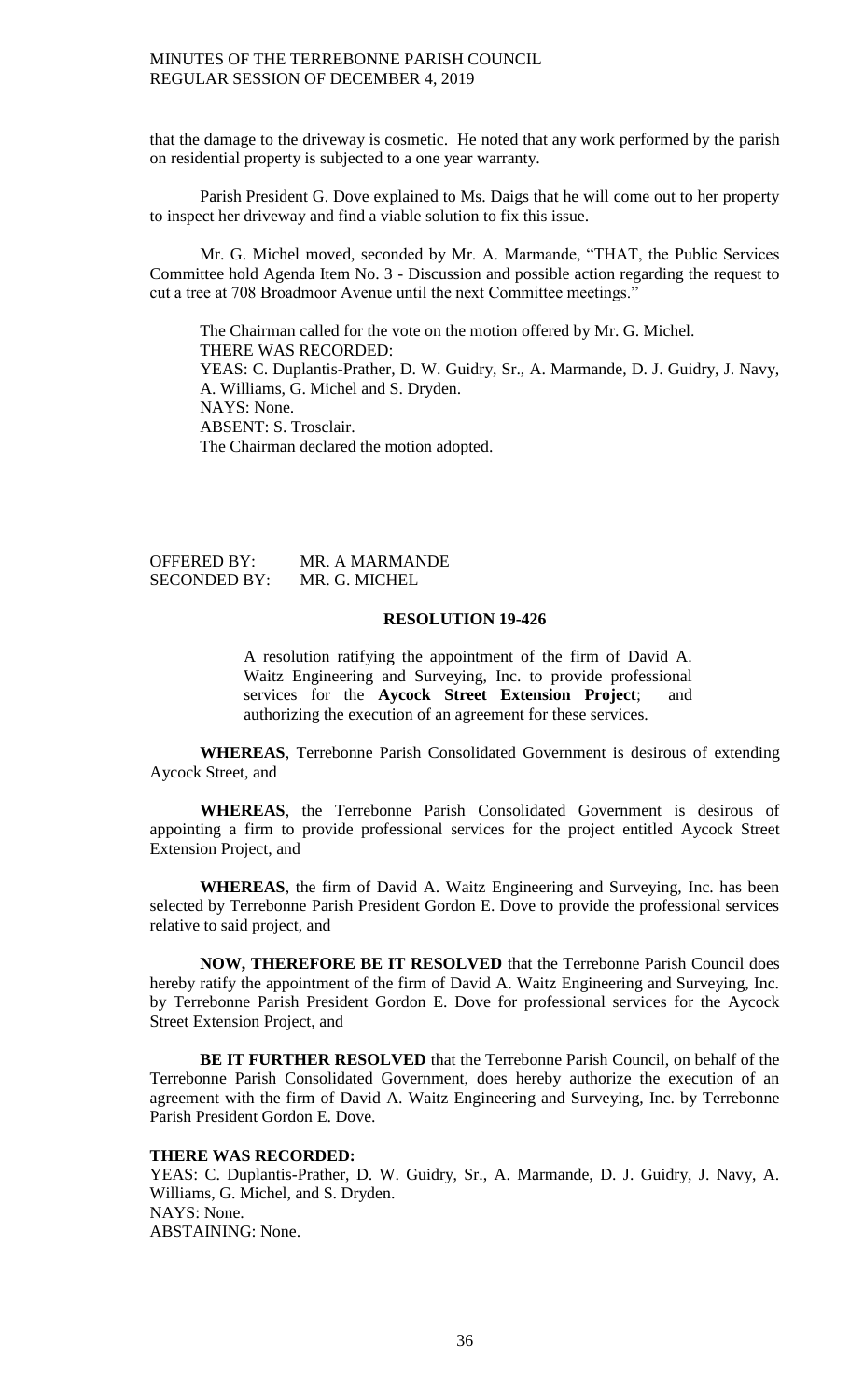ABSENT: S. Trosclair. The Chairman declared the resolution adopted on this the  $2<sup>nd</sup>$  day of December 2019.

\* \* \* \* \* \* \* \* \*

OFFERED BY: MR. G. MICHEL<br>SECONDED BY: MR. A. MARMAI

MR. A. MARMANDE

#### **RESOLUTION NO. 19-427**

A RESOLUTION RATIFYING THE PARISH PRESIDENT'S APPOINTMENT OF PROVIDENCE ENGINEERING AND DESIGN, LLC, TO PROVIDE PROFESSIONAL ENGINEERING SERVICES RELATIVE TO HURRICANE BARRY FEMA/HMGP DIESEL PLANT ROOF REPLACEMENT, PROJECT KNOWN AS 19-ELECTGEN-42, AND ALSO AUTHORIZING THE PARISH PRESIDENT TO EXECUTE THE APPROPRIATE ENGINEERING CONTRACT DOCUMENT FOR THE THIS PROJECT.

**WHEREAS,** Providence Engineering and Design, LLC, has selected through the Request for Qualification process to provide professional engineering services for the probable project to repair the roof, metal flashing, and damage wooden decking on the Electric Generation Diesel Plant Roof due to Hurricane Barry, and

**NOW THEREFORE BE IT RESOLVED**, by the Terrebonne Parish Council, on behalf of Terrebonne Parish Consolidated Government, that the professional engineering services from Providence Engineering and Design, LLC, be, and is hereby, approved, and

**BE IT FURTHER RESOLVED,** that the Parish President, and all other appropriate parties be, and they are hereby authorized to execute any and all contract documents associated therewith.

#### **THERE WAS RECORDED:**

YEAS: C. Duplantis-Prather, D. W. Guidry, Sr., A. Marmande, D. J. Guidry, J. Navy, A. Williams, G. Michel, and S. Dryden. NAYS: None. ABSTAINING: None. ABSENT: S. Trosclair. The Chairman declared the resolution adopted on this the  $2<sup>nd</sup>$  day of December 2019.

\* \* \* \* \* \* \* \* \*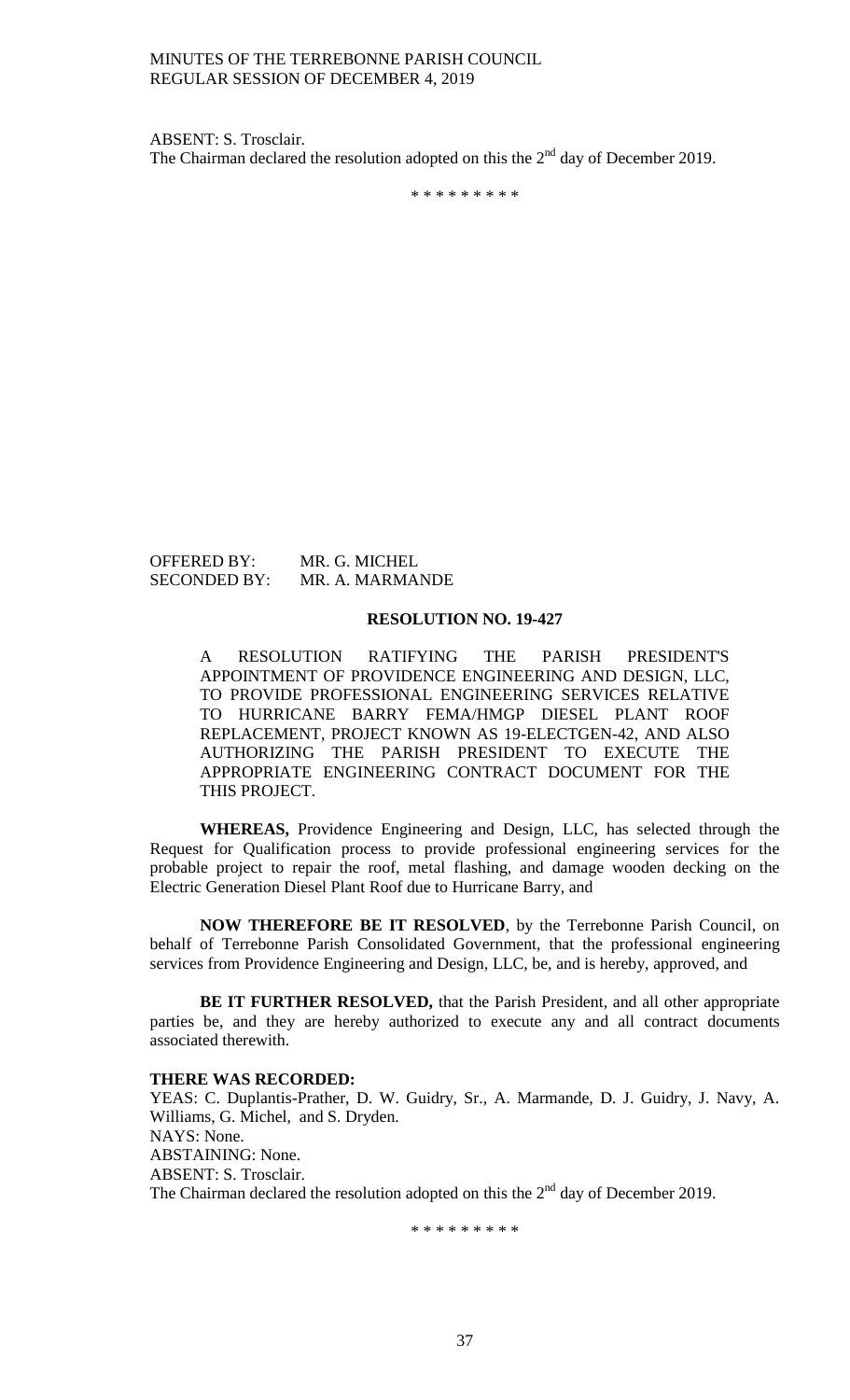OFFERED BY: MR. A. MARMANDE

# SECONDED BY: MS. C. DUPLANTIS-PRATHER

#### **RESOLUTION NO. 19-428**

A RESOLUTION AUTHORIZING THE PARISH PRESIDENT TO EXECUTE THE APPROPRIATE AGREEMENT BETWEEN TERREBONNE PARISH CONSOLIDATED GOVERNMENT AND ROSTAN SOLUTIONS, LLC TO PTOVIDE SERVICES NEEDED TO UPDATE THE HAZARD MITIGATION PLAN UPDATE FOR 2020.

**WHEREAS**, the Terrebonne Parish Consolidated Government is required by FEMA to update the Hazard Mitigation Plan every five years to maintain eligibility for federal funding should an event occur; and

**WHEREAS,** after a formal procurement process was followed requesting and reviewing proposals to provide the presentations, planning and data research services, Rostan Solutions, LLC. has been awarded the highest ranking of three (3) proposals; and

**WHEREAS,** the parish benefits from a robust and inclusive planning process, accurate and accessible maps and data, and an actionable plan, the process and plan also earl credits in the Community Ratings System towards discounts on flood insurance, currently at 15% for most structures in the special flood hazard area;

**WHEREAS,** the Federal Emergency Management Agency (FEMA) has selected an application for funding to pay the consultant and miscellaneous expenses and any agreement will be executed only after funding has been formally secured;

**NOW, THEREFORE, BE IT RESOLVED** by the Terrebonne Parish Council, (Community Development and Planning Committee) on behalf of the Terrebonne Parish Consolidated Government, that the Parish President is hereby authorized to enter into the appropriate agreement with Rostan Solutions, LLC to provide support for the Hazard Mitigation Plan Update.

## **THERE WAS RECORDED:**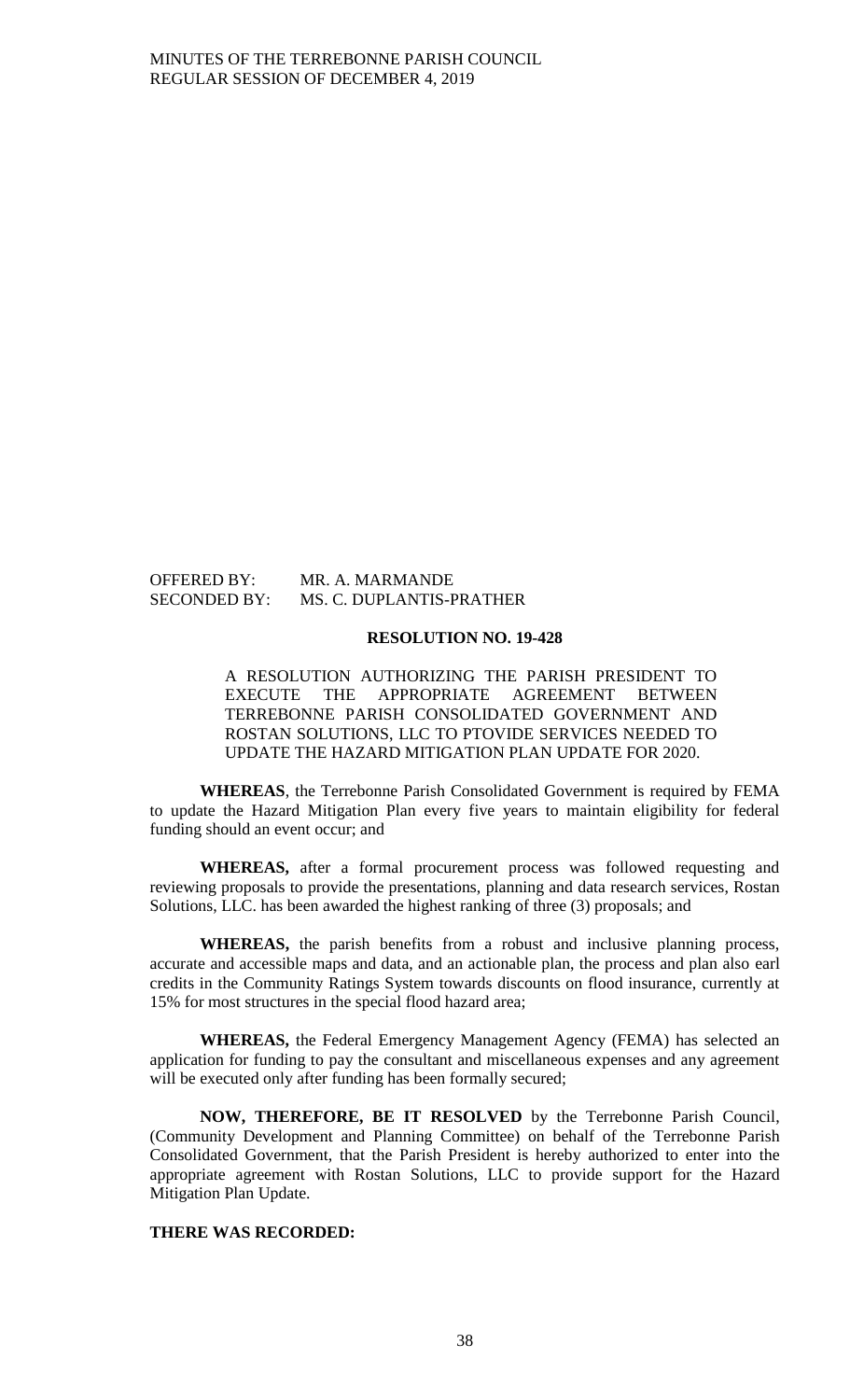YEAS: C. Duplantis-Prather, D. W. Guidry, Sr., A. Marmande, D. J. Guidry, J. Navy, A. Williams, G. Michel, and S. Dryden. NAYS: None. ABSTAINING: None. ABSENT: S. Trosclair. The Chairman declared the resolution adopted on this the  $2<sup>nd</sup>$  day of December 2019.

\* \* \* \* \* \* \* \* \*

Mr. A. Marmande moved, seconded by Mr. D. W. Guidry, Sr., "THAT, there being no further business to come before the Public Services Committee, the meeting be adjourned."

The Chairman called for the vote on the motion offered by Mr. A. Marmande. THERE WAS RECORDED:

YEAS: C. Duplantis-Prather, D. W. Guidry, Sr., A. Marmande, D. J. Guidry, J. Navy, A. Williams, G. Michel and S. Dryden.

NAYS: None.

ABSENT: S. Trosclair.

The Chairman declared the motion adopted and the meeting was adjourned at 7:02 p.m.

Dirk J. Guidry, Chairman

Tammy E. Triggs, Minute Clerk

Mr. D. J. Guidry moved, seconded by Mr. G. Michel, "THAT the Council accept and ratify the minutes of the Public Services Committee meeting held on 12/02/19."

The Chairwoman called for a vote on the motion offered by Mr. D. J. Guidry. THERE WAS RECORDED: YEAS: C. Duplantis-Prather, D. W. Guidry, Sr., A. Marmande, D. J. Guidry, S. Trosclair, J. Navy, A. Williams, and G. Michel. NAYS: None. ABSENT: S. Dryden. The Chairwoman declared the motion adopted.

Mr. J. Navy moved, seconded by Ms. C. Duplantis-Prather, "THAT the Council approve the following street light list:

## **STREET LIGHT LIST 12-04-19**

## REPLACE EXISTING STREET LIGHT WITH AN LED EQUIVALENT LIGHT AT 304 CHANTLLY DRIVE; TPCG; RLD #2; DARRIN GUIDRY; DISTRICT 6."

The Chairwoman called for a vote on the motion offered by Mr. J. Navy. THERE WAS RECORDED: YEAS: C. Duplantis-Prather, D. W. Guidry, Sr., A. Marmande, D. J. Guidry, S. Trosclair, J. Navy, A. Williams, and G. Michel. NAYS: None. ABSENT: S. Dryden. The Chairwoman declared the motion adopted.

Ms. C. Duplantis-Prather moved, seconded by Mr. J. Navy, "THAT the Council hold nominations open for the one vacancy on the Bayou Blue Fire Protection District Board."

The Chairwoman called for a vote on the motion offered by Ms. C. Duplantis-Prather. THERE WAS RECORDED: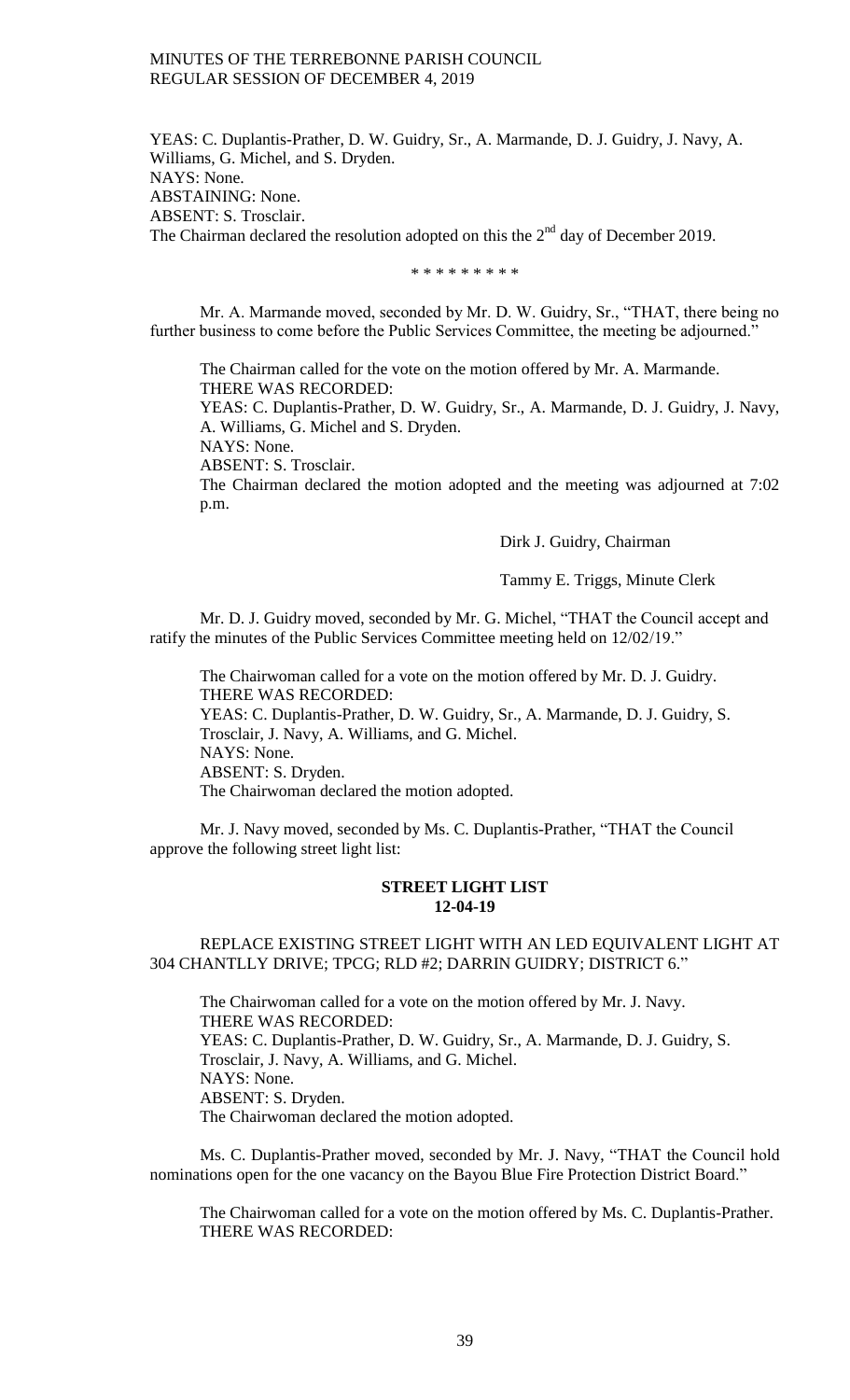YEAS: C. Duplantis-Prather, D. W. Guidry, Sr., A. Marmande, D. J. Guidry, S. Trosclair, J. Navy, A. Williams, and G. Michel. NAYS: None. ABSENT: S. Dryden. The Chairwoman declared the motion adopted.

Mr. G. Michel moved, seconded by Mr. D. W. Guidry, Sr., "THAT the Council hold nominations open for the one vacancy on the Bayou Cane Fire Protection District Board."

The Chairwoman called for a vote on the motion offered by Mr. G. Michel. THERE WAS RECORDED: YEAS: C. Duplantis-Prather, D. W. Guidry, Sr., A. Marmande, D. J. Guidry, S. Trosclair, J. Navy, A. Williams, and G. Michel. NAYS: None. ABSENT: S. Dryden. The Chairwoman declared the motion adopted.

Mr. G. Michel moved, seconded by Mr. J. Navy, "THAT the Council hold nominations open for the three vacancies on the Terrebonne Parish Tree Board."

The Chairwoman called for a vote on the motion offered by Mr. G. Michel. THERE WAS RECORDED: YEAS: C. Duplantis-Prather, D. W. Guidry, Sr., A. Marmande, D. J. Guidry, S. Trosclair, J. Navy, A. Williams, and G. Michel. NAYS: None. ABSENT: S. Dryden. The Chairwoman declared the motion adopted.

Mr. J. Navy moved, seconded by Mr. S. Trosclair, "THAT the Council hold nominations open for the one expiring term on the Recreation District No. 3A Board."

The Chairwoman called for a vote on the motion offered by Mr. J. Navy. THERE WAS RECORDED: YEAS: C. Duplantis-Prather, D. W. Guidry, Sr., A. Marmande, D. J. Guidry, S. Trosclair, J. Navy, A. Williams, and G. Michel. NAYS: None. ABSENT: S. Dryden. The Chairwoman declared the motion adopted.

Mr. J. Navy moved, seconded by Mr. D. J. Guidry, "THAT the Council hold nominations open for the one expiring term on the South Central Human Services Authority Board."

The Chairwoman called for a vote on the motion offered by Mr. J. Navy. THERE WAS RECORDED: YEAS: C. Duplantis-Prather, D. W. Guidry, Sr., A. Marmande, D. J. Guidry, S. Trosclair, J. Navy, A. Williams, and G. Michel. NAYS: None. ABSENT: S. Dryden. The Chairwoman declared the motion adopted.

The Chairwoman announced several upcoming expiring terms on Council-appointed boards, committees, and commissions and they were recorded as follows: Recreation District No. 7: one expiring term, Fire Protection District No. 10: three expiring terms; Fire Protection District No. 4: three expiring terms; Fire Protection District No. 8: three expiring terms; Coteau Fire Protection: three expiring terms; Schriever Fire Protection District: two expiring terms; Village East Fire Protection: three expiring terms; Bayou Cane Fire Protection: five expiring terms; Fire Protection District No. 5: four expiring terms; Fire Protection District No.